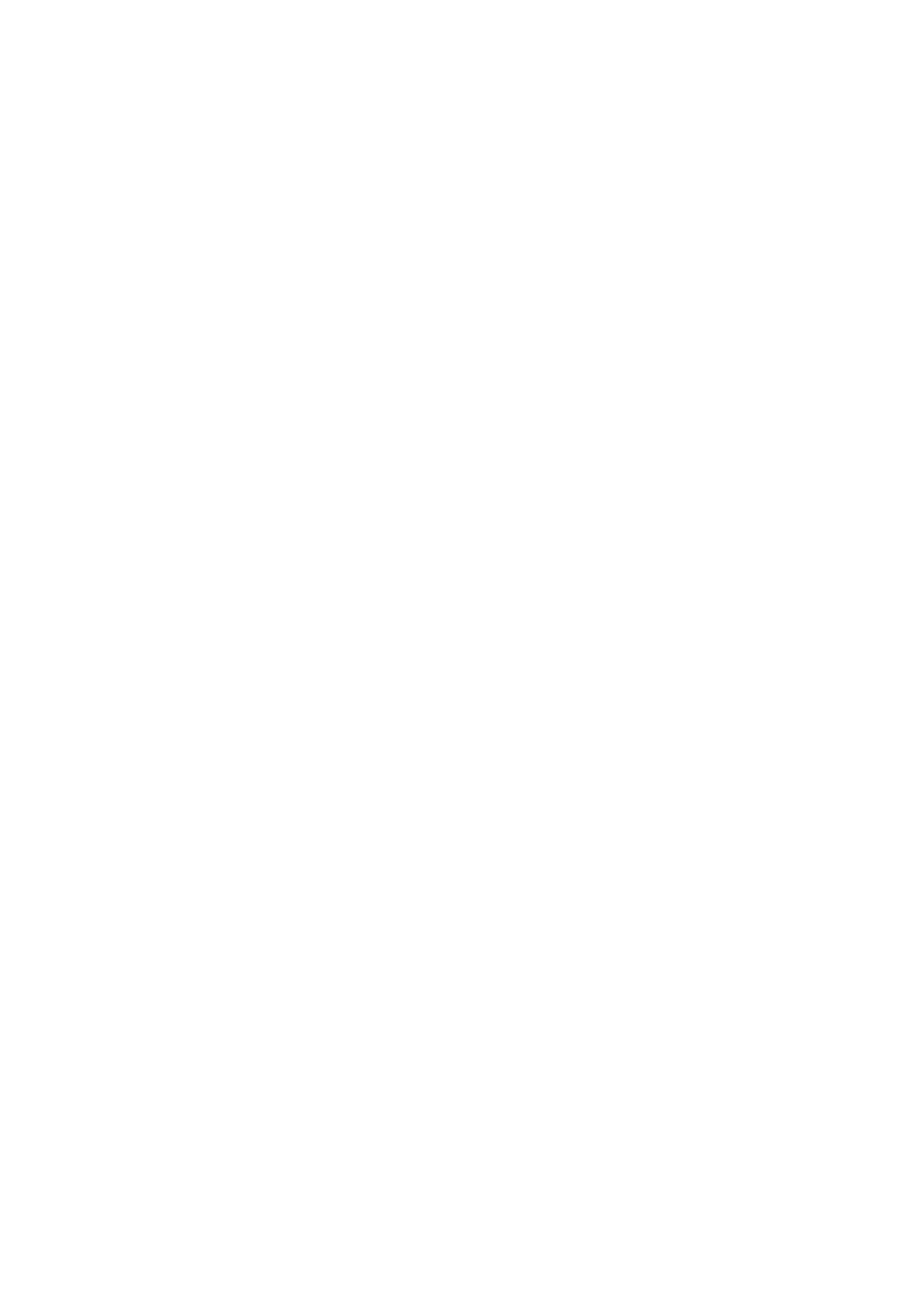Model Guidance on Individual Needs Assessments of Hate Crime Victims

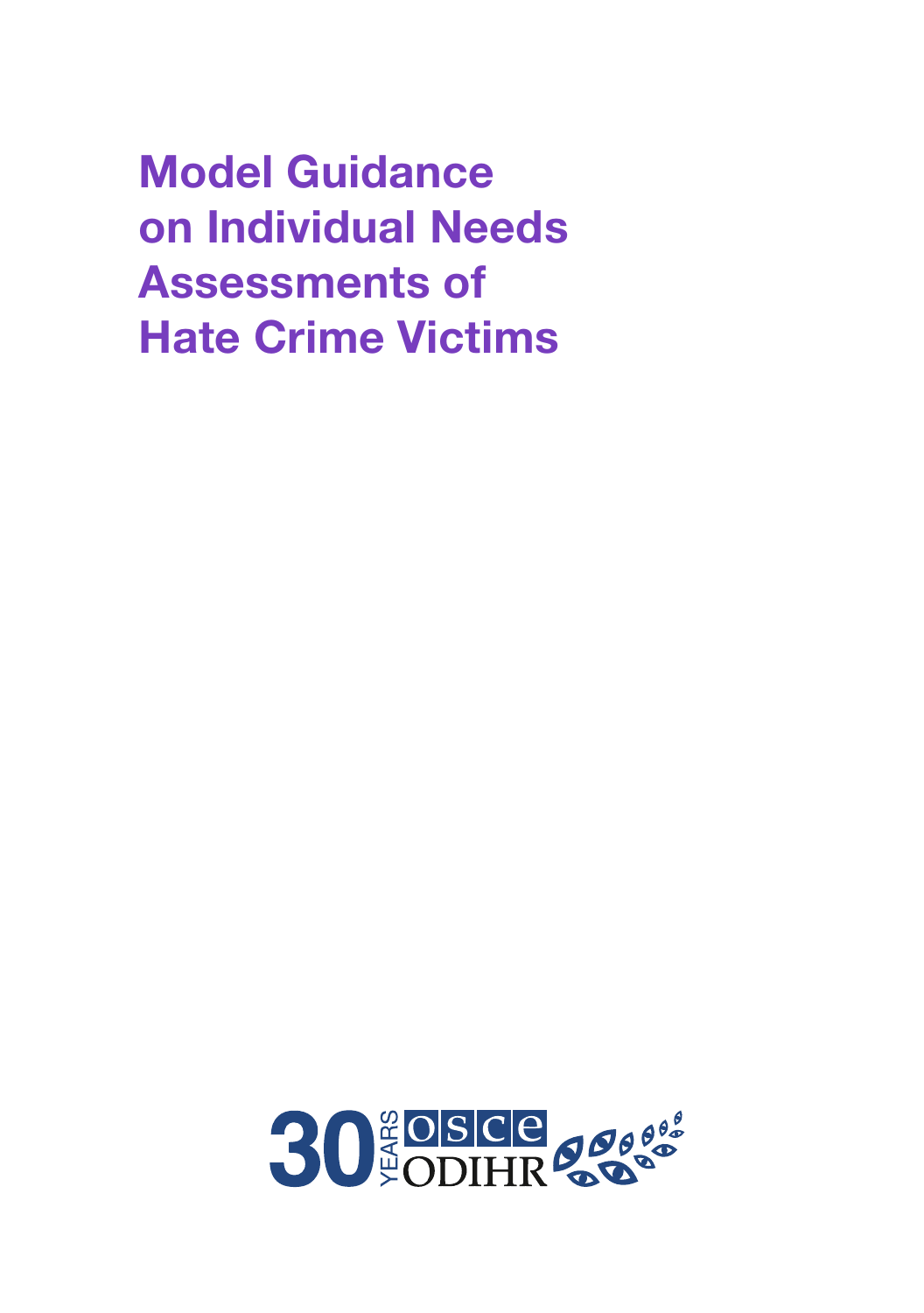Published by the OSCE Office for Democratic Institutions and Human Rights (ODIHR) Ul. Miodowa 10 00–251 Warsaw Poland www.osce.org/odihr

© OSCE/ODIHR 2021

All rights reserved.

The contents of this publication may be freely used and copied for educational and other non-commercial purposes, provided that any such reproduction is accompanied by an acknowledgement of the OSCE/ODIHR as the source.

This publication was funded by the European Union's Rights, Equality and Citizenship Programme (2014-2020). The content of this publication represents the views of the author only and is its sole responsibility. The European Commission does not accept any responsibility for use that may be made of the information it contains.

ISBN 978-83-66690-22-6

Designed by Homework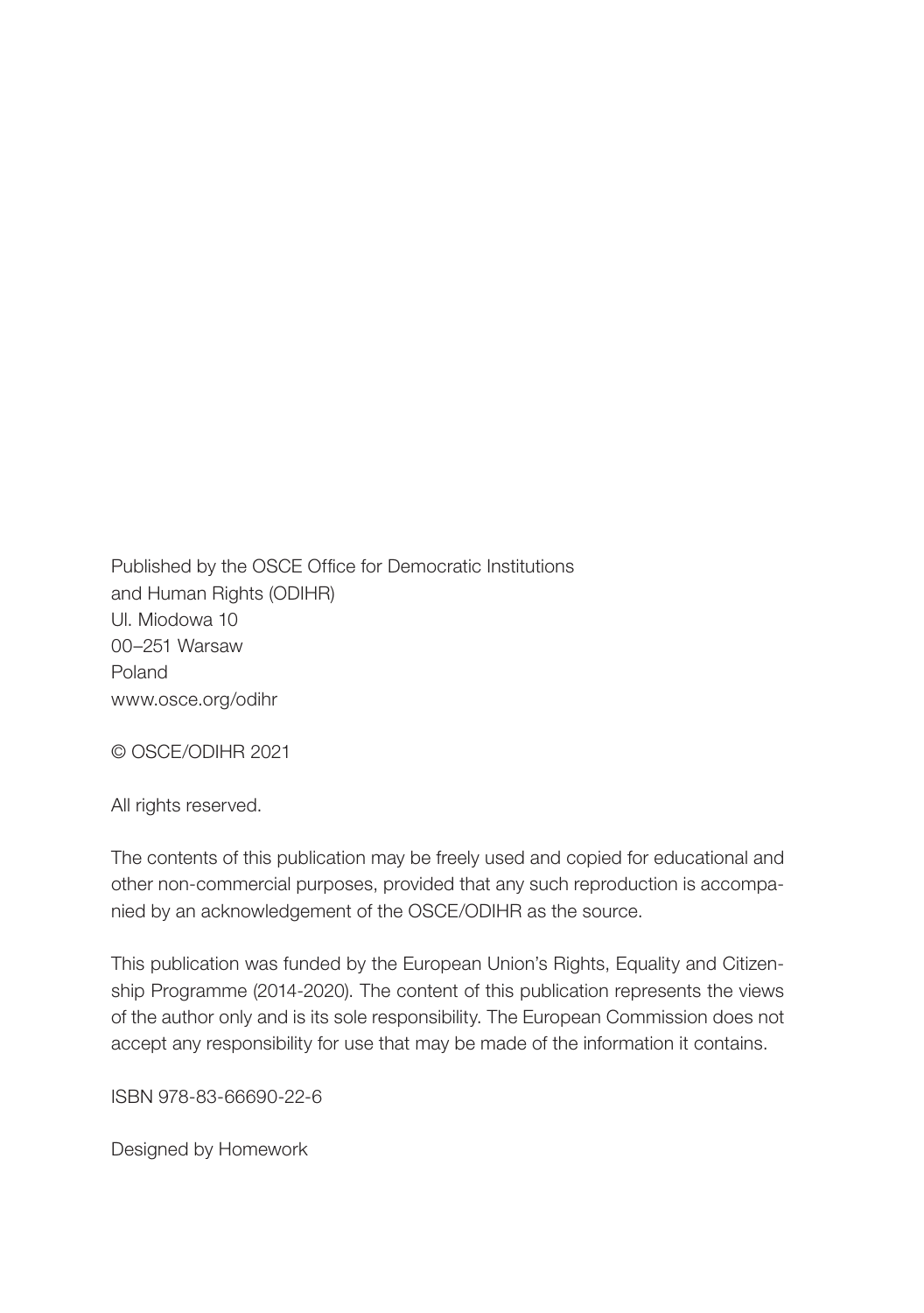## **Contents**

| <b>Recognizing, Understanding and Responding</b><br>to the Specific Needs of Hate Crime Victims 12                                                                                                                                                                       |
|--------------------------------------------------------------------------------------------------------------------------------------------------------------------------------------------------------------------------------------------------------------------------|
| <b>Implementing an Effective Individual Needs Assessment Process. .18</b><br>1.<br>When does an INA process begin and who is responsible for conducting it? 19<br>2.<br>3.<br>4.<br>5.<br>Ensuring INAs are sensitive to the needs of hate crime victims. 24<br>6.<br>7. |
|                                                                                                                                                                                                                                                                          |
| Setting up Effective Referral Mechanisms. 30                                                                                                                                                                                                                             |
| Conclusions: The Keys to Conducting a Successful INA. 32                                                                                                                                                                                                                 |
| <b>Annex A: Sample Individual Needs Assessment</b><br>- including both the initial and in-depth assessment 34                                                                                                                                                            |
|                                                                                                                                                                                                                                                                          |
| Annex C: EStAR Expert Network Members 47                                                                                                                                                                                                                                 |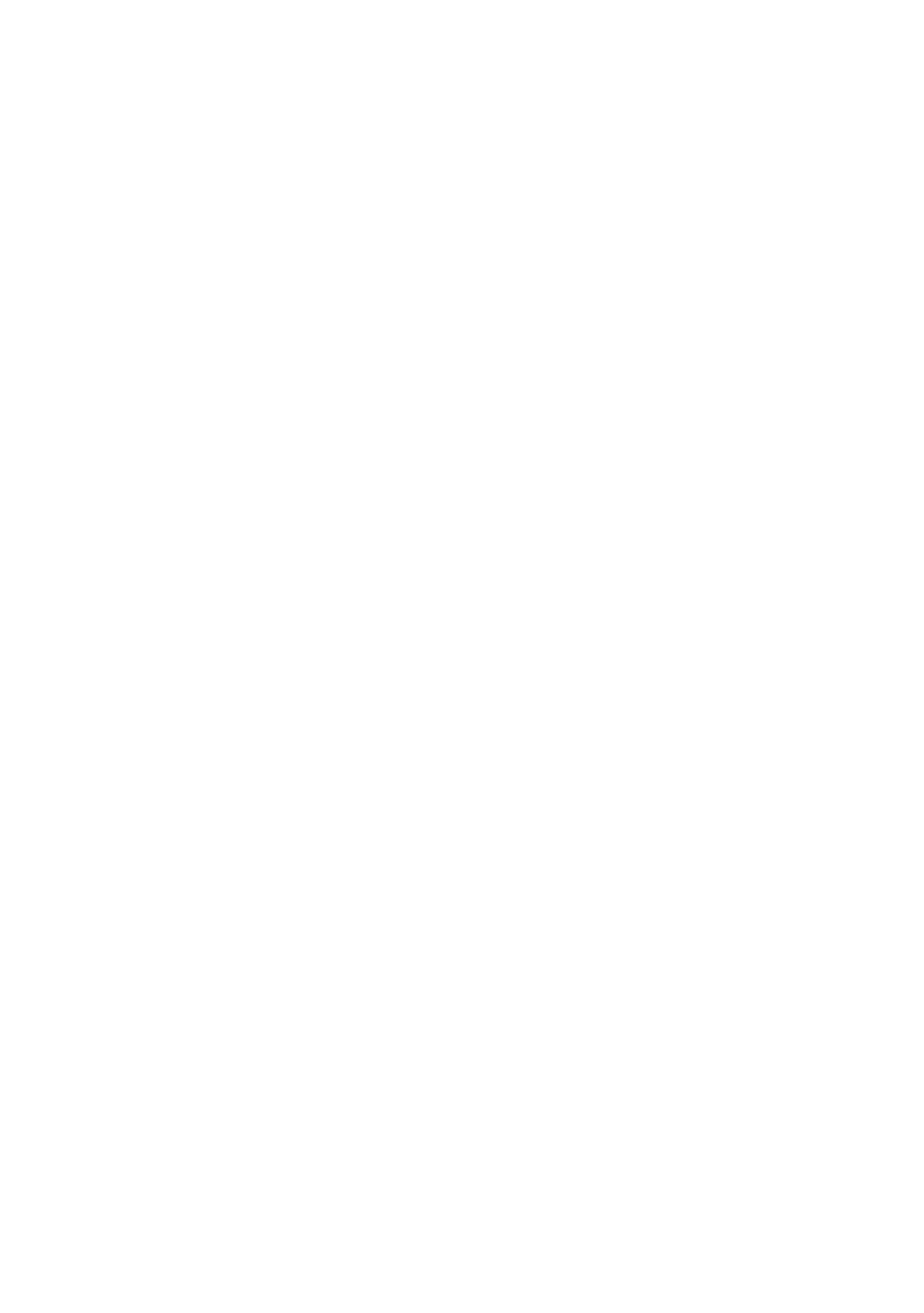### <span id="page-6-0"></span>**Overview**

Hate crimes pose a threat to the security of individuals, and, if unaddressed, can give rise to wider scale conflict and violence. Recognizing this, participating States of the Organization for Security and Co-operation in Europe (OSCE) have committed to put in place a range of measures to address hate crimes. They have agreed to protect hate crime victims, encourage reporting, provide hate crime victims with effective access to justice and assistance, as well as to support organizations assisting victims and to build the capacity of law enforcement to interact with victims of hate crimes.<sup>1</sup> European Union (EU) Member States have also committed to EU standards on countering racism and xenophobia and protecting victims' rights.2

The OSCE Office for Democratic Institutions and Human Rights (ODIHR) has been mandated to, "assist participating States upon their request in implementing their commitments."3 In pursuit of this objective, ODIHR has produced a series of resources and tools to assist and support participating States. This includes *Hate Crime Victims*  in the Criminal Justice System: A Practical Guide<sup>4</sup> and, within the framework of the Enhancing Stakeholder Awareness and Resources for Hate Crime Victim Support (EStAR) project, implemented in co-operation with the Association of Counseling Centers for Victims of Right-wing, Racist and Anti-Semitic Violence in Germany (VBRG), a report on *Understanding the Needs of Hate Crime Victims*. 5 The EStAR project addresses how best to support hate crime victims through the development of practical tools for law enforcement, criminal justice agencies and civil society organizations (CSOs).

This model guidance was developed within the framework of EStAR and provides information on what an Individual Needs Assessment (INA) entails and how to set up a system in which INAs are both effective in achieving their goals, and sensitive and

<sup>1</sup> See in particular: OSCE Ministerial Council, Decision No. 9/09, "[Combating Hate Crimes"](https://www.osce.org/cio/40695), Athens, 2 December 2009; and OSCE Ministerial Council, Decision No. 13/06, "[Combating Intolerance](https://www.osce.org/mc/23114) [and Discrimination and Promoting Mutual Respect and Understanding](https://www.osce.org/mc/23114)", Brussels, 5 December 2006.

<sup>2</sup> [Council Framework Decision 2008/913/JHA of 28 November 2008 on combating certain forms](https://eur-lex.europa.eu/legal-content/en/ALL/?uri=CELEX%3A32008F0913) [and expressions of racism and xenophobia by means of criminal law](https://eur-lex.europa.eu/legal-content/en/ALL/?uri=CELEX%3A32008F0913); [Directive 2012/29/EU of the](https://eur-lex.europa.eu/legal-content/en/TXT/?uri=CELEX%3A32012L0029) [European Parliament and of the Council of 25 October 2012, establishing minimum standards on](https://eur-lex.europa.eu/legal-content/en/TXT/?uri=CELEX%3A32012L0029) [the rights, support and protection of victims of crime](https://eur-lex.europa.eu/legal-content/en/TXT/?uri=CELEX%3A32012L0029).

<sup>3</sup> OSCE Ministerial Council, Decision 13/06, *op. cit.*

<sup>4</sup> *[Hate Crime Victims in the Criminal Justice System](https://www.osce.org/odihr/447028)* (Warsaw: OSCE/ODIHR, 2020).

<sup>5</sup> *[Understanding the Needs of Hate Crime Victims](https://www.osce.org/odihr/463011)* (Warsaw: OSCE/ODIHR, 2020).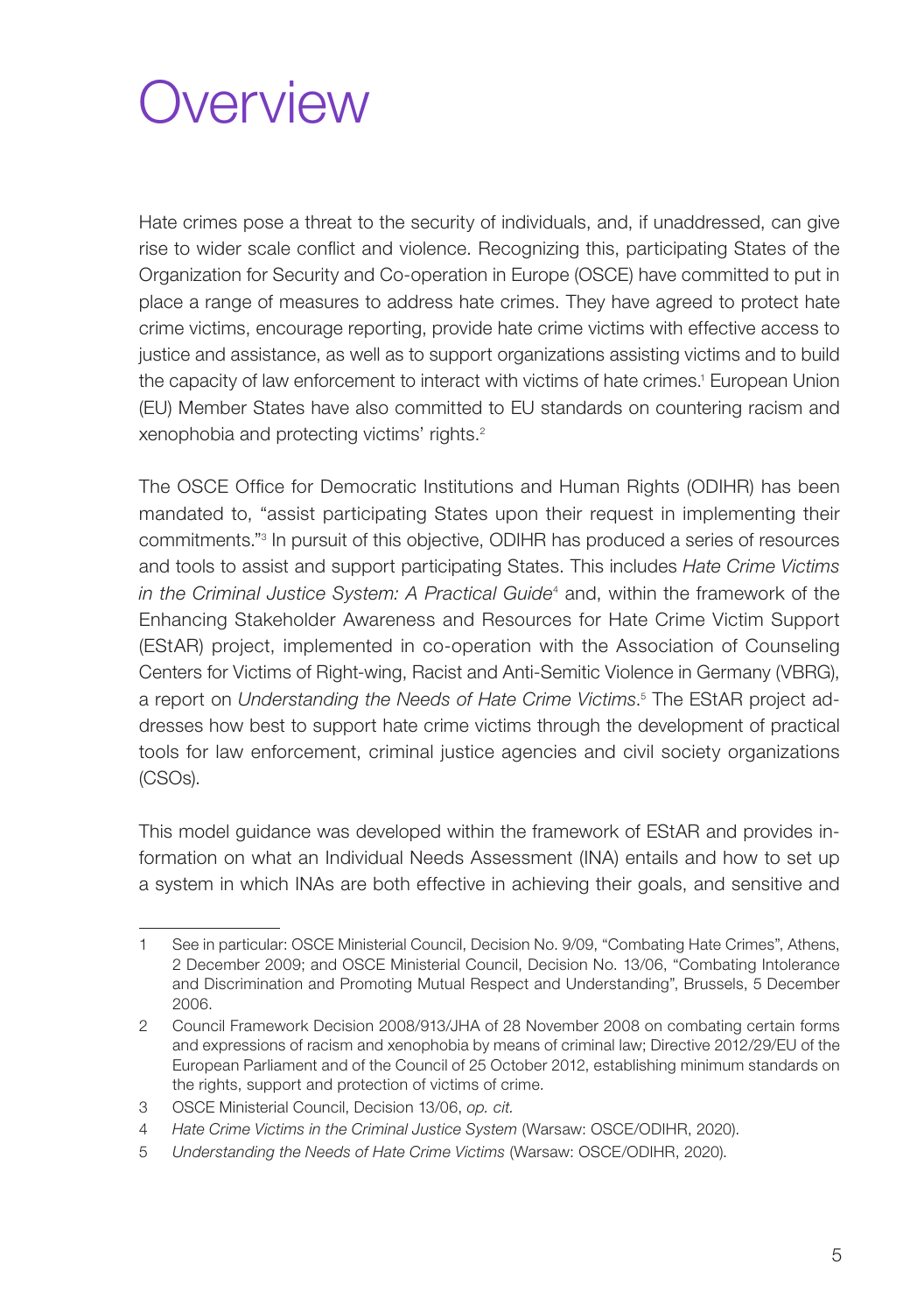respectful to the specific needs of hate crime victims. It serves as a tool to guide relevant state institutions, victim support services, and CSOs working in the field of hate crime victim support in designing, adapting and implementing an effective INA process. The principles outlined in this model guidance serve as a basic blueprint that can be adapted, built upon and adjusted to suit the specifics of different national contexts.

The model guidance draws on the abovementioned publications and other ODIHR research and training programmes on hate crime, as well as data collected by CSOs and other international organizations. To ensure a holistic approach to supporting victims of hate crime, it should be read together with other EStAR publications such as *The State of Support Structures and Specialist Services for Hate Crime Victims Baseline Report,*<sup>6</sup> which explains the current status of support services in the project's target countries. Countries that are beginning to develop and implement policies and practices in relation to hate crime victim support can refer to EStAR's *Model Quality Standards for Hate Crime Victim Support and other resources being created such as* the *Diagnostic tool to Assess Shortcomings*, the *Model Guidance on Sensitive and Respectful Treatment*. 7 Policy- and decision-makers responsible for designing victim support systems and structures as well as victim support practitioners are encouraged to proactively use this model guidance, along with other resources offered by EStAR, to refine and shape their policies, approaches and structures for hate crime victim support.

<sup>6</sup> *[The State of Support Structures and Specialist Services for Hate Crime Victims Baseline Report](https://www.osce.org/odihr/467916)* (Warsaw: OSCE/ODIHR, 2020).

<sup>7</sup> Links to these documents can be found on [EStAR project website](https://www.osce.org/odihr/hate-crime-victim-support).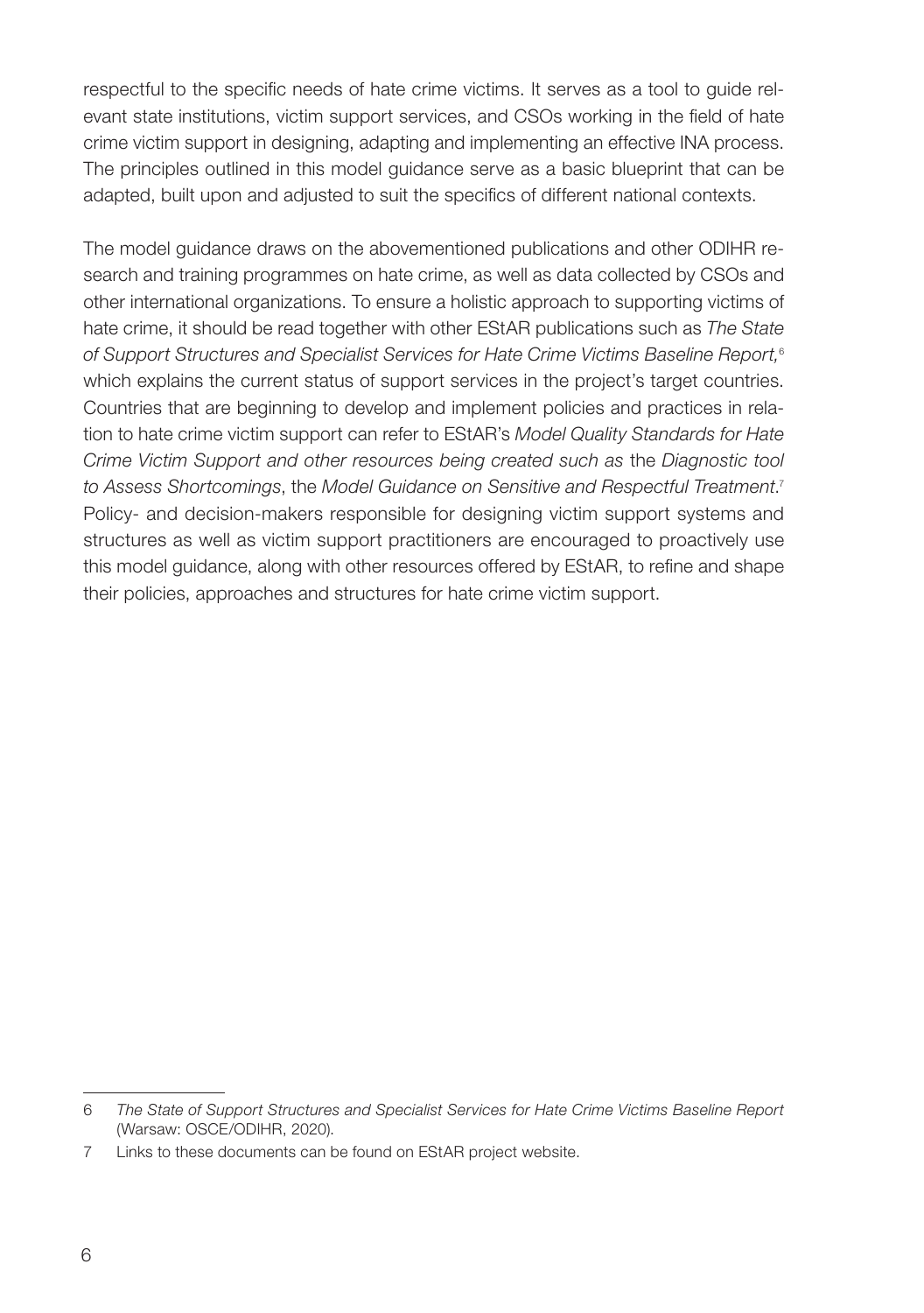## <span id="page-8-0"></span>**Introduction**

Anyone can be a victim of hate crime. Hate crimes are motivated by prejudice and hostility against a person's actual or perceived age, disability, gender, gender identity, sexual orientation, ethnicity, religion or belief, race or social status. An individual needs assessment (INA) is conducted to better understand the needs of a hate crime victim.<sup>8</sup> It determines appropriate action, identifies protection needs during criminal proceedings and ensures effective referrals to support providers. The information gathered during an INA enables interviewers to assess an individual's needs and tailor their offer of support accordingly.

The importance of understanding and responding to the individual needs of victims cannot be overstated. Victims of hate crime have specific needs and do not experience victimization in the same way as victims of ordinary crimes. A variety of factors play a role, such as victims' personal identity, their coping strategies and strengths, previous interaction with the criminal justice system, networks of support available to them, and the experience they have had with first responders.<sup>9</sup> "One-size-fits-all" policies and practices therefore often fail to provide the critical services that victims need in order to recover from a crime. An INA enables an individualized response and constitutes the first step to guaranteeing the full provision of services based on identified needs, with a view to ensuring victims' rights.

Law enforcement authorities coming into first contact with a victim conduct an initial INA focusing on their immediate safety and security needs. General and specialized victim support service providers, specialized victim support units within the police, or specialized CSO service providers can conduct both the initial INA and a subsequent in-depth assessment, provided those carrying out the assessments are adequately trained and support and referral mechanisms are in place. Together, these assessments provide a comprehensive picture of a victim's needs.

<sup>8</sup> This publication refers to people affected by a crime as "victims" in line with terminology of the main international documents and legal discourse. The term is used to capture and avoid trivialization of the serious consequences of hate crimes. However, the term "victim" should be used with caution. In many languages the term has negative connotations, and is often associated with weakness. Calling affected individuals "victims" therefore carries the danger of denying their resilience, agency and capacity to overcome the consequences of victimization. That is why many victims will not identify themselves as a "victim", despite being classed as such from a legal standpoint.

<sup>9</sup> For a more complete discussion see: *[Understanding the Needs of Hate Crime Victims,](https://www.osce.org/odihr/463011) op. cit*., note 5.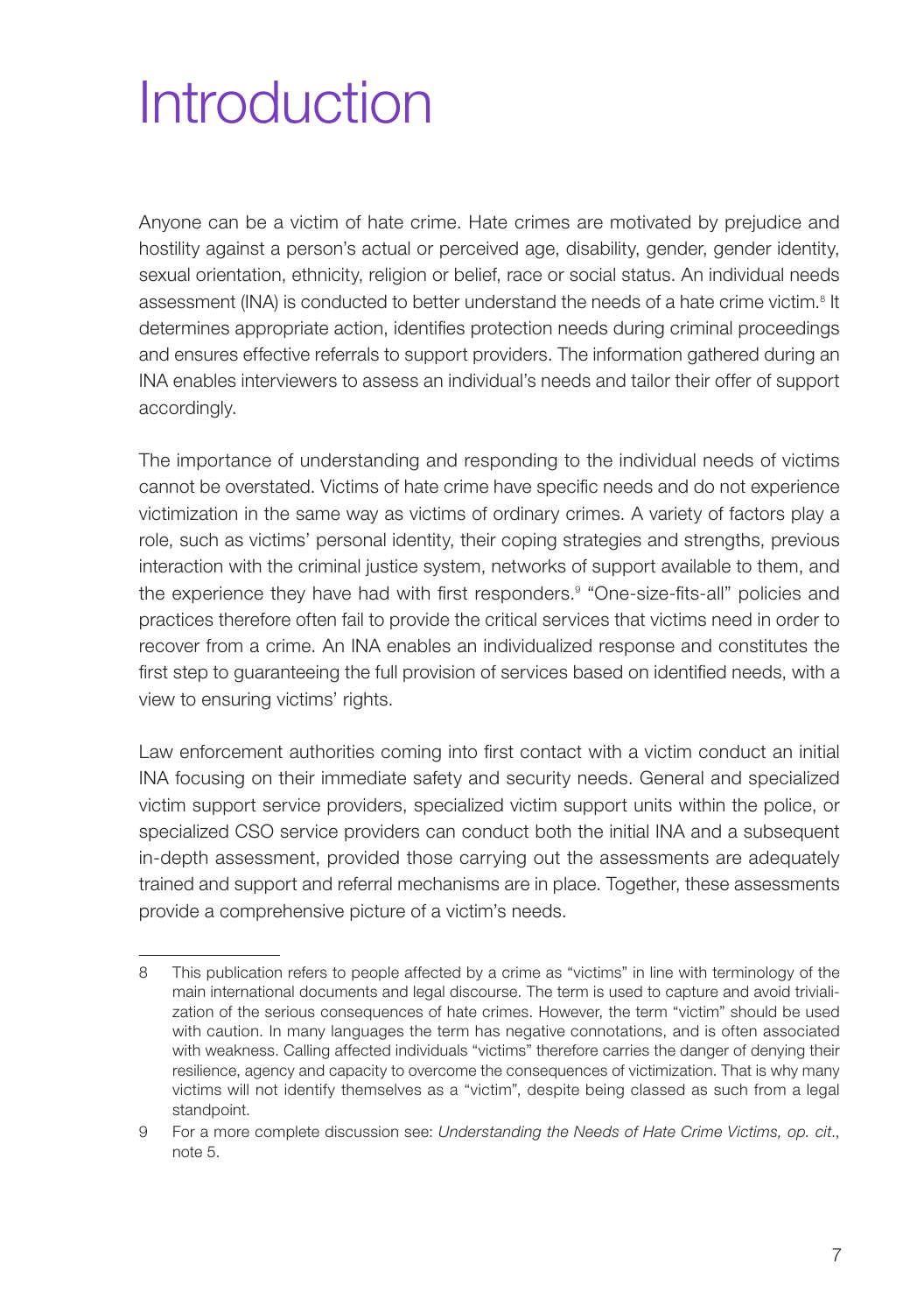All victims, including witnesses, who report a crime or otherwise participate in the criminal justice process, as well as those who turn to service providers for support, should have their needs assessed. Given the particularly damaging impact of hate crimes, the needs of hate crime victims must be assessed comprehensively and continuously until the case is concluded in a legal sense or until a victim no longer requires or asks for support.

Following the INA, an interviewer has an understanding of the victim's needs and is able to either address them or can refer victims to other support services better positioned to offer assistance. Special protection measures during criminal procedures can also be triggered as a result of an INA. Protection and support measures refer to a broad range of actions that can be taken by law enforcement agencies, court officials and victim support services to address physical protection, psychological and other needs.

Traditionally, the administration of criminal justice was a matter that primarily involved state institutions such as the police, prosecutors, the judiciary and the offender. If the victim played any role at all, it was limited to reporting the crime against them or acting as a witness in support of the state's case. Even in countries where the legal system permits victims to be an independent party to criminal proceedings, they are often side-lined and do not receive the support necessary to allow them to meaningfully participate throughout the criminal justice process.<sup>10</sup> Victims can often experience being unable to participate as a form of secondary victimization.<sup>11</sup> Acknowledging this fact, a concerted effort has been made in recent years to recognize victims as rights holders and active participants in all stages of the criminal justice process.

This guide acknowledges that in many states, specialized victim support service providers or specialized victim support units and/or specialized staff within the police do not exist. As national stakeholders work to improve their victim support structures, alongside their INA processes, it must be stressed that conducting a needs assessment requires adequate training. In states with limited structures and resources, a first step to improve the national system is to initiate this training. It is important to involve experienced practitioners who work with victims of violence and trauma to conceptualize and deliver such training.

It is essential to bear in mind that needs assessments should be conducted based on the ability to follow up or refer to other support. Therefore, interviewers should not ask questions about needs that cannot be met due to lack of necessary follow-up support.

<sup>10</sup> *[Proceedings that do justice: Justice for victims of violent crime Part II](https://fra.europa.eu/sites/default/files)* (Luxembourg: Publications Office of the European Union, European Union Agency for Fundamental Rights, 2019), p. 21–27.

<sup>11</sup> *Ibid*.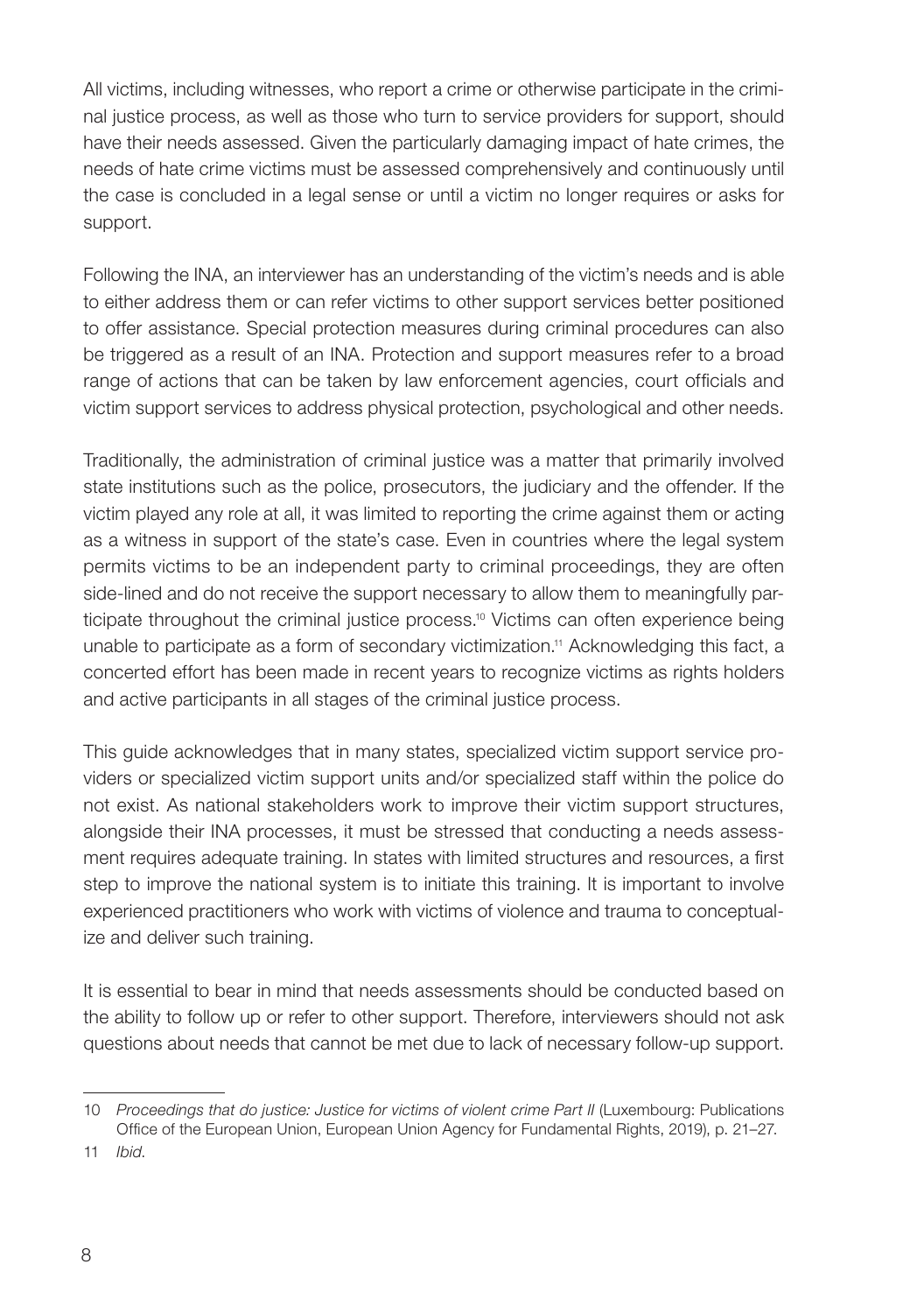In states with limited resources, state agencies carrying out INAs should be aware of the protocol for referring victims to appropriate CSOs or independent medical or psycho-social support providers.

EU Member States are under a specific obligation to provide victims with relevant support services. The Victims' Rights Directive establishes minimum standards for states on the rights, support and protection of victims of crime.12 The Directive also obliges states to ensure that an INA is conducted for all victims of crime to determine whether they are at risk of secondary and repeat victimization, of intimidation and of retaliation, and what special protection measures they may require.<sup>13</sup>

INAs are not new; indeed, victim support services have been conducting such assessments, or "intakes", for many years. What is new, however, is the requirement that law enforcement agencies, prosecutors, judicial authorities, and others, engage in this process of identifying and responding to the specific needs of a victim. If carried out effectively in a victim-centred manner, an INA has the potential to play a key role in supporting victims' in having access to, being informed of and in exercising their rights and assisting in their recovery. An INA is the precondition for the provision of quality and comprehensive support.

<sup>12</sup> Directive 2012/29/EU, *op. cit.,* note 2.

<sup>13</sup> According to Article 22 of the Victims Rights Directive, the purpose of an INA is to identify special protection measures they may require during the course of criminal proceedings, with a focus on those actions listed in Articles 23 and 24, such as adopting measures to ensure the victim is treated in a sensitive manner during investigations and taking specific actions during trial to avoid re-traumatising the victim. The INAs envisaged in this publication go beyond this, requiring the assessment of a much broader spectrum of protection and support needs such as the need for referral to psychological support or social services.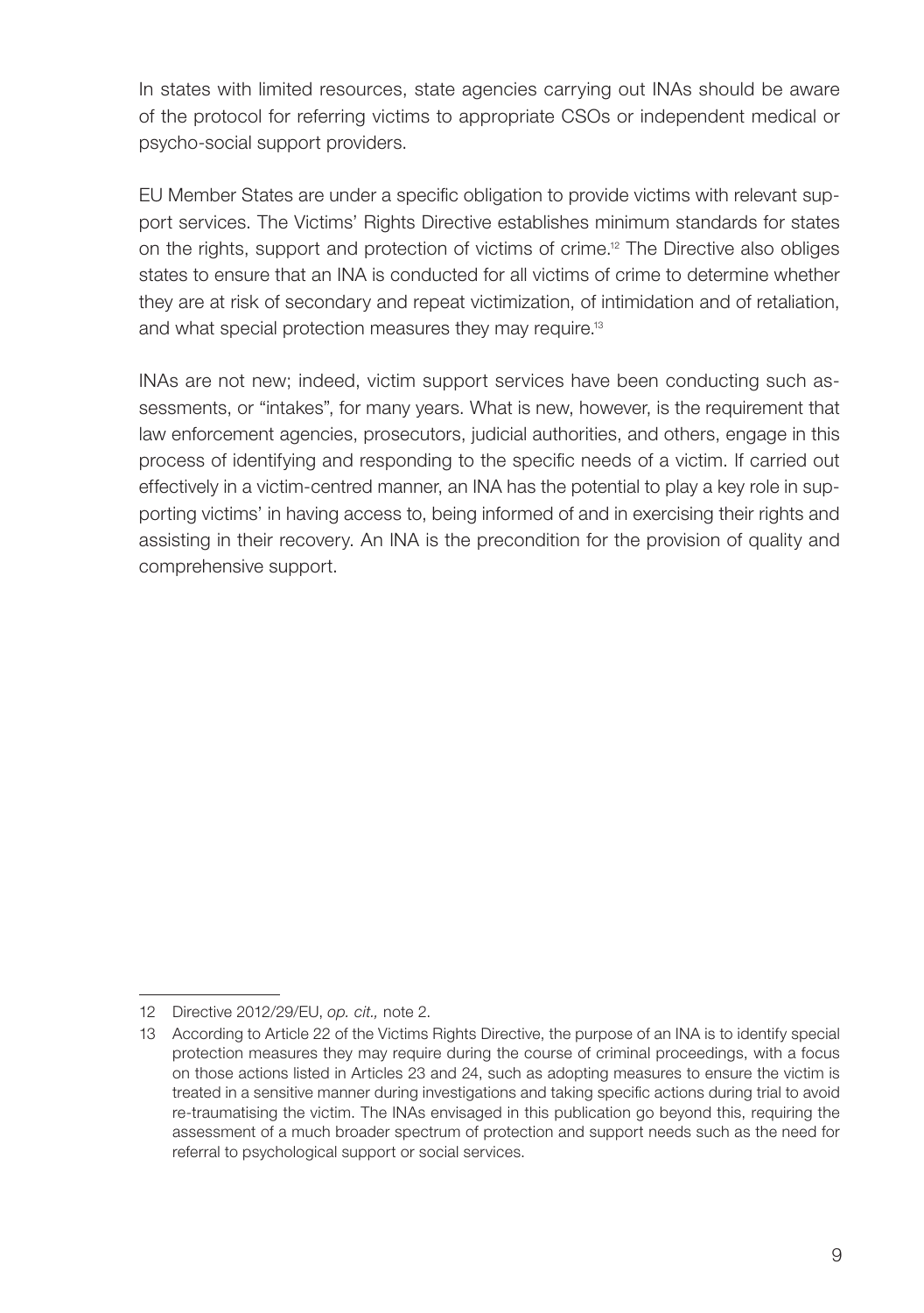#### The essential elements to an effective INA process include:

 $\triangleright$  An INA should be conducted upon first contact with a hate crime victim. It is important that an INA be carried out at the earliest opportunity to identify the risk of secondary and repeat victimization, of intimidation and of retaliation. The first point of contact could be the authorities or a CSO service provider depending on the specifics of a case.

 Victims have the right to understand and be understood from the first point of contact.14 Individual needs cannot be identified without supporting victims to communicate those needs. This means victims have the right to receive information in an accessible and understandable language. Authorities are, therefore, obliged to ensure that interpreters, hearing devices or other specialist disability support are made available to victims. All communication should be tailored to the victim's age, maturity, intellectual and emotional capacity, literacy capacity and any mental or physical disability should be taken into account.<sup>15</sup>

 $\triangleright$  An INA should be continually updated. The needs of a victim do not remain static. The form of assistance needed right after the incident, during pre-trial investigations and during a trial may change. Assessments must be updated throughout the process to ensure a victim is receiving the necessary support that is tailored to their actual needs. Communication channels must be put in place to allow authorities in law enforcement and the criminal justice system, victim support services, and other CSO service providers to work together and, with the consent of the victim, communicate information relevant to protection needs and corresponding special protection measures.

<sup>14</sup> Directive 2012/29/EU, *op. cit.,* note 2, Recital 34.

<sup>15</sup> *Ibid*., Recital 21.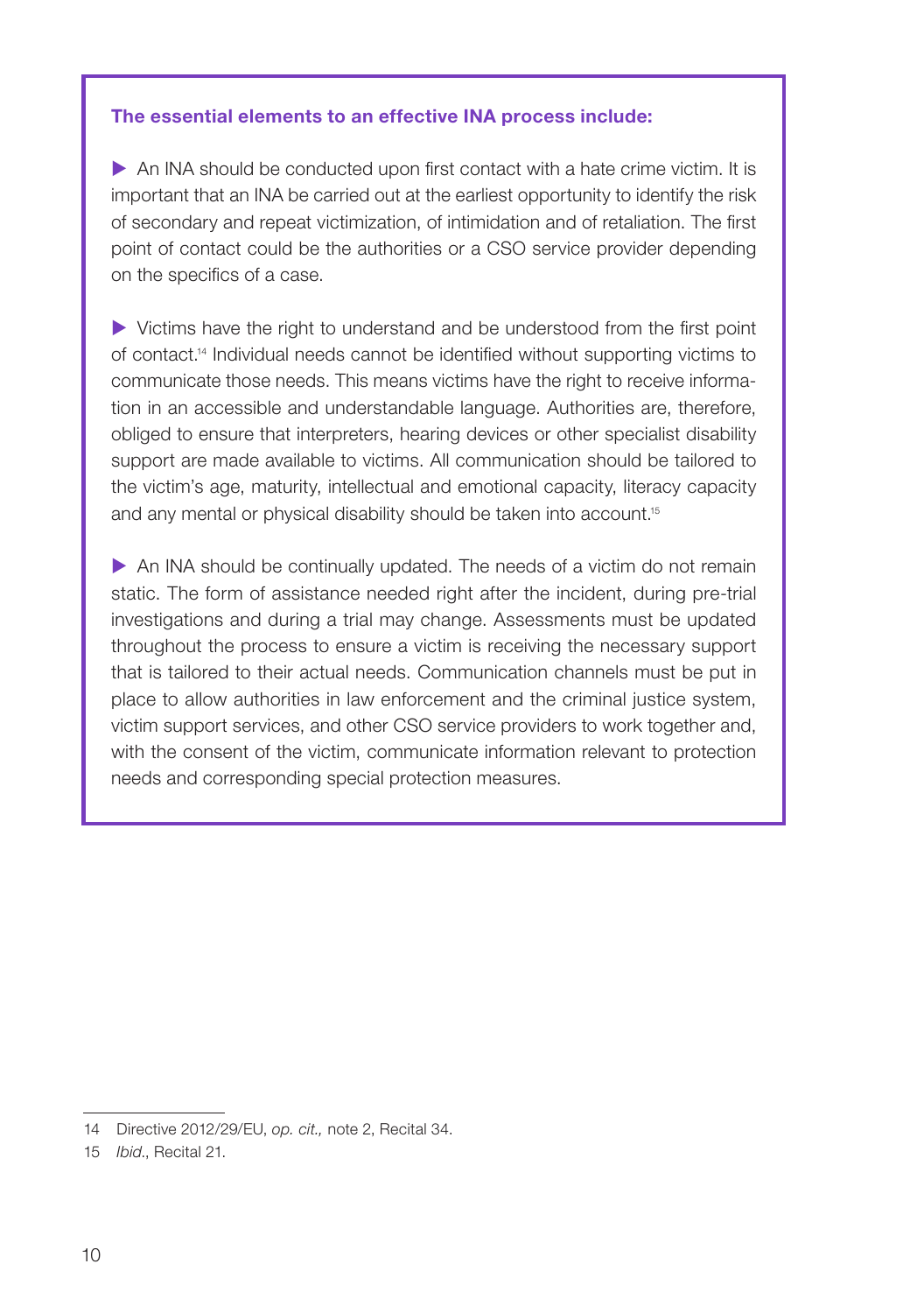An effective referral mechanism is necessary to ensure that victims are directed to support services, according to their identified needs. It is vital that relevant actors know what special support services are available, are sure of the quality of their services and how they are accessed. Interviewers must be cautious about asking questions about needs that cannot be met due to lack of adequate service providers. Information about available services should be provided to victims in a format that they can understand, allowing them to make informed decisions about what support they wish to access. Developed and institutionalized relationships between CSO specialist support providers and state authorities are critical to ensure that victims gain access to specialized services easily and without delay.

 The victim's preferences must be considered, as much as possible, and their privacy and the right to the protection of personal data must be respected. Systems should be put in place to ensure the wishes of the victim are taken into consideration at all stages of the needs assessment, including whether they want to benefit from special protection measures or receive other types of services or not. When INA outcomes are shared between relevant actors, the confidentiality of the victim's data must be strictly guaranteed and be conditioned on their explicit consent or applicable legal obligations.

 By focusing on an individual's needs, an INA can also uncover the impact of hate crimes on the wider community. By properly identifying needs of the affected individual and community, an INA can help design appropriate strategies for engagement by law enforcement to ensure communities' safety.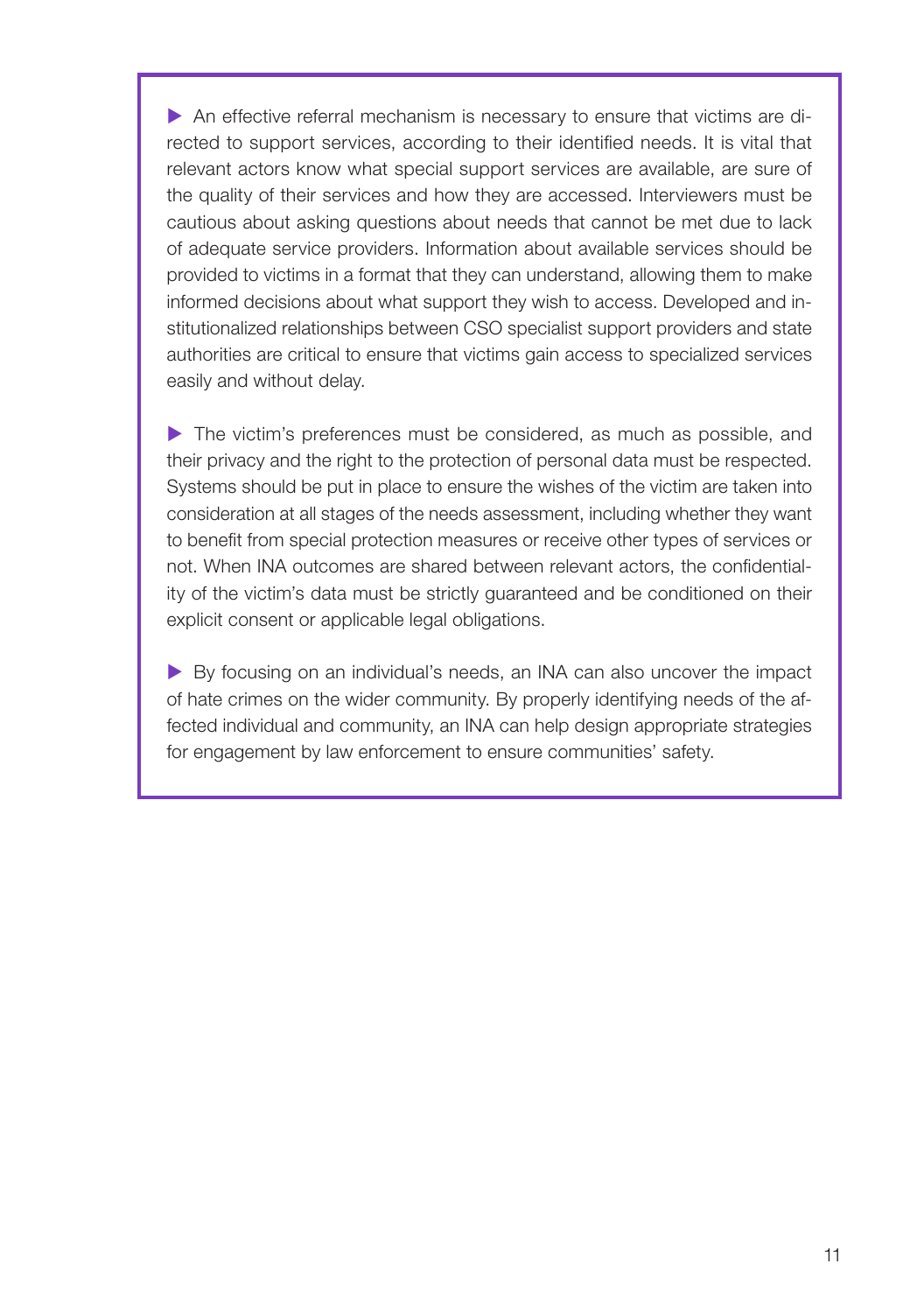# <span id="page-13-0"></span>Recognizing, Understanding and Responding to the Specific Needs of Hate Crime Victims

The direct impact of a hate crime can differ from victim to victim depending on a number of factors, including the type of incident, an individual's previous experiences, the existence or absence of social support networks, and an individual's economic, emotional and psychological resilience. A victim's age, ethnic background, gender, gender identity, sexuality, religion or belief, and disability can also affect the impact of a hate crime.16

In addition to the physical harm and psychological trauma experienced after an attack, victims, their close relations, family members and members of the wider community can often suffer socio-emotional and psychological distress. Compared to victims of non-bias motivated crimes, victims of hate crime are far more likely to suffer depression and withdrawal, vulnerability, anxiety and nervousness; an extreme sense of isolation; longer lasting fear; protracted psychosomatic symptoms; significant problems with their job or schoolwork; as well as major problems with family members or friends. As hate crimes may also target property, dealing with any physical damage may prolong and compound the feelings of emotional distress already provoked by the incident.

Individuals targeted because of a perpetrator's perception of their actual or perceived identity and characteristics fear that this can happen again at any time. The fear of repeat victimization is very common among hate crime victims. Hate crime sends a message of future victimization, not only to the primary victim, but also to others who share the victim's identity and characteristics. The community that shares the characteristic of the victim, and other groups that experience isolation, aggression and harassment, may experience the attack as if they themselves were the victim and may fear the risk of future attacks. These effects can be magnified where a community

<sup>16</sup> *[Understanding the Needs of Hate Crime Victims](https://www.osce.org/odihr/463011), op. cit*., note 5, p. 11.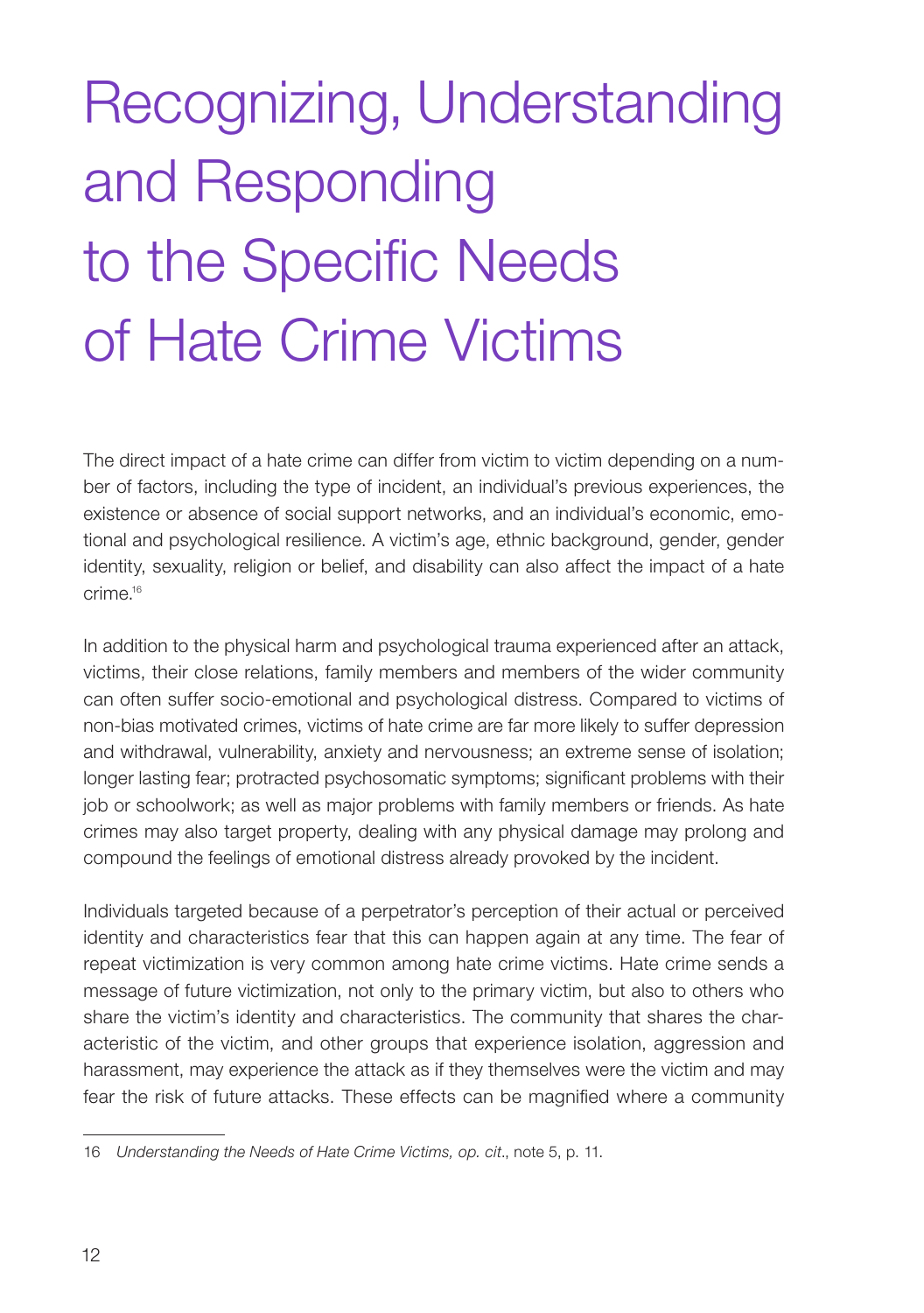has historically been marginalized and subjected to prejudice, discrimination or even persecution.17 Moreover, hate crimes can produce the feeling of decreased safety and security among people who simply know or heard about the incident, regardless of their affiliation to any particular community group.

The impacts of hate crimes are clearly wide-ranging and, therefore, meeting the complex needs of hate crime victims and all those touched by the hate crime requires the co-operation of all relevant stakeholders, particularly law enforcement agencies, judicial and court services, victim support services, and CSO service providers who each have an important role to play.

Of pivotal importance is the victim's right to understand and be understood. To understand and to be understood is a prerequisite for the victim to be able to express their needs and accept offers of assistance. When providing information, it is critical that communication should be tailored to the individual needs of the victim taking into account, for example, language needs and disabilities.18 If a victim feels misunderstood this may significantly diminish their trust in the service providers' or authorities' ability to support and protect them.

The following are common types of needs and corresponding interventions:

• Personal safety and security: during and immediately after experiencing a hate crime, most victims feel very unsafe, exposed and in danger and may require support from law enforcement agencies in ensuring that their physical safety needs are met.

Victims who fear retaliation by the perpetrator may require specific protection during the investigation phase and during criminal proceedings. Providing this support and protection is the job of law enforcement agencies. Certain types of protection and support measures are often associated with certain categories of victims or crime. For example, in cases of domestic violence competent authorities can grant emergency barring orders, which ban perpetrators from entering the residence of the victim or contacting them for a certain period of time. Restraining or protection orders can also be adopted for a specified period. Where necessary, these can be issued with immediate effect at the initiative of authorities and without the involvement of either the victim or the perpetrator. While such measures are typically associated with protection of victims of domestic violence, the practice of applying these measures for hate crime victims is

<sup>17</sup> *Ibid.,* p. 13.

<sup>18</sup> Directive 2012/29/EU, *op. cit.,* note 2, Recital 34.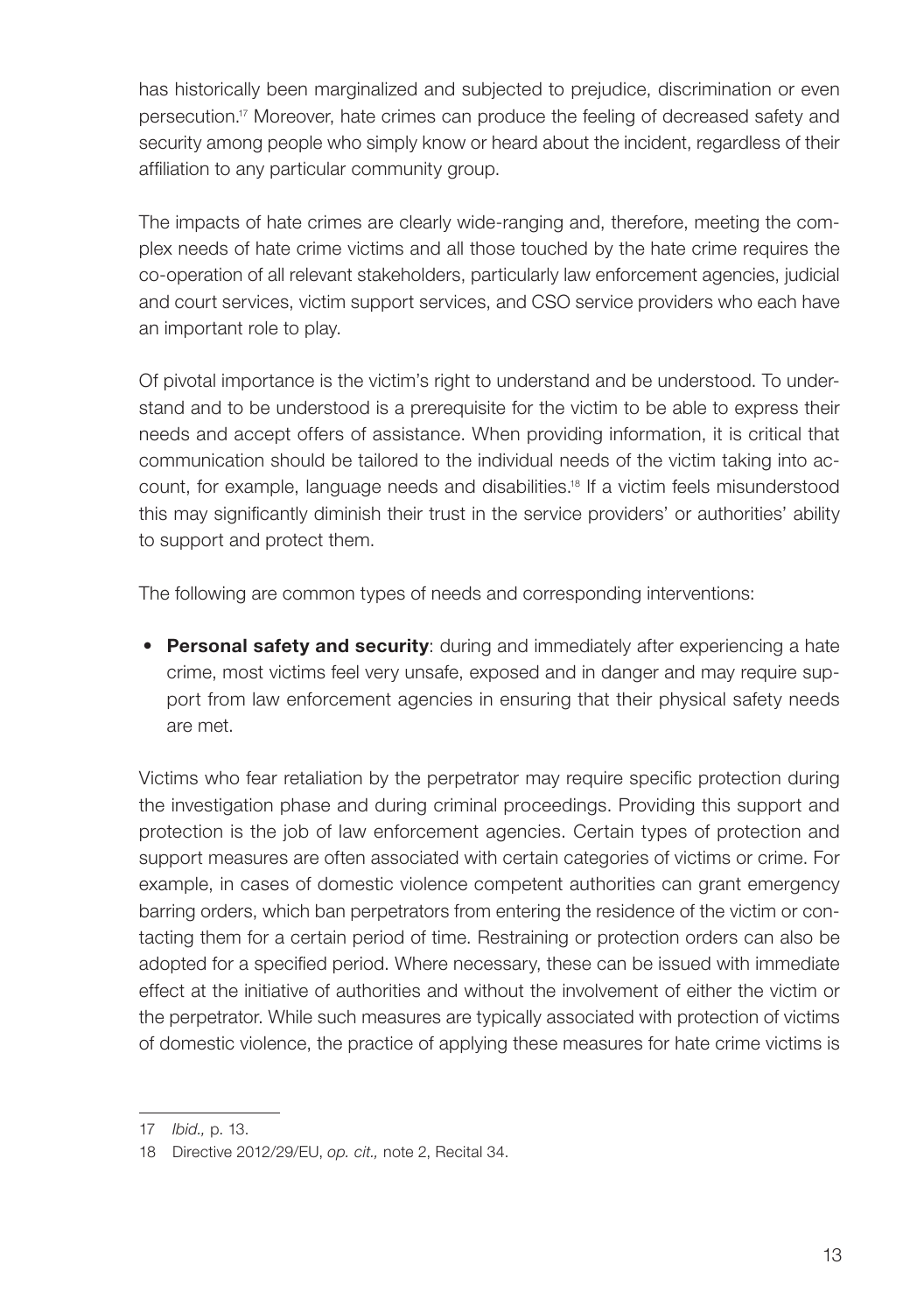increasing.19 Most notably, in cases where the perpetrator is close to or known to the victim or where attackers are members of an organized hate group who can continue to terrorize the victim and their family or close relations. It is important to ensure the protection of victims from physical harm immediately after the incident and to continue to provide such protection in line with the identified risks and protection needs.

Hate crime victims who are asylum seekers or migrants with a lack of or irregular residency status of a particular country often fear they will be detained or deported if they come into contact with authorities. These individuals may require specific protection mechanisms. Programmes, such as "Safe in and Safe out" in the Netherlands, allow irregular migrants who have witnessed or been victims of a crime to enter a police station and report the crime with the guarantee that they will not be arrested or detained. Such programs can alleviate fears and encourage reporting. Where irregular migrants are participants in the criminal process, states can consider granting special residence status for the duration of the criminal investigation and trial to ensure that individuals can engage fully with the criminal justice process without fear of deportation and secondary victimization from the authorities.

• Practical help: this can include legal advice, medical assistance, property repairs, security arrangements for victims and their close relations, and family support.

Victims of hate crime often need practical support to deal with the consequences and impacts of a hate crime. This may include immediate medical assistance or long-term support addressing evolving needs. For example, some victims may need help to arrange temporary relocation, repair damaged personal aids such as glasses or hearing devices, removal of insulting graffiti, and assistance with obtaining personal status documents. Others may require legal advice, assistance in court or help accessing compensation.20 Victims may also face very basic material challenges such as a lack of access to a phone or the Internet or inability to secure the cost of travel to the police or support organizations.

• Emotional or psycho-social support: victims need to be listened to, heard and understood; their perspectives about the crime's bias motivation needs to be believed and taken seriously; and the impact of the crime acknowledged.

<sup>19</sup> [Services of the Los Angeles LGBT Center](https://www.211la.org/resources/service/temporary-restraining-orders-77) – Family Violence Intervention Service include crime victim counselling, individual advocacy, specialized information and referral, and crime victim support in obtaining a Temporary Restraining Order.

<sup>20</sup> *[Understanding the Needs of Hate Crime Victims](https://www.osce.org/odihr/463011), op. cit*., note 5, p. 18.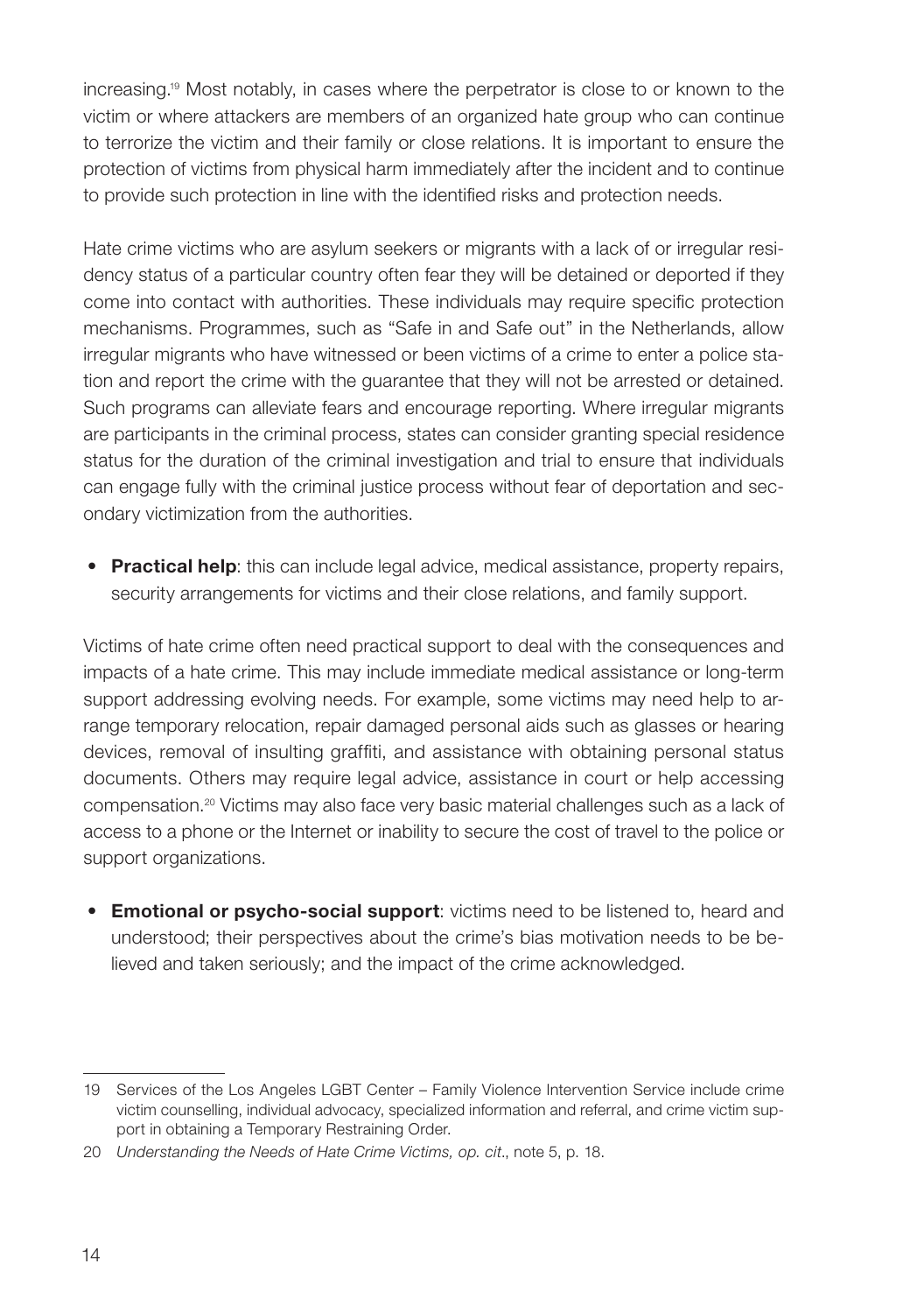The need for emotional and psycho-social support is the deepest need of many hate crime victims. Some victims may need specialized and ongoing psycho-social support to help them deal with the impact and consequences of the crime. Overcoming victimization and building resilience can be assisted by facilitating short- and long-term psychological counselling, individual and/or group therapy.21 For religious believers, spiritual and pastoral support from a trusted individual in their community is often important and beneficial to their recovery process.

• Confidentiality and trust: the experience of hate crime victims can shatter trust in society and challenge victims' sense of belonging, therefore, establishing relationships of trust and confidentiality are fundamental to the recovery process.

By establishing relationships and an environment of trust and confidentiality, victims can open up, discuss their experience, seek assistance and decide on how to move forward following the incident. It is particularly important that victims are able to trust investigators, appointed victim support contacts and other representatives of the authorities. Therefore, the authorities must take appropriate measures to protect victims' privacy and personal data, including personal characteristics, such as religion or belief, ethnicity, immigration status, gender identity and sexual orientation. These should not be revealed to third parties or the public without the victim's informed and explicit prior consent.<sup>22</sup>

• Information and advice: hate crime victims require information and advice about their rights and expectations when reporting the crime to the police or other authorities and organizations, as well as information about available support services.

Information should be available in a variety of formats for ease of access, e.g., online portals, helplines, social media channels, brochures, leaflets and posters in public places. The information should be accessible to people with disabilities or sensory limitations, and translated into all relevant languages.<sup>23</sup>

Victims are often hesitant to report a hate crime because they fear reprisal that could result from the perpetrator gaining access to victim's address and other personal details provided at the moment of reporting a crime. Therefore, it is crucial for law enforcement representatives to put in place strong mechanisms to protect a victim's personal data and ensure that their right to privacy and data protection are guaranteed.

<sup>21</sup> *Ibid*., p. 19.

<sup>22</sup> *Ibid*., p. 22.

<sup>23</sup> *Ibid*., p. 24.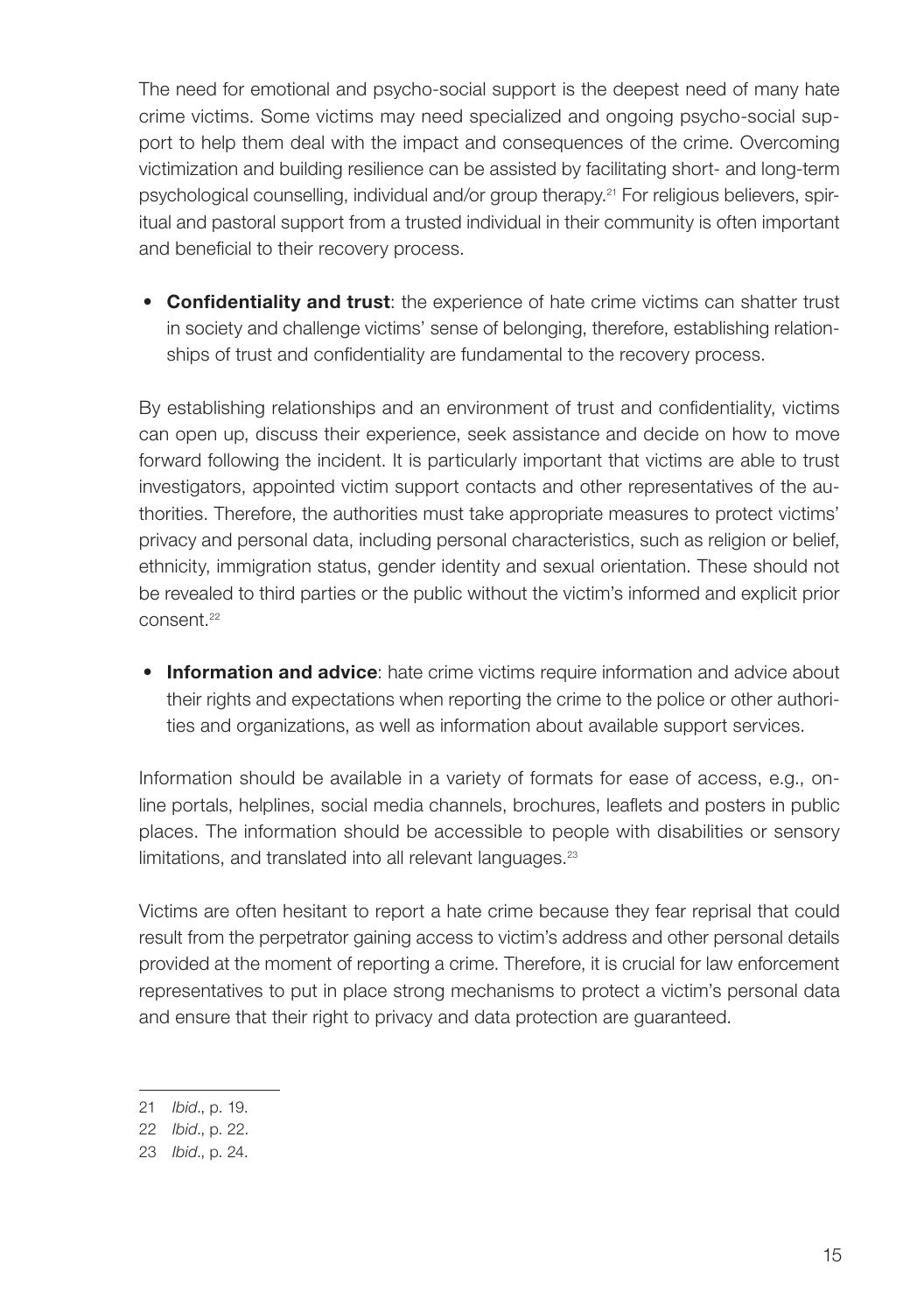• Navigating the criminal justice system: victims need help to fully comprehend the criminal justice procedures pertaining to their case. Hate crime victims will need information and advice about their rights and expectations in case they decide to report the crime to the police or other authorities. To the extent possible, victims must be allowed to determine their own level of participation in criminal justice proceedings.

Not all victims of hate crime pursue their need for justice by participating in the criminal justice process. However, for those who do, the response and behaviour of criminal justice agencies has a particularly important role in determining the consequences of the victims' experience of victimization.

For victims to feel empowered and achieve a sense that justice is done and is seen to be done, it is important that they are present and able to participate throughout the criminal justice process, including during the investigation and in court proceedings.<sup>24</sup> However, during proceedings distress can often result from visual contact with the offender and the offender's family and associates. As well as contributing to secondary victimization, the fear of having to confront an offender is a major factor discouraging victims from participating in proceedings.25 Allowing victims to be accompanied by a person of their choice throughout the process, CSO representatives or victim support services, is a first step to ensuring that a victim understands the process, their role in proceedings and feels secure and supported. Practical measures can also be put in place to minimise contact between the victim and the defendant. These include:

- Avoiding visual contact between victims and offenders by ensuring there are separate entrances and waiting rooms in court buildings;
- Taking measures to ensure that the victim can be heard in the courtroom without being present, for example through the use of appropriate communication technology or separate rooms, if the victim wishes.
- Respectful, sensitive and dignified treatment: feelings of violation can be acute among hate crime victims, and it is therefore critical that criminal justice agencies and other service providers behave professionally and respectfully, avoiding re-victimization.

Personnel who conduct interviews and otherwise engage with victims of hate crimes should be adequately trained. Many police services have specialist victim support units. Where these specialized units do not exist, it is important that the state ensures that

<sup>24</sup> [Proceedings that do justice - Justice for victims of violent crime Part II,](https://fra.europa.eu/sites/default/files/fra_uploads/fra-2019-justice-for-victims-of-violent-crime-part-2-proceedings_en.pdf) *op. cit.,* note 10, p.74.

<sup>25</sup> *Ibid*.*,* p. 92. Article 19 of the Victims Rights Directive recognizes this fact and provides for the right to avoid contact between the victim and offender.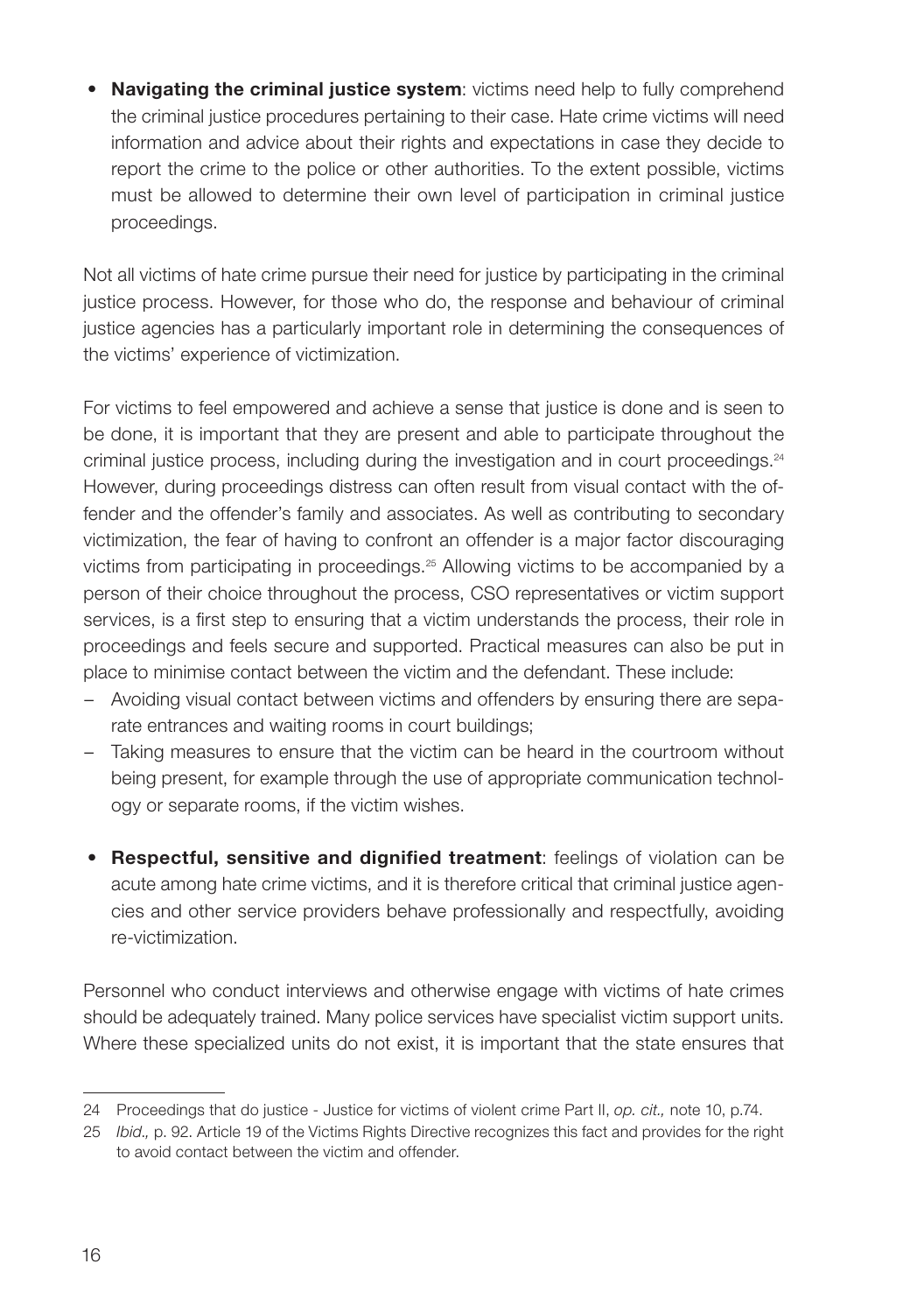interviewers are provided with comprehensive training. Guidance on the sensitive and respectful treatment of hate crime victims should be developed, distributed and used.

It is important victims of hate crime feel safe when they report hate crimes and when they are being interviewed. Creating an environment conducive to this is essential. For example, police stations should ensure confidentiality when individuals report a crime and avoid utilizing open-inquiry desks that do not ensure privacy. Victim friendly rooms with pleasant interiors and comfortable furniture, without metal bars, should be used to conduct interviews with victims of hate crime. If such premises are not available, alternative arrangements must be made to ensure the privacy and dignity of the victim. This sort of supportive environment is less intimidating than the traditional police interrogation rooms where interviews would ordinarily take place and can help to put the victim at ease.

Where multiple interviews are necessary, to reduce trauma it is beneficial for these interviews to be conducted by the same person, whether a police officer, prosecutor or victim counsellor. If the victim so wishes, they should be able to request that interviews are conducted by a person with whom the victim can more easily identify or feel comfortable. For example, some victims may prefer to be interviewed by someone of the same gender. Where a victim of a hate crime has been attacked because of hostility against their membership of a particular community, for example Jewish or Muslim religious communities, being interviewed by a person from this community may also be beneficial. In the Netherlands a network of LGBTI police officers, "Pink and Blue", proactively reach out to LGBTI victims offering support.

It is important to increase diversity and representation within law enforcement, criminal justice agencies and victim support structures. Members of under-represented minority groups, including religious or belief minorities, should be actively recruited to work in the police, prosecution, the judiciary and support services and equal opportunities for progression in their careers ensured.26

<sup>26</sup> [ECRI General Policy Recommendation N° 11 On Combating Racism and Racial Discrimination in](https://rm.coe.int/ecri-general-policy-recommendation-no-11-on-combating-racism-and-racia/16808b5adf) [Policing,](https://rm.coe.int/ecri-general-policy-recommendation-no-11-on-combating-racism-and-racia/16808b5adf) adopted on 29 June 2007.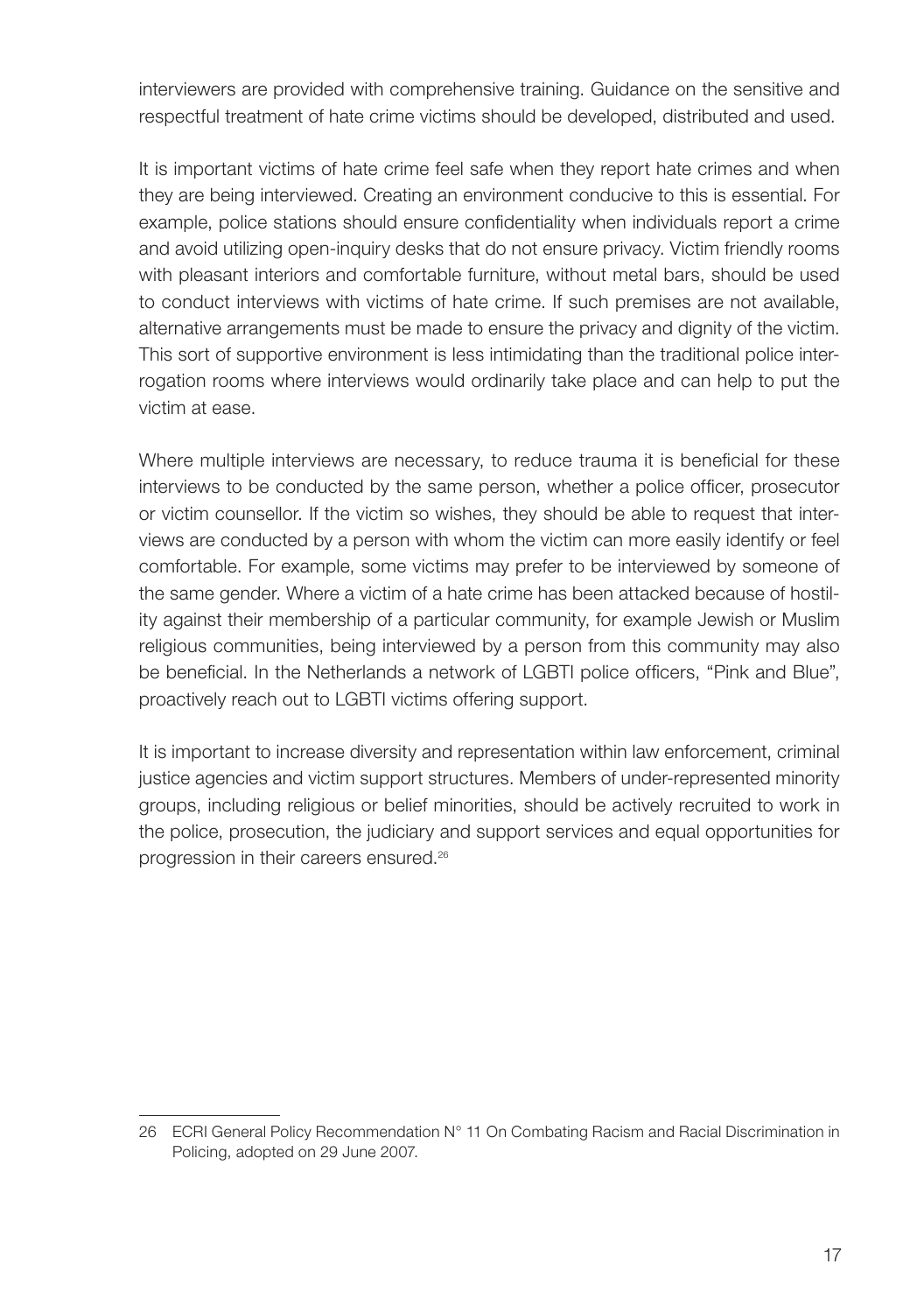# <span id="page-19-0"></span>Implementing an Effective Individual Needs Assessment Process

The needs of hate crime victims may be complex and require a co-ordinated response of a number of actors to provide the services needed for a full recovery. Practicalities differ across states and organizations with regard to who conducts INAs and how they are undertaken. Nonetheless, there are certain good practices that can be adopted, or adapted and integrated into state systems to maximize the effectiveness and impact of any INA process. Therefore, guidelines on how to conduct INAs to ensure a consistent and systematic approach and application across the entire hate crime victim support system are particularly useful.

#### 1. The objectives of an INA

It must be understood that each victim has specific needs and identifying these should be the only purpose for carrying out an INA, both by criminal justice agencies and other service providers. Crimes motivated by multiple biases may exacerbate the impact on a victim. Therefore, an intersectional understanding of the impact of hate crime targeting several intersecting characteristics of an individual and their subsequent needs is critical.

Ensuring that an INA is conducted for every victim of a hate crime further ensures that all relevant actors are able to communicate and respond to the evolving needs of a hate crime victim throughout the life cycle of a case.

The objectives of an INA are to:

- 1) understand the needs of a hate crime victim;
- 2) determine corresponding protection and support interventions;
- 3) identify special protection needs during criminal proceedings; and
- 4) ensure effective referrals.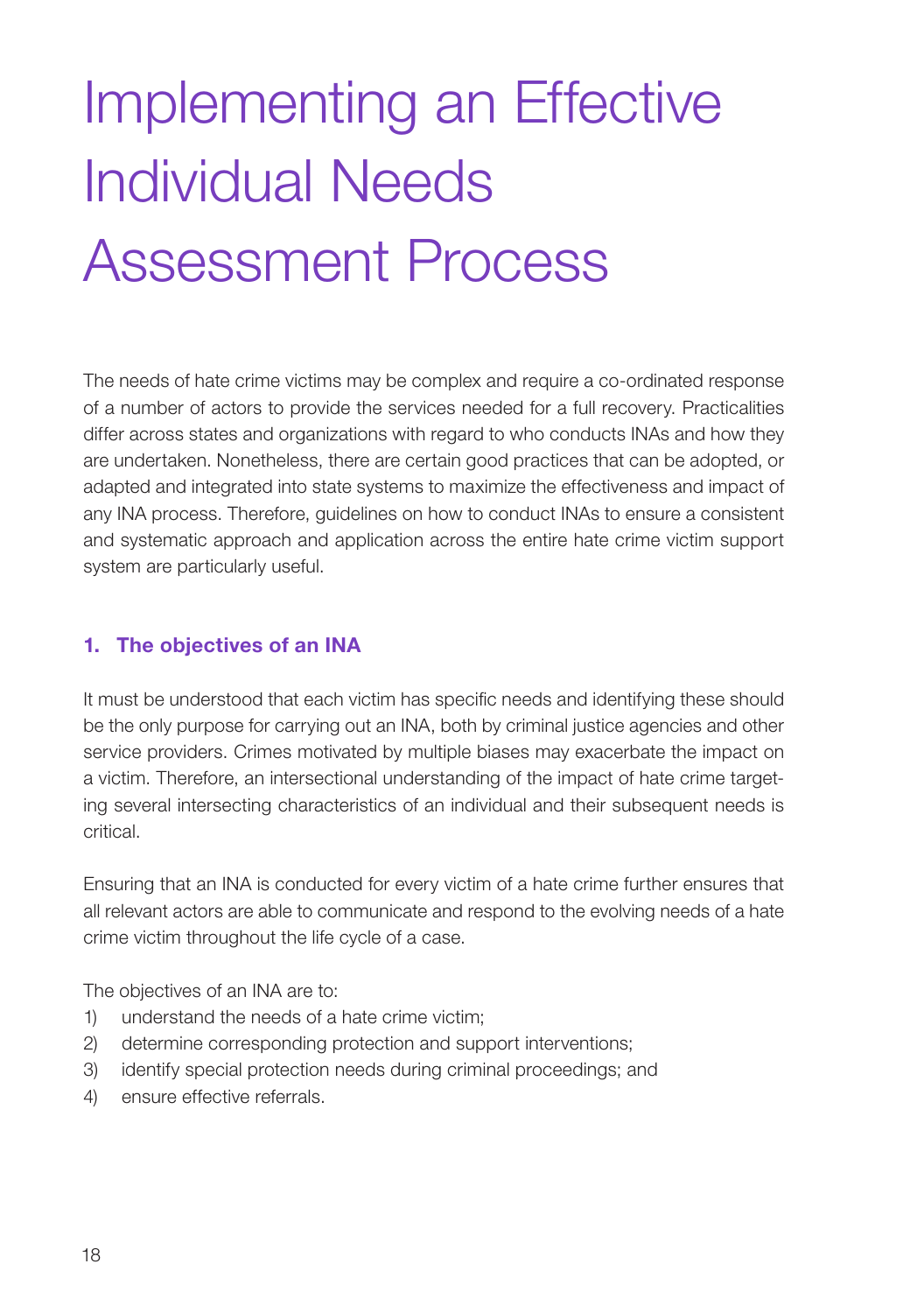### <span id="page-20-0"></span>2. When does an INA process begin and who is responsible for conducting it?

The INA process should begin upon first contact with a hate crime victim.

An INA should be carried out at the earliest opportunity, to identify the risk of secondary and repeat victimization, intimidation and retaliation.<sup>27</sup> It is therefore generally understood that an INA should be conducted at the point of first contact with a victim so that any required support or protection measures can immediately be put in place.

Who initiates the evaluation process will differ depending on the specific circumstances of each case. For example, when a hate crime is reported to the authorities it is usually the police who first come into contact with the victim. Alternatively, a hate crime could be reported to a prosecutor, the ombudsperson, a specialized victim support organization, a grassroots community organization, or come to the attention of authorities as a result of investigations into another crime. Moreover, if a victim has been seriously injured, their first contact point may be with hospital staff who, in turn, are responsible for ensuring the victim is connected with police or social services. In each of these instances, the entity who comes into first contact with a victim is responsible for beginning the process of ensuring there is an individual evaluation of the victims' needs.

### 3. Who conducts INA?

Multiple entities and actors are responsible for assessing hate crime victim needs, at various stages. Only properly trained individuals providing specialist support to hate crime victims should be conducting INAs, for example victim support services, specialized victim support units within the police, or specialized CSO service providers who are well positioned to collect this information. Ideally, an INA should be carried out by a team of two people. In countries where there are no specialized units or specialist support services, it must be stressed that only trained individuals should conduct the needs assessment. Furthermore, there should be adequate means for follow-up and response to the information gathered before proceeding with the INA process.

Victims' needs pertinent to their participation in the criminal proceedings have to be assessed by prosecutors, judges, court officials and respective victim services within these agencies. To ensure a victim-centred approach, it is advisable to have one person (e.g., prosecutor, victim support officer) assigned to the case from start to finish.

<sup>27</sup> Directive 2012/29/EU, *op. cit.,* note 2, Article 22.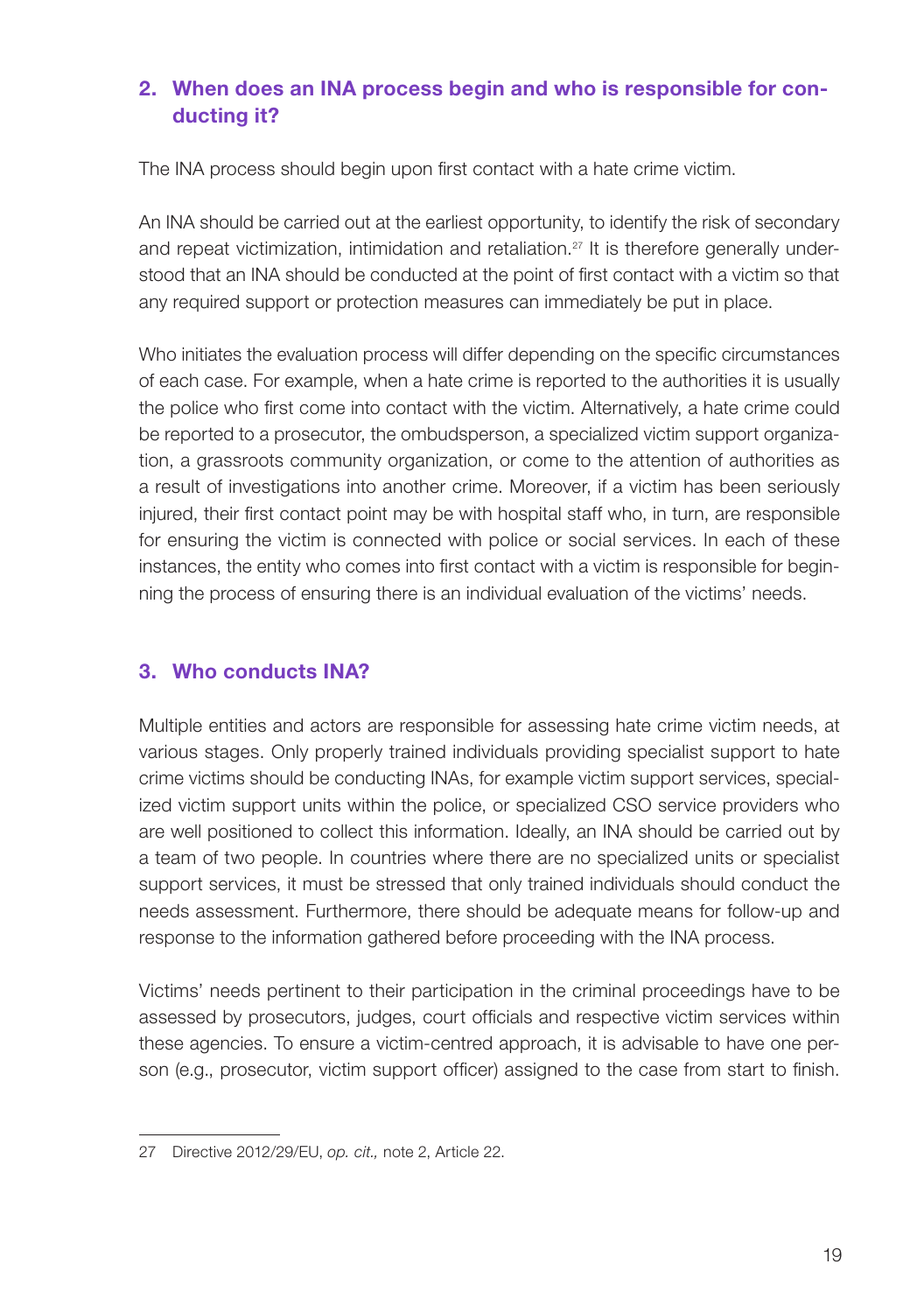<span id="page-21-0"></span>Prosecutors, court personnel and judges who are responsible for hate crimes should also receive specialized training in conducting an INA.

The primary role of police officers who come into contact with the victim at the scene of the crime itself is to ensure that the physical safety and security needs of the victim are assessed and addressed. Once this initial assessment has been done, an in-depth INA covering the psycho-social and other needs of the victim should be conducted as soon as possible thereafter by a trained professional. Then prosecutors, for example, in addition to assessing special protection measures that a victim might benefit from, will have to make an assessment of the victim's ability to testify in court and prepare them accordingly. In this way an INA process is complemented by the appropriate actors throughout the process.

### 4. What information is collected in an INA?

At the very minimum, an INA should capture enough information to allow an interviewer to understand the needs of an individual, identify what protection measures and support services are necessary to assist in their recovery, and refer the victim to the relevant support provider. If a victim is physically injured, a victim's medical needs must be attended to before any assessment of other needs takes place.

### The following information should be captured by an INA:

General information about the victim, unless the person chooses to stay anonymous:

• Name, gender, date of birth and contact details. This kind of identifying information may be subjected to data protection laws. Depending on the legal framework in a given country, certain legal arrangements may need to be put in place before any information of this type can be shared. The victim's consent is a prerequisite for recording, storing and sharing their data.

#### Communication needs:

• Does the victim have any specific communication needs? For example, do they require an interpreter, hearing devices or other specialist disability support? Is the victim sufficiently emotionally stable to give an account of the events? Does the victim need the presence of a confidant or a trustee, respectively?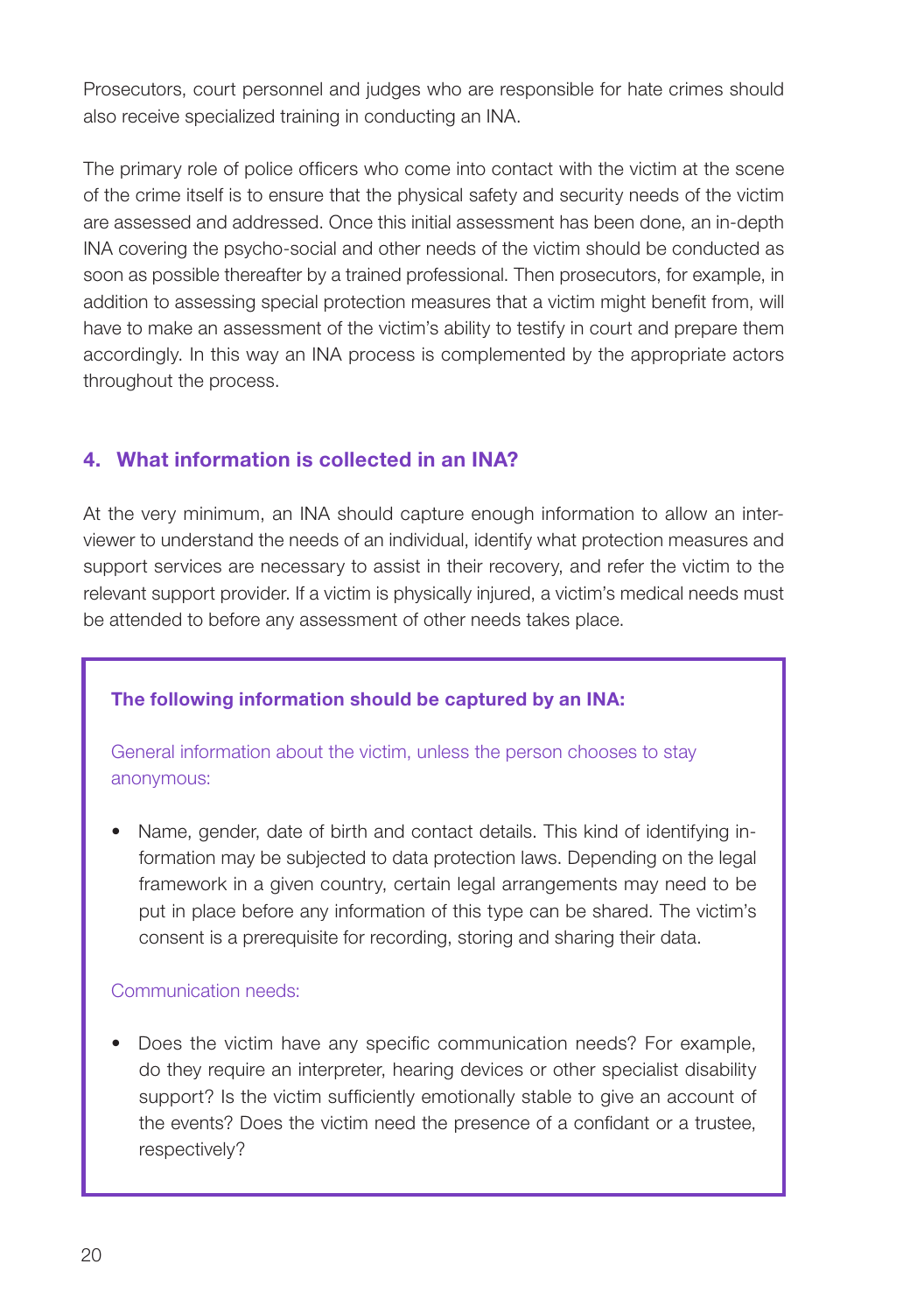#### Details of the crime:

- What is the type of crime?
- What are the circumstances under which it occurred?
- Who or what was the crime directed at (e.g., the victim, family members, close relations or property)?
- What was the damage suffered (e.g., physical injury, psychological harm, damaged property)?
- If an individual believes they suffered due to their nationality, citizenship, religion or belief, ethnicity, nationality, language, disability, sex, sexual orientation, gender identity, social class, etc. the possible bias motivation of the crime should be recorded, *regardless* of the interviewer's own personal assessment.

Is there any immediate risk to the victim or any immediate support needs?

- Does the victim fear any immediate harm?
- Does the victim know the offender, or are there any other factors that put them at heightened risk of immediate harm?
- Has the victim previously been a victim of crime, and therefore at greater risk of repeat victimization?

#### What is the impact of the crime?

- How affected is the victim by what has happened?
- Have the victim's relationships been affected? Are they feeling isolated?
- Who else has been affected and how (e.g., family, close relations, community)?
- What is the continuing impact of the hate crime on the victim's day-to-day life?

What mid or long-term support or protection measures can be put in place to address any needs identified?

- What type of support does the victim want?
- What type of support has been identified as necessary?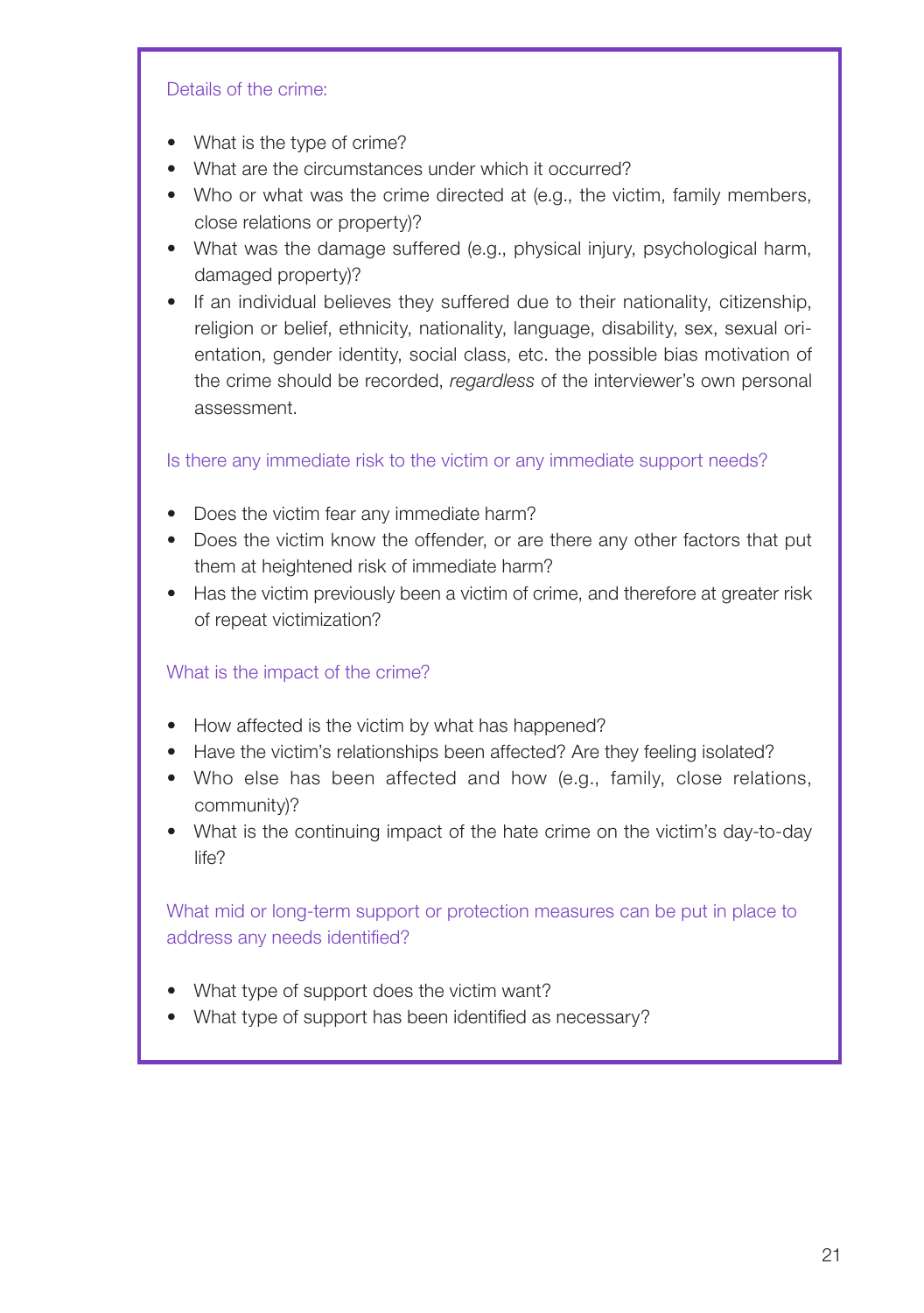### <span id="page-23-0"></span>5. How is an INA conducted?

Two main approaches to conducting an INA are commonly employed: using a questionnaire or having an unscripted conversation that is guided by the outcome. Each of these alternatives are considered below.

#### The use of questionnaires

The use of a questionnaire is well suited to situations where an INA is being conducted by people without specialized training (such as volunteers engaged at victim support services or patrol officers arriving at a crime scene). Questionnaires reduce the risk of the interviewer failing to address something that may be essential to determining the protection needs of a victim. To avoid the interaction appearing overly structured, questionnaires should be used to guide a broader conversation and not be applied rigidly. Those conducting the assessment should be able to amend the questionnaire by adding relevant questions and disregarding others that may not be relevant or impossible to address due to, for example, a lack of specialist support services.

A sample questionnaire, containing both a template for an initial INA (to be used by law enforcement) and an in-depth INA (to be used by professionals trained to conduct in-depth social and psychological assessments) can be found in Annex A and used for guidance.<sup>28</sup>

#### Unscripted conversation

The second option is an unscripted conversation guided by outcomes. In the Netherlands, for example, police officers interview victims without a script but are required to complete an online form in the case management system indicating the victim's specific vulnerabilities and recommending special protection measures. This necessitates that police officers conducting these types of assessments should be well trained and equipped with knowledge on how to guide such a conversation. This approach has the potential to produce better outcomes when conducted by trained hate crime victim specialists who are aware of the specific impacts of hate crimes on individuals and the wider community.

<sup>28</sup> Annex A: SAMPLE INDIVIDUAL NEEDS ASSESSMENT – including both the initial and in-depth assessment.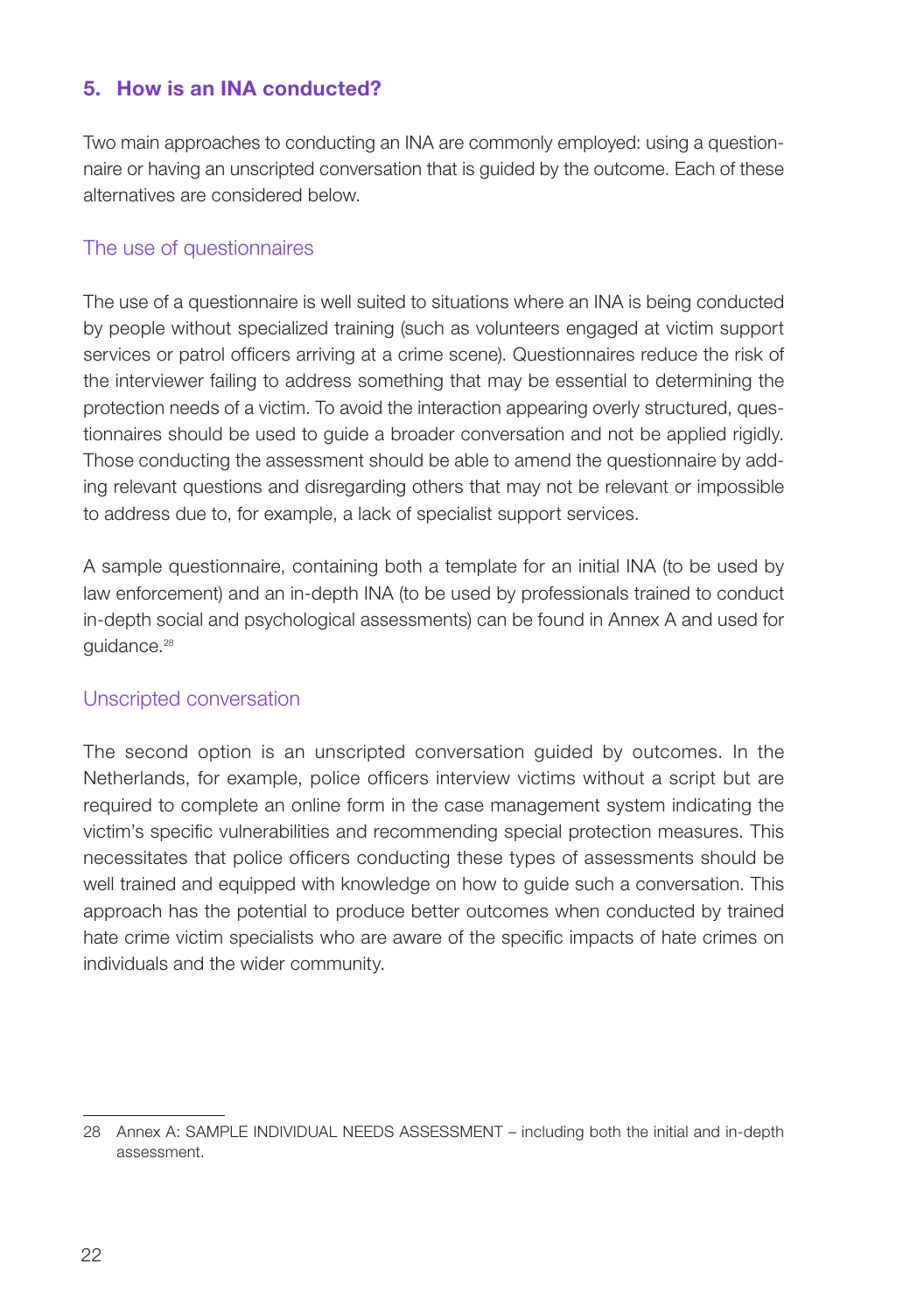### An INA is not static and should be continuously updated throughout the life cycle of a case.

The protection and support needs of a victim do not remain the same throughout the life cycle of a case. Therefore, the INA process does not end once an initial INA has been conducted. Instead, the process must be repeated throughout the case so that the evolving and changing needs of a victim are met.

An INA can be reviewed and updated at the initiative of the authorities, victim support organizations and/or the victim themselves. Indeed, victims should be encouraged to contact authorities if, and when, their circumstances change.29 Victims of hate crimes often feel that the authorities are not doing enough to respond to hate crimes and often perceive them as hostile towards their group. $30$  With this in mind, it should not be the victim's responsibility to manage their case and protection needs. A system in which the authorities and relevant support services take the initiative to follow-up and ensure that measures within their competencies are amended and adjusted in line with the victim's changing needs is essential. Similarly, prosecutors and court authorities are responsible for ensuring that victims' needs are met during the trial process and should conduct an assessment relevant to victims' needs in the courtroom when a case comes before them.

During the process of updating an INA, it is important that a victim is not asked the questions previously answered and is not excessively questioned or asked to repeat information. Possible needs of the victim should be derived from already available information, where possible. Being forced to repeat and describe the incident multiple times risks re-traumatizing the victim. Ideally, there should be no need for multiple interviews covering the same information as INA outcomes should be shared. However, if necessary, the number and length of interviews should be determined by the victim.

At all stages, it should be clear to the victim who they should contact about their case. Ideally, a victim should receive the contact information of one person for inquiries at the police, prosecutor's office and specialized victim support services. Ideally, the same contact person would accompany the victim throughout the case.

<sup>29</sup> *[EVVI : Evaluation of Victims](http://www.justice.gouv.fr/publication/)* (Paris: Ministère de la Justice, 2015), p. 12.

<sup>30</sup> *[Hate Crime Victims in the Criminal Justice System,](https://www.osce.org/odihr/447028) op. cit.*, note 4, p. 31.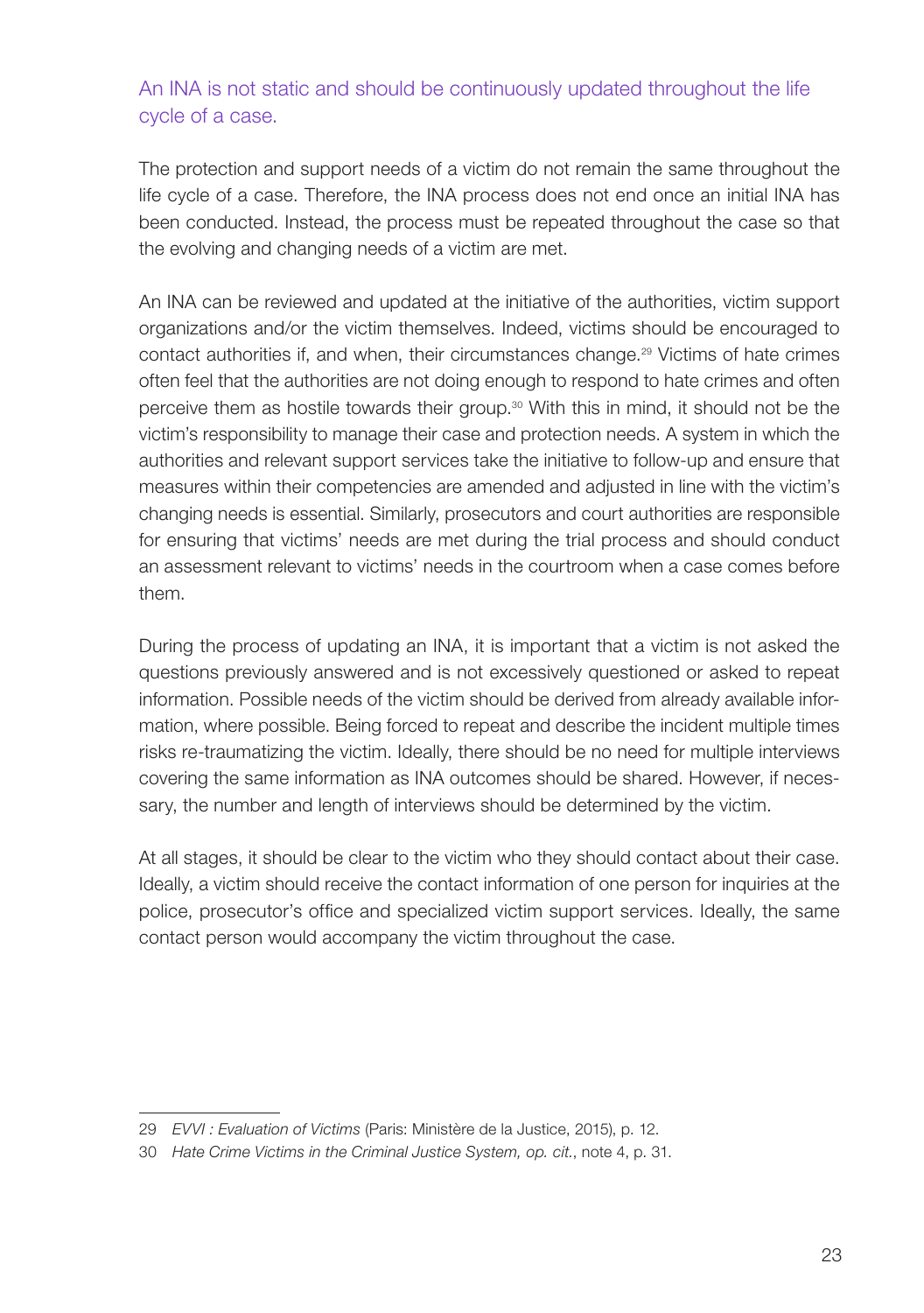### <span id="page-25-0"></span>6. Ensuring INAs are sensitive to the needs of hate crime victims

The design of INAs should be sensitive to the specific needs of hate crime victims.

Regardless of whether an INA is scripted or unscripted, it should be sensitive to the specific needs of hate crime victims and the impacts of hate crime. For example, hate crime victims may fear having certain aspects of their identity publicized (for example, their sexual orientation or legal residence status) and therefore all efforts must be made to protect the privacy of victims.

Victims of hate crimes are targeted for who they are, or are perceived to be, and the crime can potentially impact the wider community, as well as the individual themselves. The number of individuals affected may therefore be greater than the actual victim themselves. In this way, hate crimes can alienate targeted communities from the state, in particular from law enforcement and criminal justice bodies, and lead to conflicts between communities as a result of retaliatory attacks and, in extreme cases, civil unrest or widespread social disturbance.31 Victim support services will need to take this into account and perhaps even contact a wider pool of indirect victims. The INA should therefore contain questions to ensure known impacts of hate crimes are explicitly considered. Examples of these types of questions are included in Annex A.

Irrespective of whether a questionnaire or an unscripted conversation has been used, by the end of the evaluation the interviewer should have a clear and detailed understanding of the level or risk of secondary and/or repeat victimization, of intimidation and of retaliation towards the victim, and be able to determine what interventions would be useful to address specific support needs. The interviewer should be able to conclude what protection measures are necessary and what support measures or referrals may be appropriate.

### 7. Ensuring a victim-centred approach

The victim's preferences should be considered as much as possible, including if they do not want to benefit from special protection and support measures.

At the core of all INAs should be the concerns of the victim. The victims' needs are the key factor in determining what support and protection measures can be offered to them. It is therefore important that the victim understands why the assessment is being

<sup>31</sup> *[Understanding the Needs of Hate Crime Victims](https://www.osce.org/odihr/463011), op. cit*., note 5, p. 8.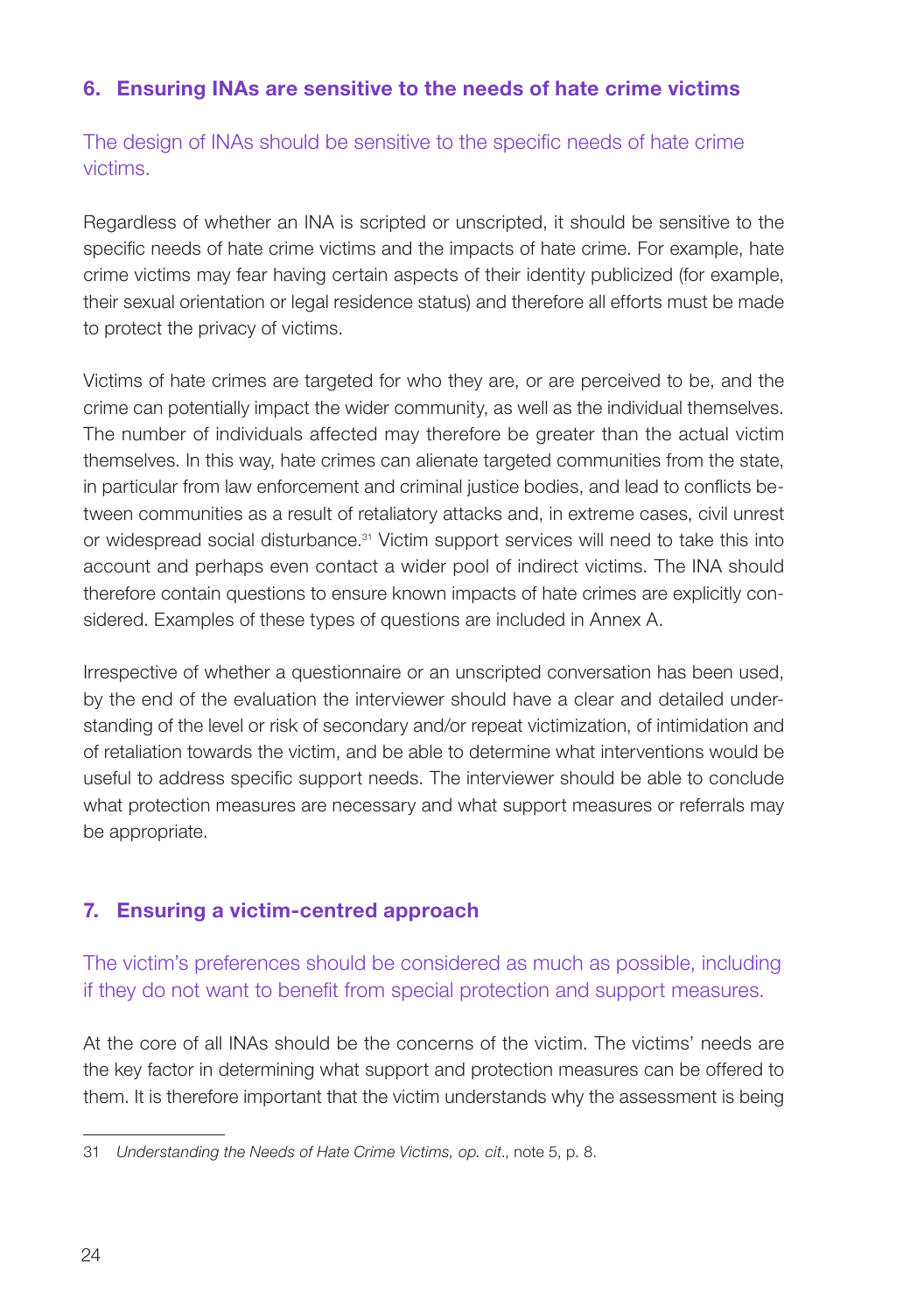conducted as their understanding will likely affect their engagement in the process. Before beginning any assessment, it is important to ensure the victim's safety by putting in place appropriate safeguards. The purpose of an INA and the questions being asked should be clearly explained before proceeding with the assessment.

Some victims who do not initially contact law enforcement agencies may not wish to report the case to the authorities. In these instances, those conducting an INA must respect their wishes. However, in some jurisdictions certain types of crime, if shared with a CSO for example, trigger mandatory reporting requirements. This should also be made clear to the victim at the outset. In these cases, where victims are obliged by the system to participate in the process it is extremely important they are informed accordingly and, if requested, accompanied by a member of a victim support team, ideally of a CSO or a lawyer who can ensure the victim understands what is happening and represent the victim's interests.

It is necessary that any assessment records the victims' answers and not the opinion of the interviewer; indeed, the purpose is to assess how the victim is affected and to record their own perceptions of the incident. Whether or not there is eventually a hate crime conviction is another matter – it is not the purpose of an INA to gather evidence to secure such a conviction. It is crucial a victim is trusted and their perception is taken seriously.

For many targets of hate crime, secondary victimization can lead to even more humiliation, degradation and isolation, which will have an even greater impact on their emotional and psychological health and their social and economic well-being. The response and behaviour of the representatives of criminal justice agencies, and professionals in institutions supporting victims of crime (including those in medical and psychological services, lawyers and legal services, social workers and CSO support services), can therefore have a critical impact on hate crime victims.<sup>32</sup>

Practical measures should therefore be in place to facilitate sensitive and respectful treatment of victims. These include, but are not limited to:

- Ensuring interpreters are available so a victim can freely communicate;
- Using simple, easy-to-understand language if need be;
- Ensuring all communication is sensitive (interviewers should introduce themselves to the victim and refrain from any inappropriate behaviour including abusive or biased language, expressions of disbelief and inappropriate comments or "jokes" in particular on the basis of any protected characteristic);

<sup>32</sup> *[Understanding the Needs of Hate Crime Victims,](https://www.osce.org/odihr/463011) op. cit*., note 5, p. 14.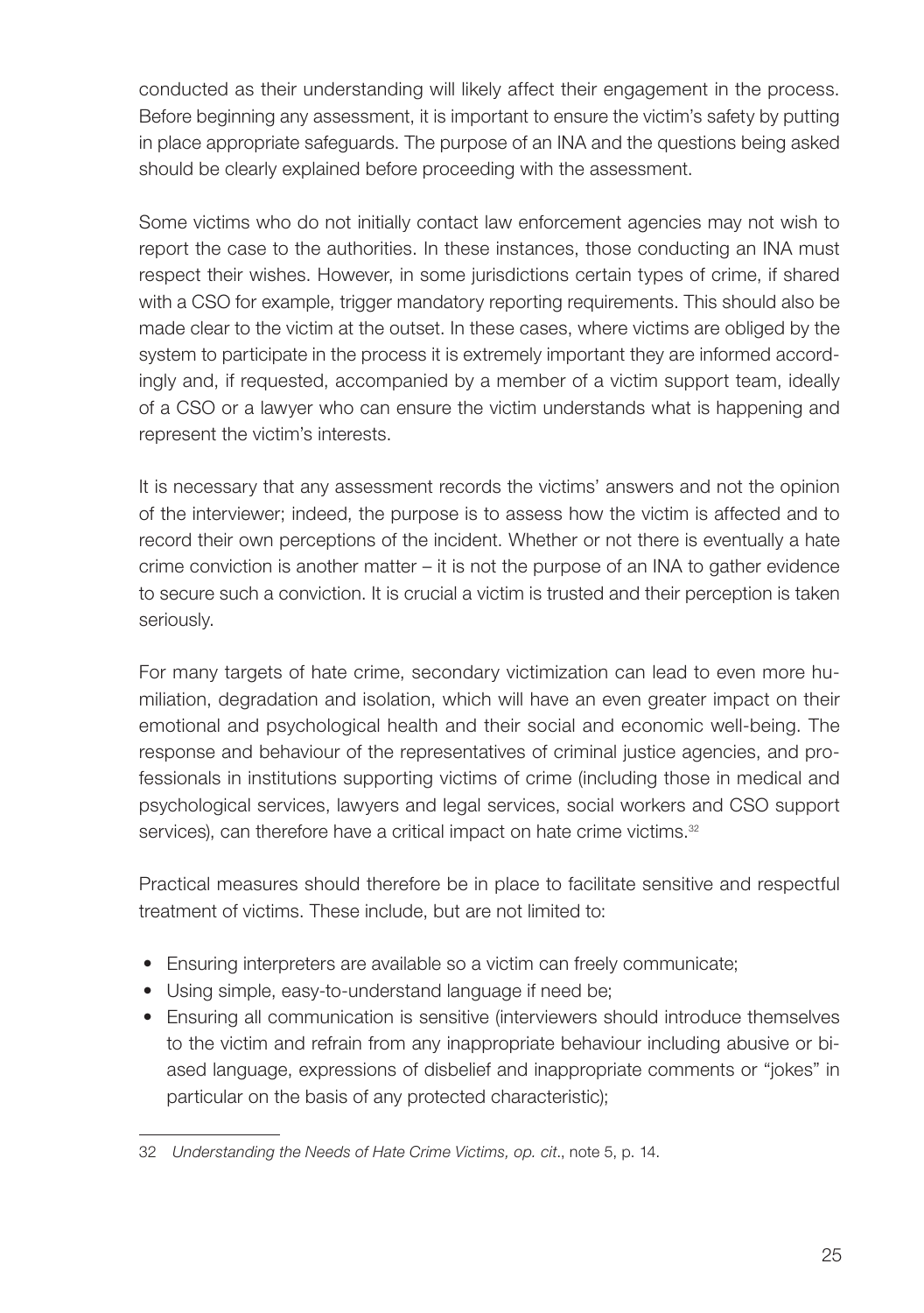- Focusing on the suspect's potential motivation and not on the identity of the victim;
- Creating a friendly and non-threatening interviewing environment that allows for privacy;
- Allowing the victim to talk to an interviewer of the gender of their choice;
- Avoiding wearing uniforms by interviewers in cases where it might intimidate vulnerable victims; and
- Even when not guaranteed by law, considering arrangements to allow the victim to be accompanied and supported by a CSO representative, other victim support lawyer, a family member, a fellow member of their religious or belief community or any other person the victim wishes to be there, if no conflicting interests prevail.

Criminal justice representatives and victim support organizations should be provided with specific training and practical guidance on how to conduct INAs in a victim-sensitive manner.

An INA is not a one-off exercise, but instead a collaborative process implemented incrementally, in stages and involving different entities. As a broad range of actors are involved in the INA process it is important that they are all adequately trained and supplied with practical guidance in how to conduct an INA in each circumstance. States should ensure that the services provided are to a sufficient standard.<sup>33</sup>

<sup>33</sup> Recital 61 of the Victims Rights Directive makes it clear that, "persons who are likely to be involved in the individual assessment to identify victims' specific protection needs and to determine their need for special protection measures should receive specific training on how to carry out such an assessment."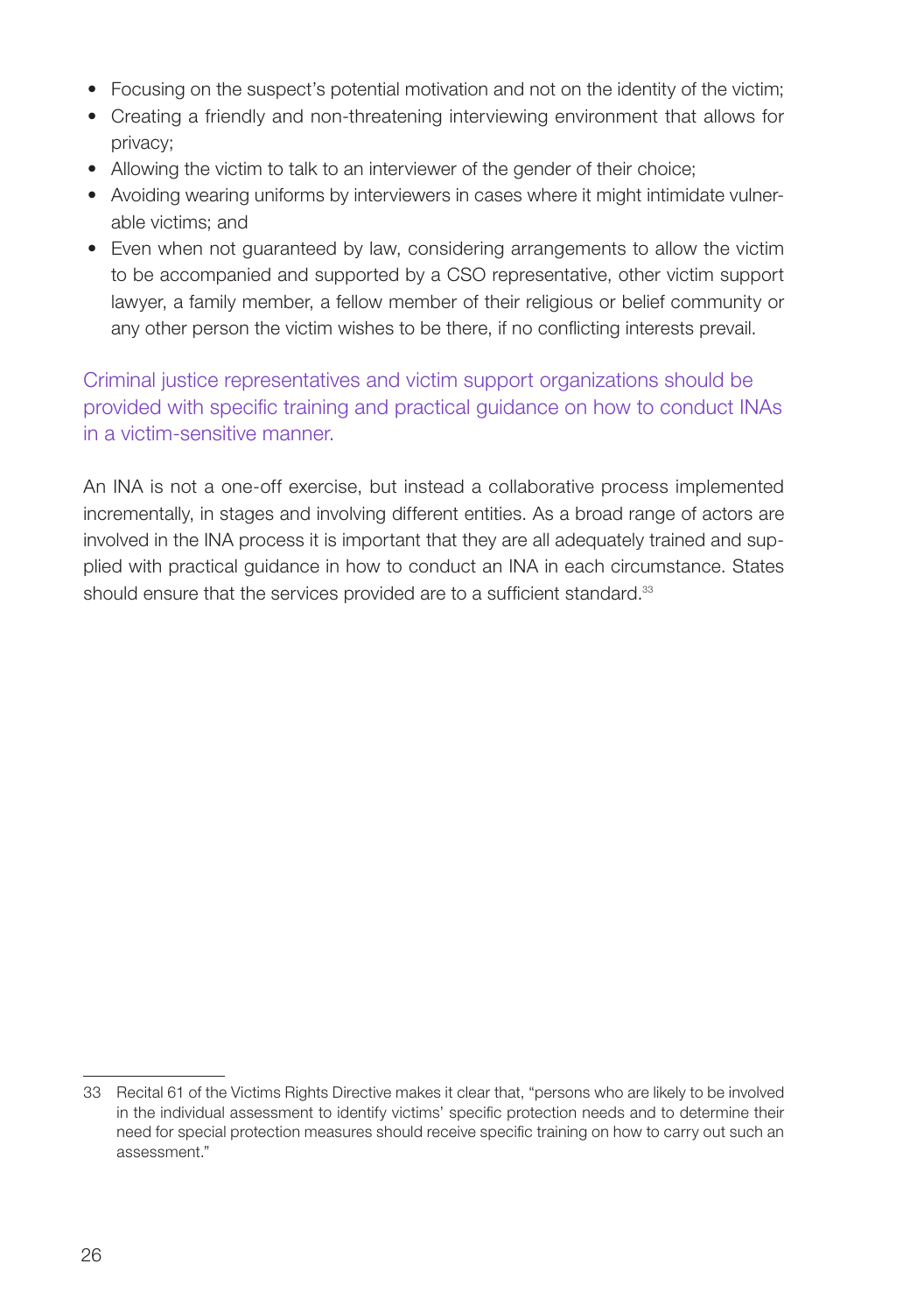## <span id="page-28-0"></span>Managing INA Outcomes

Effective communication channels between and within the criminal justice system and CSO service providers are essential to an effective INA.

Once a victim's needs have been identified, the next step is to take action and put in place the necessary protection or support interventions. This is achieved through referral mechanisms (addressed in the following section) and the sharing of INA outcomes. For example, if certain support needs have been identified by the authorities, such as the need for psychological counselling, a mechanism should be in place for an efficient and seamless referral to a specialist provider.

Specialist support services may also request that certain victim support measures be implemented during the investigation and prosecution of a crime, requiring that the necessary information be shared with and among the relevant criminal justice bodies. It is essential that the process by which these measures are requested and granted is formalised. A system should be put in place whereby legal representatives and victim support services are able to contact relevant criminal justice bodies and request such measures easily and efficiently. The ability to secure such arrangements should not depend on an organizations' standing or personal relationships, but be part of the structural arrangement between the various stakeholders.

Effective and institutionalised communication channels between actors ensure that an INA can be continually updated in light of the changing needs of the victim as the process unfolds. For example, when the police and public prosecutors use the same case management system, needs and protection measures identified by the agency that first comes into contact with the victim are automatically reflected in the other's system. With the consent of the victim, information from the initial assessment is sent to the victim support office; therefore, key actors able to provide relevant support are already informed of a victim's possible individual needs.<sup>34</sup>

<sup>34</sup> S. Leferink, R. Kool, L. Hinrichs, A. Sas, E. Zuiderveld, "[Vociare National Report: the Netherlands"](https://victimsupport.eu/activeapp/wp-content/uploads/2019/08/VOCIARE_National_Report_Netherlands_interactive.pdf), Victim Support Europe, 2019, p. 67.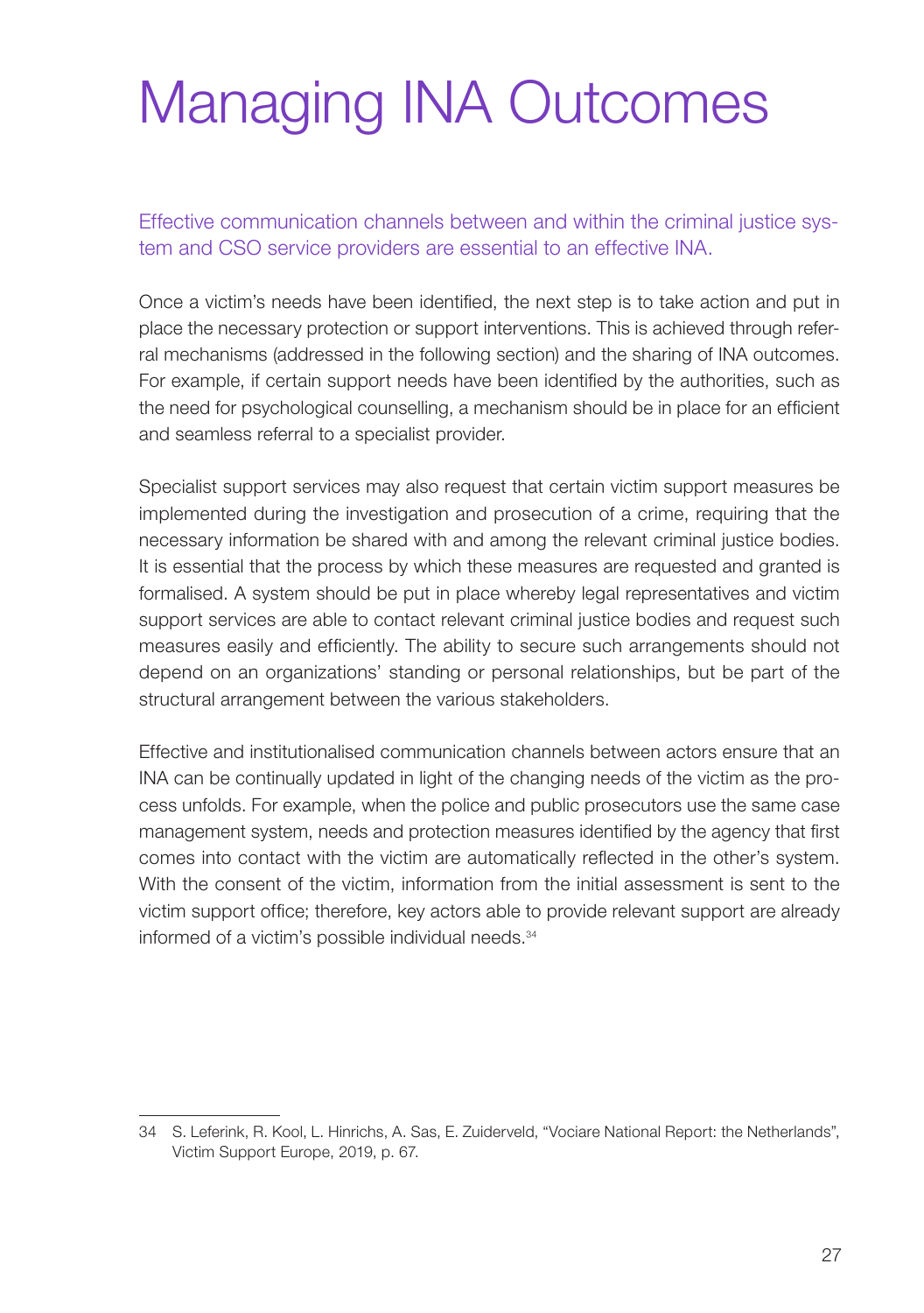The key communication channels are demonstrated here:



Information shared between relevant actors must ensure victims' rights to privacy, data protection and respect national laws concerning data collection, storage and disclosure.

When sharing information, it is important to keep in mind confidentiality and data protection issues. The information being collected throughout the INA process is extremely sensitive. For example, the health, sexual orientation or immigration status of an individual, if made public, may put them at risk for further victimization, retaliation or deportation. The identifying information collected throughout the INA process may also be subjected to data protection laws. Depending on the legal arrangements in a given country, certain legal arrangements may need to be put in place before any information can be disclosed to or shared with other actors.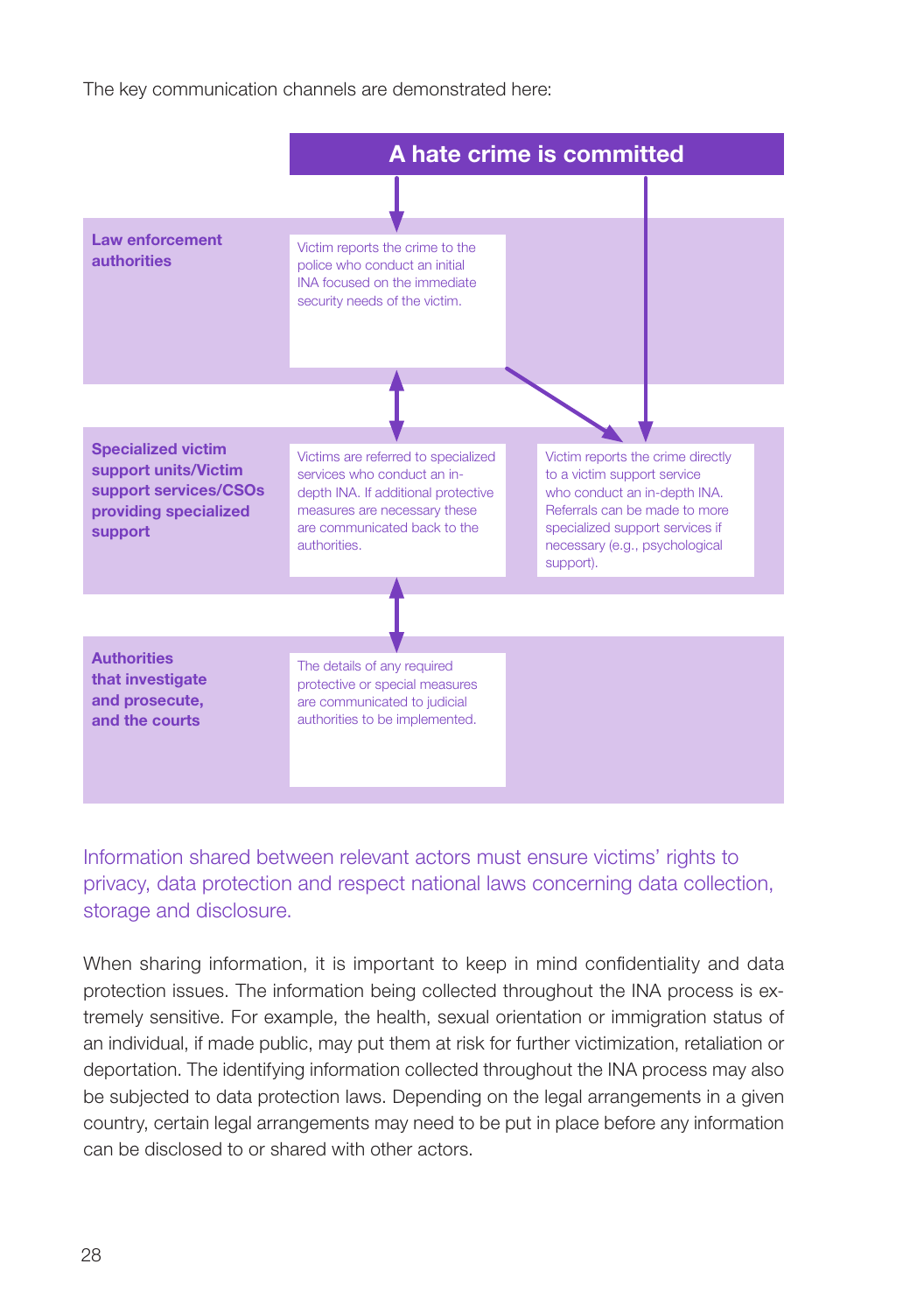Effective communication between the criminal justice system and CSO service providers is essential. However, victims may not want to disclose information on their needs with other actors and this should be respected. The sharing of information among relevant actors should be encouraged as it enables practitioners to make informed decisions about what actions they should take. Every reasonable effort should, therefore, be made to build and establish trust between criminal justice authorities and CSOs supporting victims.

### As a rule, pertinent information about a hate crime victim's needs should be kept separately from the case file.

The content of the INA should not be shared with the offender/perpetrator's legal defence team/legal representation as it may increase the risk of repeated victimization and retaliation.35 Consequently, the individual assessments should be kept separately from the case file during pre-trial investigation and trial. Victims should be provided with detailed information on data protection measures and should be specifically asked for consent when it comes to several state agencies sharing information stemming from an INA. Victims should be made aware of how their data will be used when they are asked for their consent to the assessment. National legislation should ensure victim's data security and protection.

Where there is more than one victim support service, data sharing agreements can be set up with relevant specialist support providers. Whatever data sharing agreement is in place, it is important that victims are given sufficient information to exercise their rights which include the choice to consent or decline the processing of their data, being asked to provide informed consent for the sharing of their information with other services, and being advised about the circumstances under which the confidentiality of their information might be waived.

Ideally, a shared methodological approach to INAs between law enforcement and CSOs should be adopted to allow them to share the outcomes of the INAs they conduct more easily and effectively, provided they have the victim's consent. This would limit the number of times a victim is required to undergo an INA and ease the flow of information between these two important actors.

<sup>35</sup> *[Hate Crime Victims in the Criminal Justice System](https://www.osce.org/odihr/447028)*, *op. cit,* note 4, p. 30.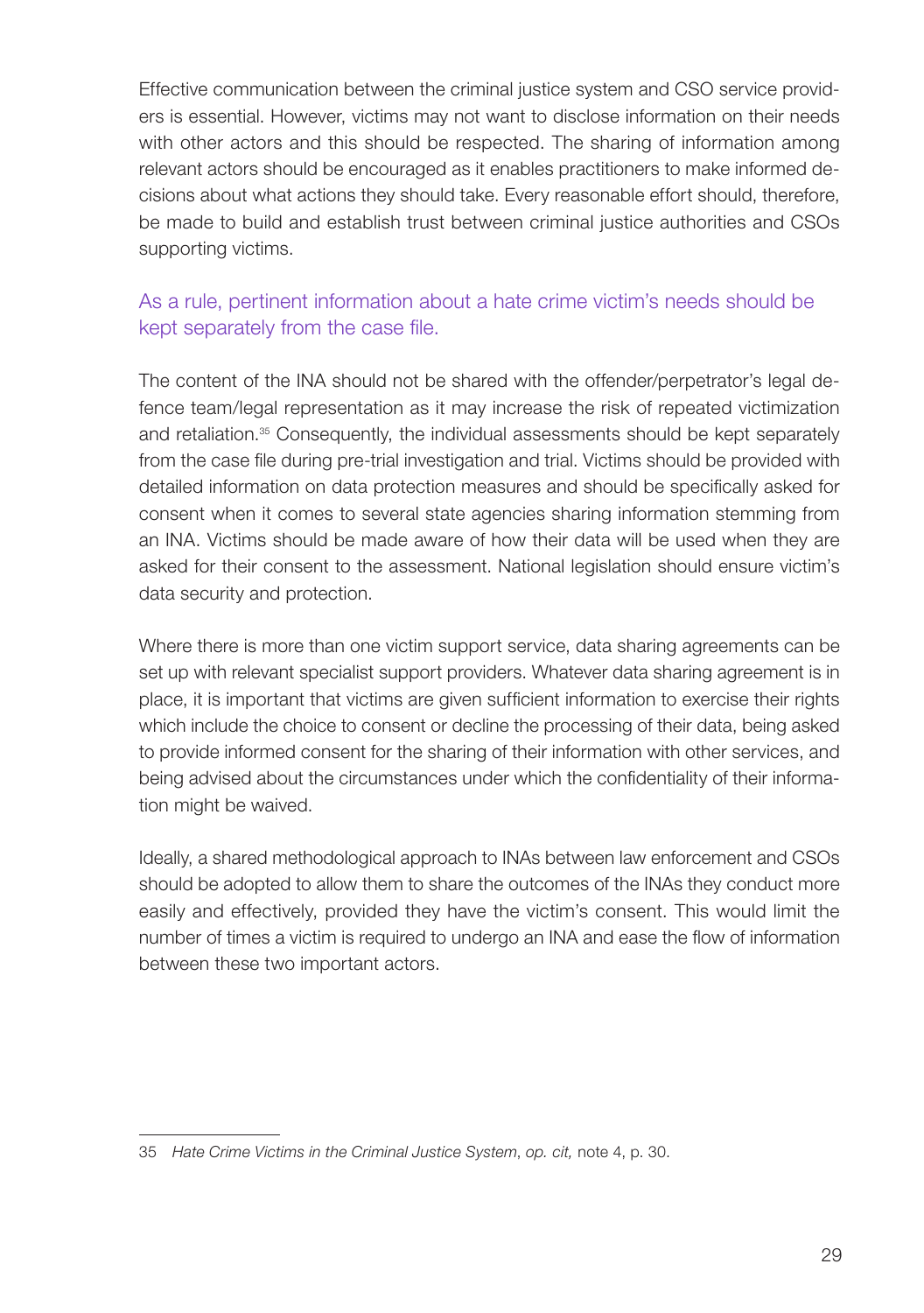# <span id="page-31-0"></span>Setting up Effective Referral Mechanisms

A referral mechanism is the means of connecting victims of crime to the support services that they need to assist their recovery from the events leading to their victimization.<sup>36</sup> For EU Member States facilitating referrals to victim support services from the authorities, or other relevant actors is an obligation under the Victims' Rights Directive. With no framework for referrals, non-EU OSCE participating States are encouraged to consider facilitating referrals to directly benefit victims and to work to adopt appropriate policies and/or guidance protocols in the development of an effective referrals system. Collaboration and co-ordination across a range of service providers in this process is key.37

Develop and institutionalize relationships between CSOs specialist support providers and the authorities to enable victims' access to specialized services as early as possible.

Referrals between different service providers must be done in a timely manner and through safe channels minimizing the number of referrals required. The police and generic victim support services should be aware of all those providing specialist services. The information on service providers should be regularly updated and the quality of their services assured. Direct case-based collaboration among generic and specialist victim support services must be established.

In some countries, a self-referral system is in place in which information regarding specialist providers is made available online in an understandable and easy to navigate way (including in multiple languages) so that hate crime victims can independently seek the support they need.

Another option is for police to inform victims about available services. In this case, police provide the victim with sufficient information, and it is then up to the victim to decide which organization or service to contact, if at all. However, it must be understood

<sup>36</sup> Directive 2012/29/EU, *op. cit.,* note 2.

<sup>37</sup> For more information see: *[Manual of Effective and Secure Referrals of Victims](http://victoriia.eu/wp-content/uploads/2020/02/Manual-final-for-print.pdf)* (VICToRIIA: Best Practices in Victims' Support: Referrals, Information and Individual Assessment, 2020).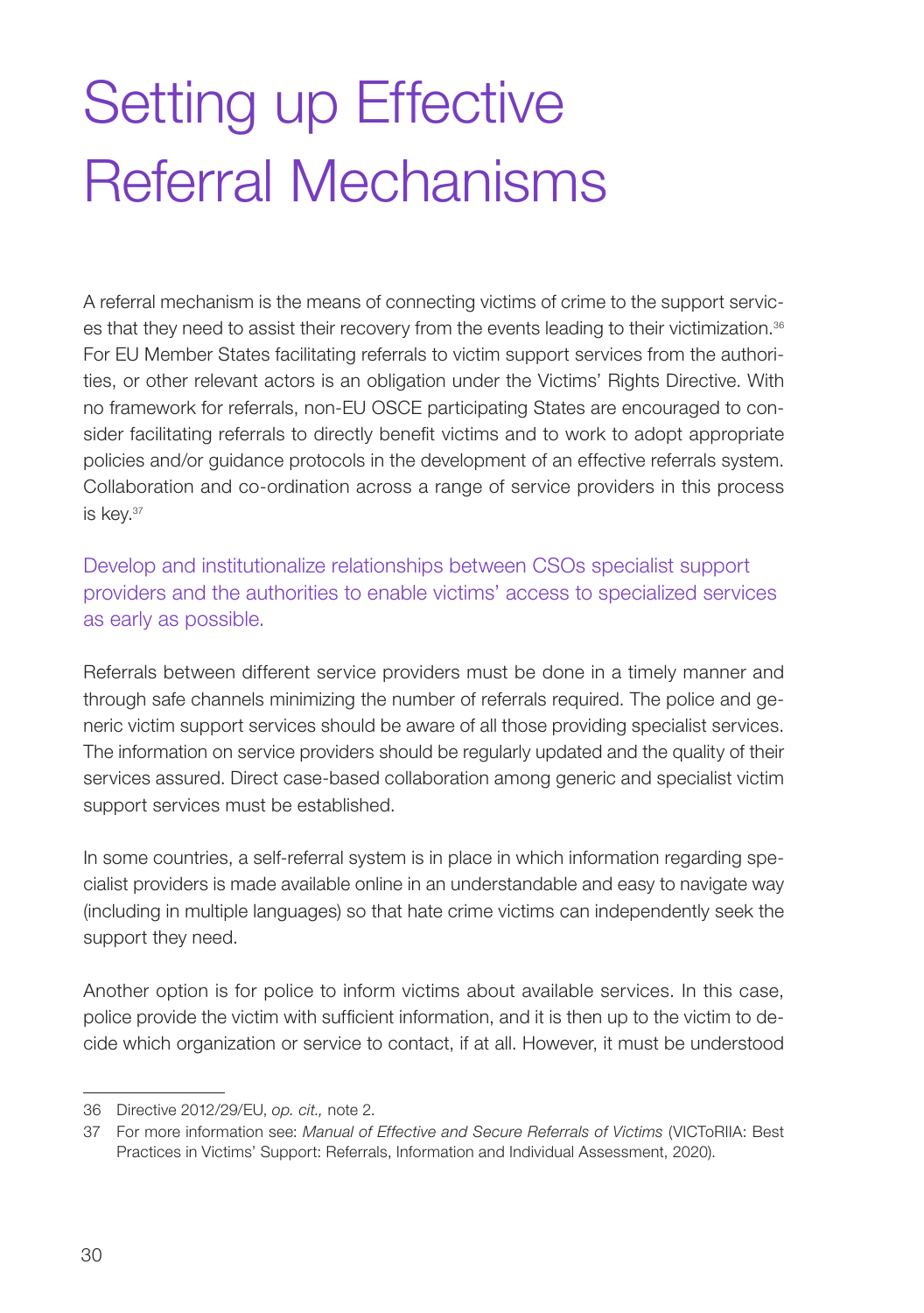that simply providing information on existing services does not constitute an effective referral. Information must be presented in an easy-to-understand manner that enables victims to make informed decisions.

Alternatively, mandatory referrals could be required. In these cases, the police or other authorities may pass the victim's contact information to a victim support provider who in turn contacts the victim. Any exchange of personal information must be done with the explicit consent of the victim. In some systems, under special data-sharing agreements, CSOs have access to police recording data (with victim consent) and can review police records to reach out to victims who might require their services.<sup>38</sup>

A promising practice adopted in the London Borough of Greenwich in the United Kingdom specifically for hate crime victims is the creation of a specialist multi-agency support panel made up of statutory and non-statutory providers. The panel meets once a month. Services can refer individuals to the panel or individual cases can be discussed. The aim is to be able to respond to the needs of victims quickly and efficiently. It allows services to work together in identifying and providing the help victims need, for example if housing issues are evident as a result of the victimization, then the relevant services on the panel can respond with a view to resolving the problem quickly.<sup>39</sup>

<sup>38</sup> Information Sharing Agreements are available at the "[True Vision"](https://www.report-it.org.uk/information_sharing_agreements) website, the United Kingdom police hate crime portal.

<sup>39</sup> "[Review of Victim Services in London, Full report to MOPAC](https://www.london.gov.uk/sites/default/files/Review%20of%20victim%20services%20in%20London.pdf)", London City Hall, 2014, p. 17.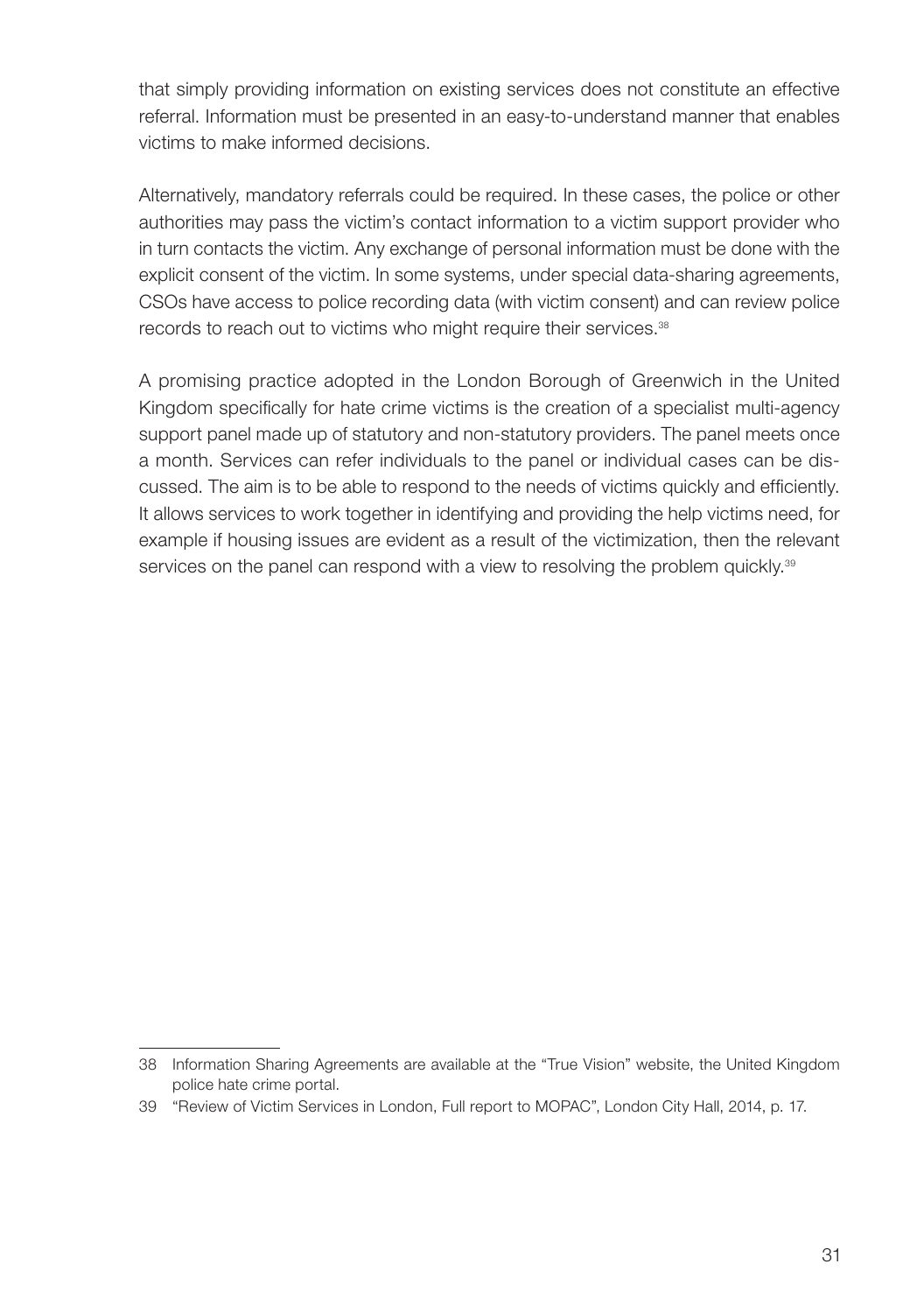# <span id="page-33-0"></span>Conclusions: The Keys to Conducting a Successful INA

The INA is a key instrument to ensure a victim-centred approach to address the needs of hate crime victims. It constitutes the first step to protecting victims' rights and ensuring that all necessary services are provided. This individualized response system is needed to ensure that victims can fully recover from a hate crime and help them regain their sense of agency, empowerment, security and well-being.

All hate crime victims must receive an in-depth INA that comprehensively describes their circumstances and their reaction to the crime. To ensure that the INA process works efficiently, states, victim support services and CSO specialized service support providers can take the specific action set out below.

States should ensure that:

- INAs are conducted upon first contact with a hate crime victim. If an initial INA is conducted by law enforcement authorities upon reporting, an in-depth assessment should be conducted as soon as possible by trained victim support professionals within law enforcement specialized units or CSO specialist support providers;
- INAs are continually updated throughout the life cycle of a case. Necessary communication channels should be put in place to allow actors in the criminal justice system, victim support services and CSO service providers to work together and, with the consent of victims, communicate information relevant to protection needs and special measures throughout the life cycle of a case; and
- An effective referral mechanism system is in place. Relationships between CSO specialist support providers and the authorities should be developed and formalised in order to enable victims' access to specialized services as early and seamlessly as possible.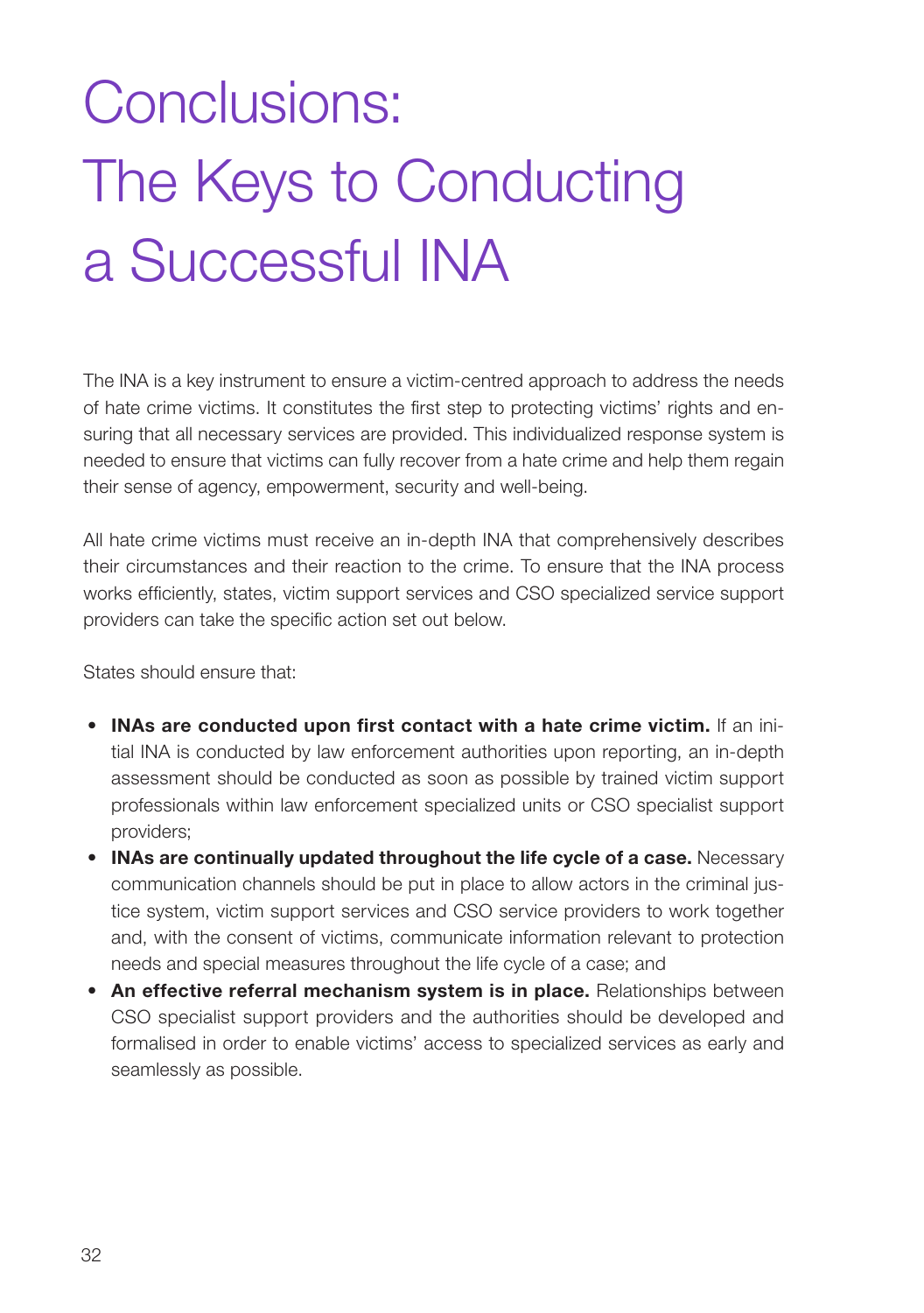In addition to ensuring the structural elements are in place, states, victim support services and CSO specialized service support providers should ensure that:

- INAs are designed to be sensitive and responsive to the specific needs of hate crime victims and take into account the impact of hate crimes. The INA process is aimed at understanding needs of a hate crime victim on a case-bycase basis and with full consideration of each person's unique characteristics and situation;
- INAs take into account the personal communication needs of a victim. The INA process should be tailored to the individual's communication needs to ensure that the victim's right to understand and be understood is respected;
- Individuals conducting INAs are sufficiently trained on hate crimes and how to conduct INAs in a victim-sensitive manner. Victims are entitled to quality support services and states and other relevant actors must ensure that those providing services can meet certain quality standards;
- The victim's preferences are considered as much as possible. Systems should be put in place to ensure the wishes of the victim are taken into consideration at all stages, including if they do not want to benefit from special protection and support measures; and
- Referral mechanisms should respect the victims' right to privacy and data protection and respect national laws concerning data collection.When information is shared between relevant actors, attention should be paid to the privacy of the victim and consent should be sought for both the collection and disclosure of information.

Detailed checklists of actions to be taken by law enforcement agencies and specialized CSO service providers can be found in Annex B to this guide.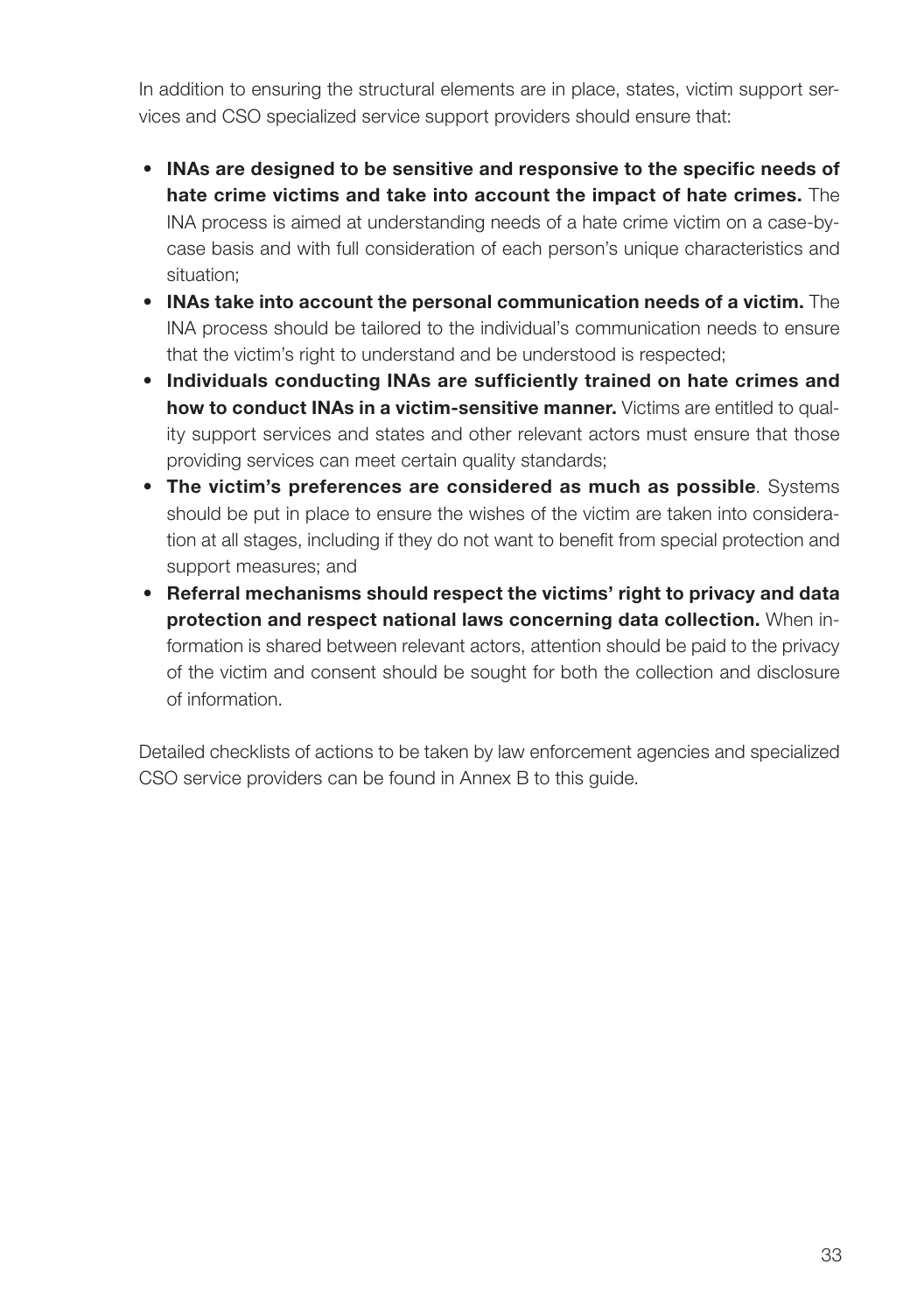# <span id="page-35-0"></span>Annex A: Sample Individual Needs Assessment – including both the initial and in-depth assessment

An INA comprises both an initial assessment and an in-depth assessment. Ensuring that certain information is captured in each phase can enhance the effectiveness of the INA process. Below, the key information to be captured in each phase is outlined, and example questions are provided. These are not provided with the goal of replacing existing questionnaires, but rather can be used to evaluate and expand or adapt current INA questionnaires to ensure they are comprehensive and effective. Alternatively, the information below can be used as a starting point for designing and implementing new INA templates.

Before beginning an INA, it is important to ensure that a victim feels safe. Creating an environment conducive to this is crucial. An interview could be conducted in a safe place chosen by the victim, or in a victim friendly room on police premises. It is also necessary to explain to the victim in a clear and transparent manner why the INA is being conducted and how it will be followed up. It is imperative that the victim understands that participation is voluntary and consents to both the collection and sharing of information. The length of any interview should be determined by the victim and it is important that interviews are not overly long, are not rushed and do not require victims to repeat the same information over and over again, risking re-traumatization.

Prior to the assessment, the victim needs to be informed of and understand:

- that an INA is to take place and what it is;
- their rights and likely next steps;
- their rights to privacy and data protection;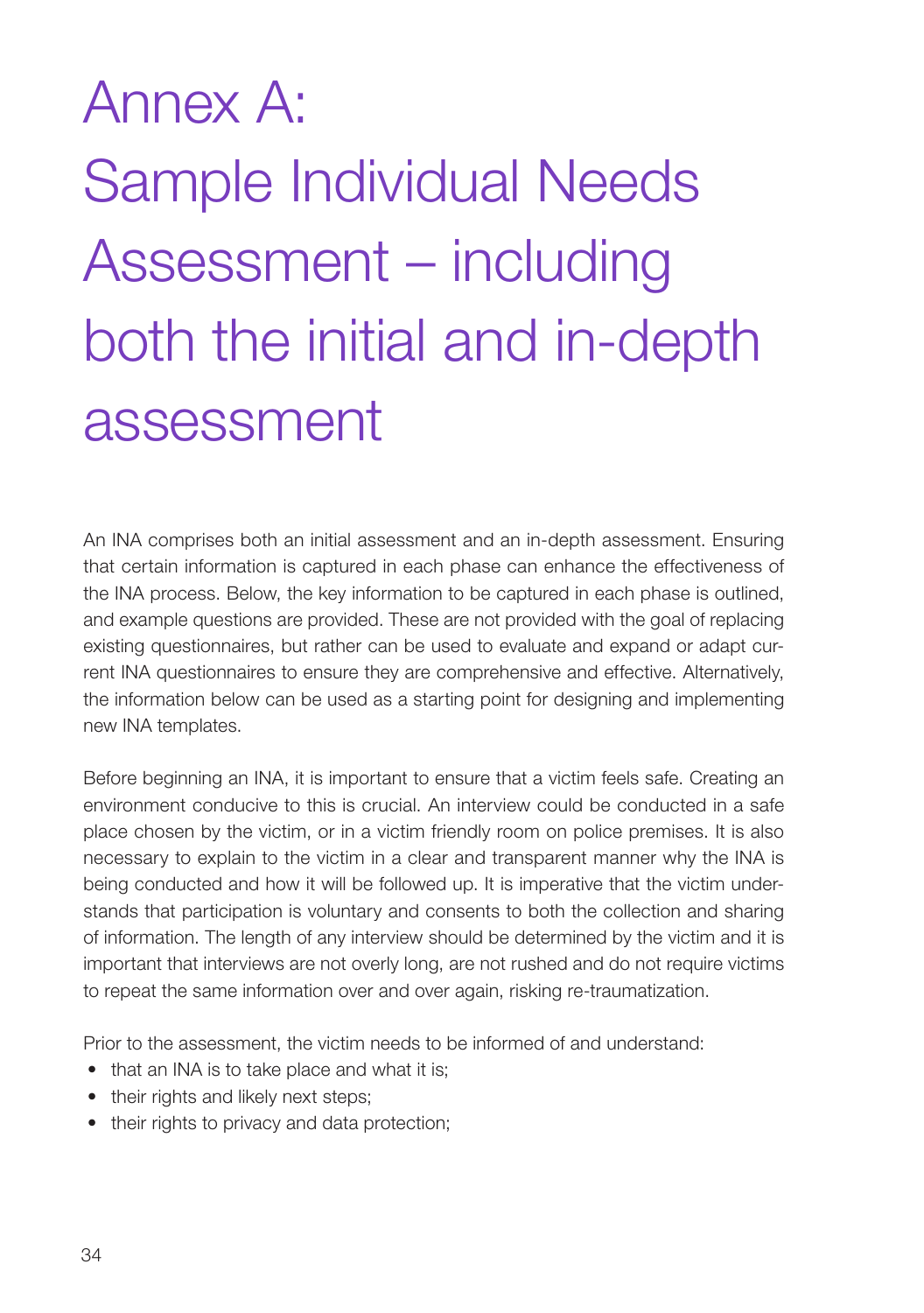- that consent to an INA interview is required and they have the choice to withhold this; and
- the possibility to be accompanied by a person of their choice and be informed of any other rights the law may confer (such as the possibility to request an interviewer of a certain gender).

### PART 1: AN INITIAL ASSESSMENT

The purpose of an initial assessment is to assess the immediate safety and protection needs of the victim following a hate crime, as well as the possible impact on the community and related concerns. This part of the assessment will often, but not always, be conducted by police officers. The initial needs assessment precedes the investigation. Its purpose is to ensure the safety of the victim and not to gather evidence for use in a subsequent criminal trial. Information regarding the wider impact of the crime on the community is likely to be relevant for police community engagement officers whose role it is to reassure and protect communities in the aftermath of a hate crime incident, and prevent escalation or retaliation.

A victim's physical condition, mental health and emotional stability must be determined before proceeding with the assessment. If the victim does not appear to be sufficiently composed to be able to give an account of the events, the interviewer should allow more time for them to relax or should allow the victim to participate in the interview in the presence of a next of kin, friend or confidant.

### I. Communication needs

It is necessary to identify if a victim has any specific communication assistance needs, either because of a disability or because of a post-traumatic stress disorder or any other impairment. It is also imperative they understand their rights in terms of communication support. If a person is having difficulty understanding information or communicating, adjustments should be made either by ensuring that simple terminology is used, avoiding jargon, and, if necessary, to provide sign interpretation, translation or other communication support. If there are still difficulties, the victim should be asked if there is a person who may accompany them to support their communication needs. With the victim's permission, ask if they would like further information or to be referred to available services. Some needs may not be immediately obvious. Possible questions to ask include: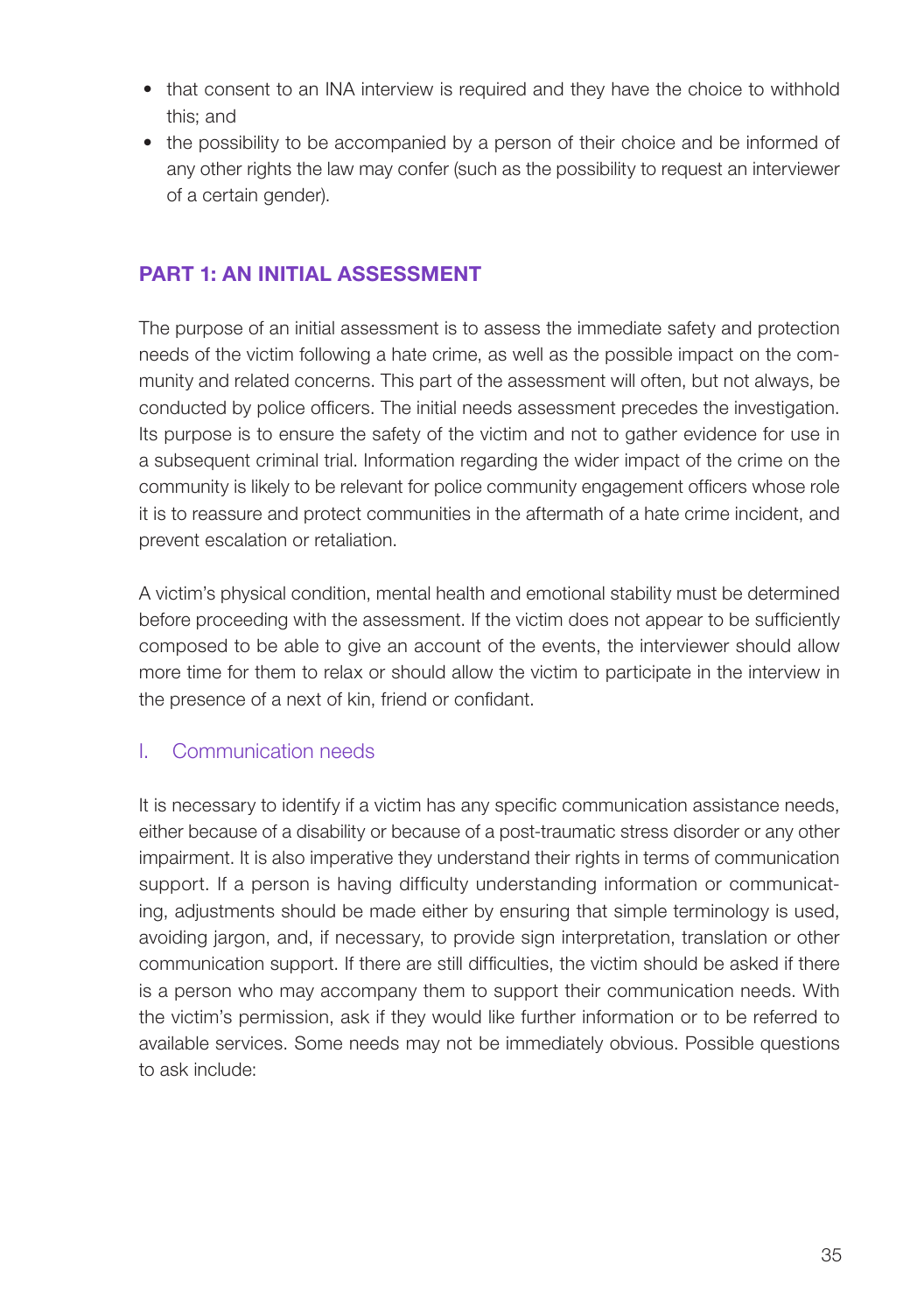- *Do you feel comfortable with conducting this conversation in [language]? I am asking because I will contact an interpreter if this will help you to understand and express yourself.*
- *Do you feel comfortable reading in [language]? I am asking because I will give you information about organizations that can support you further and I have brochures available in different languages.*
- *Can you summarize why we are having this conversation? I am asking because I want to make sure we have explained our procedures well.*

### II. General information

If the victim does not wish to stay anonymous, general information should be collected including name, date of birth, and contact details. It is important to confirm with the victim that it is safe to contact them on the number, email or at the address that they provide. The victim should be informed about how the information they provide is used in establishing their support needs. For example:

- *What is your name and age? I am asking this question because I need to establish your identity and need to verify whether you are a minor.*
- *What is your address? I am asking this question because we need to assess the safety of your neighbourhood and because we might need to contact you at your place of residence.*
- *What is your phone number or email address? I am asking this question because we might need to contact you regarding the processing of your case.*
- *Would you like us to record your gender? I am asking because it might play a role in the establishment of special protection measures.*
- *Do you want to give us the contact details of your lawyer, your trustee or any other contact person you trust? I am asking because we will contact this person in case we cannot reach you.*

| Last Name: | First Name: | Gender:       | Date of birth/reported age: |
|------------|-------------|---------------|-----------------------------|
|            |             |               |                             |
| Address:   | Email:      | Phone number: | Lawyer/contact person:      |
|            |             |               |                             |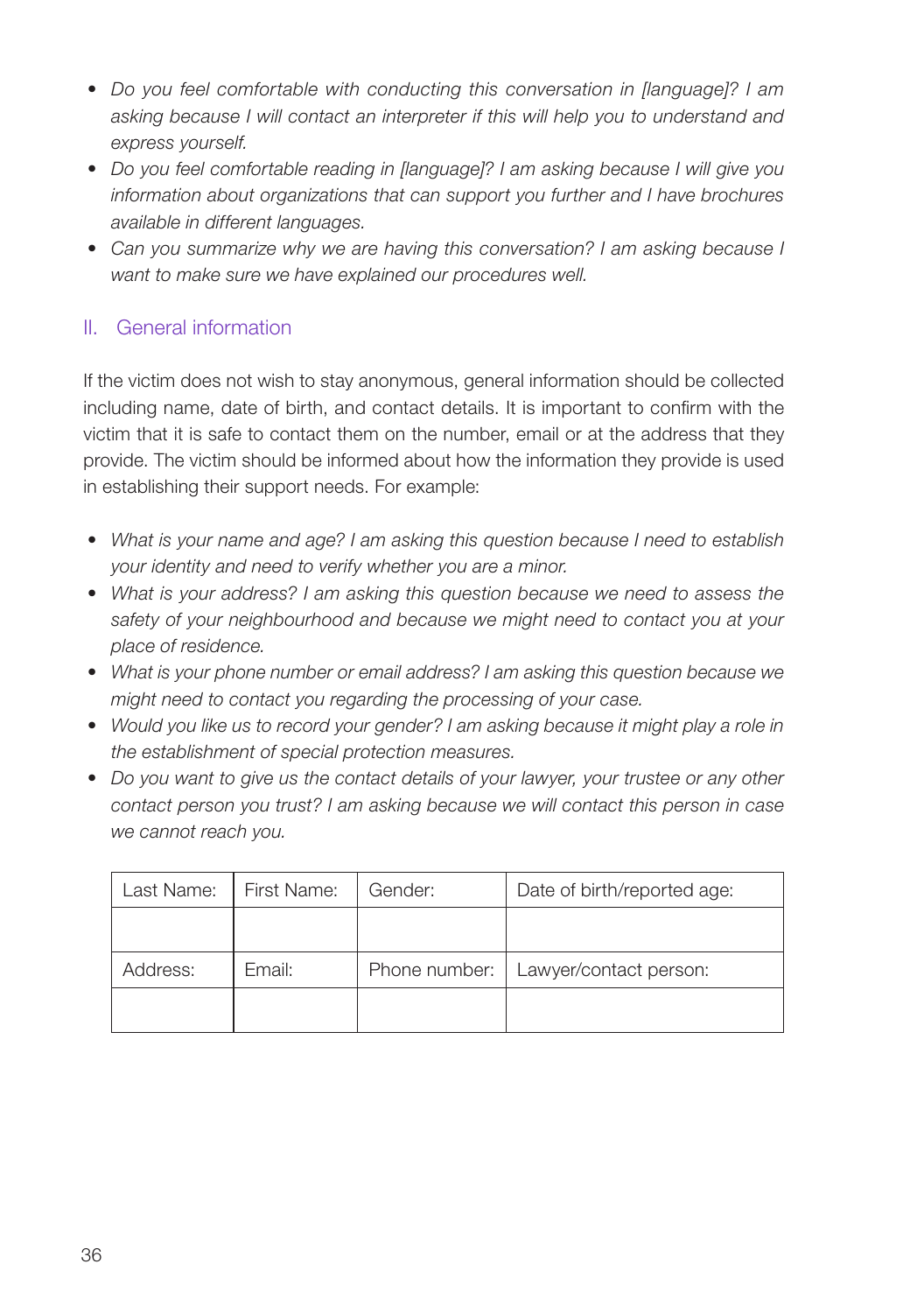### III. Details of the hate crime and its impact

| Date of crime: | Time: | Location<br>(including City/Region) | File number<br>(if reported to the police) |
|----------------|-------|-------------------------------------|--------------------------------------------|
|                |       |                                     |                                            |

The following questions can be asked to determine the circumstances of the crime. Attention should be paid to the assessment of the incident given by the victim. Some of the below questions may have already been answered by the victim, when first reporting/recording the crime. If that is the case, such questions should not be asked again and instead, this information should be drawn from the police records. For example:

• *Please tell us what happened in your own words.* From the victim's description interviewers can identify the type of crime such as:

| Verbal harassment                    | Vandalism of property             |
|--------------------------------------|-----------------------------------|
| Cyberbullying/Internet harassment    | Use of force/harm/threats at work |
| Intimidation/Obstruction of movement | Robbery                           |
| Threat to harm                       | Sexual assault                    |
| Physical attack                      |                                   |

- *Where did the incident occur?* This information can assist interviewers to determine whether any security measures are required and to identify other possible victims of the same incident if it occurred in a public place or community location.
- *What occurred before, during or after the incident?* For example, name calling, slurs, derogatory speech, threats of violence, cyberbullying, symbols/graffiti, intimidation, obstruction of movement, property damage.
- *What do you think made the person target you or the person whose victimization you witnessed?* The victim or witness might have a perception of the perpetrator's bias motivation towards their age, disability, gender, gender identity, sex, sexual orientation, ethnicity, nationality, religion or belief, race, social or legal status. Bias motivation might be directed at a combination of intersecting identity characteristics.
- *How has the incident affected you*? For example, have they been physically injured, or emotionally harmed, are they fearing for their immediate social networks (family, friends, neighbours, wider community) or has property been damaged.
- *What harm has this caused to anyone else in your community*?
- *On a scale of one (somehow) to five (extremely), how severely has this incident(s) impacted you?*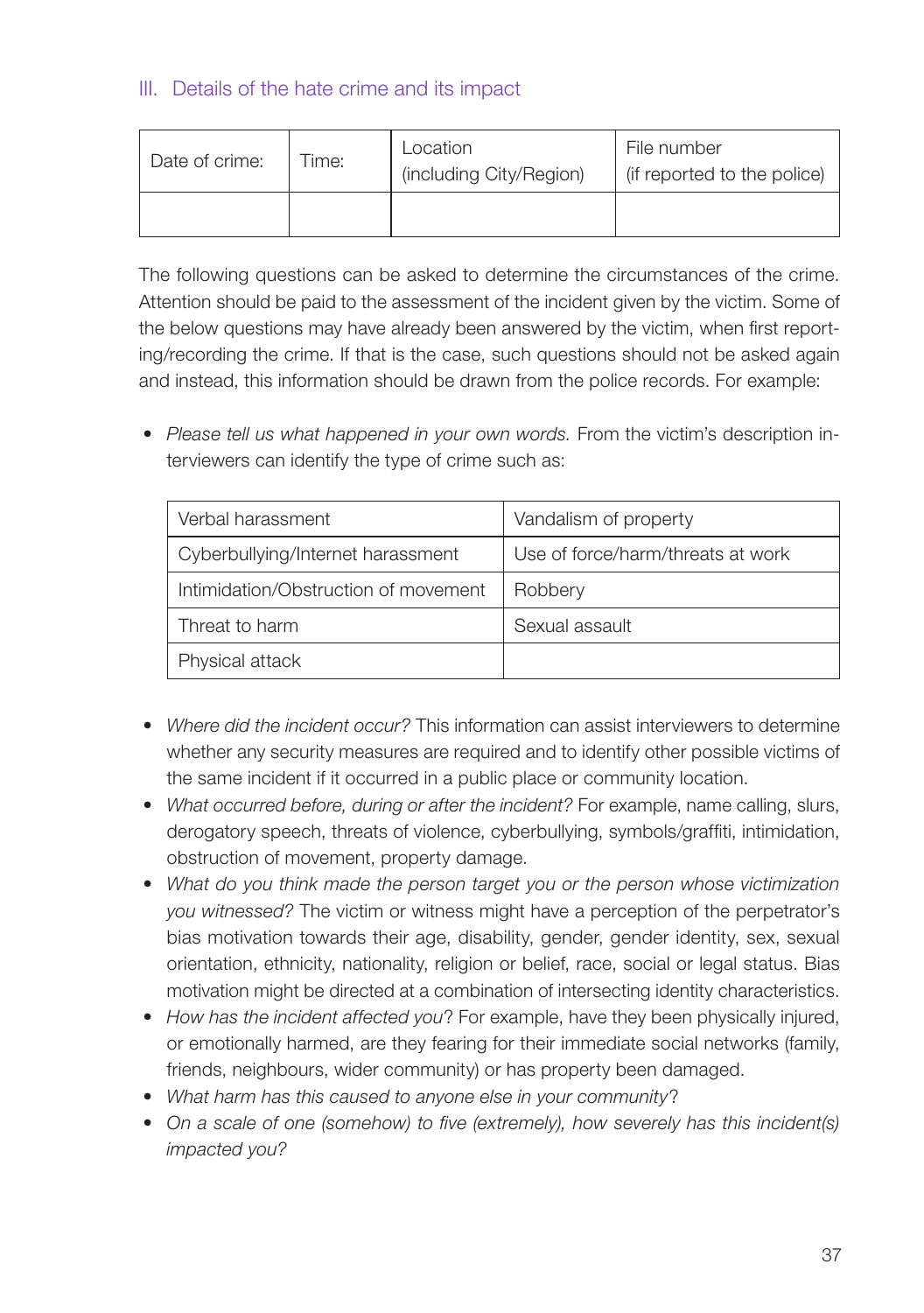### IV. Assessment of Immediate Risk to the Victim

To assess the potential immediate risk to the victim, the following questions could be asked:

- *Do you know the offender? (e.g., are they a family member or close relation, employer, member of a group, law enforcement)*
- *Has the same offender(s) caused you or people you know problems before?*
- *Do you fear further harm from the same offender or people connected with them?*
- *What information and practical help do you need right now?*

### V. Community concerns

Information regarding the wider impact of the crime on the community is likely to be relevant for local CSO or community networks to organize solidarity actions and support, as well as for police community engagement officers whose role it is to reassure and protect communities in the wake of a hate crime incident and to de-escalate potential inter-community tensions. The following questions could be asked to assess community impact:

- *Have there been similar incidents in your area because of hostility to people from particular backgrounds?*
- *Do you think that this incident is or could be a reaction to other incidents or events elsewhere?*
- *Do you think that people's reaction to your incident could cause more problems between people from different backgrounds living in your area? How?*

The interviewer should be able to answer the following question and make recommendations based on the above information:

• *Is there a risk of good community relations being adversely affected as a result of this incident and any likely subsequent consequences?* 

### VI. Recommended follow-up actions

Based on the information provided above, interviewers should be in a position to advise on next steps with regard to the immediate physical and security needs of a victim. For example, if the victim has indicated that they fear immediate harm, they may recommend protection measures to be implemented in line with national law. Interviewers should be able to answer the following questions: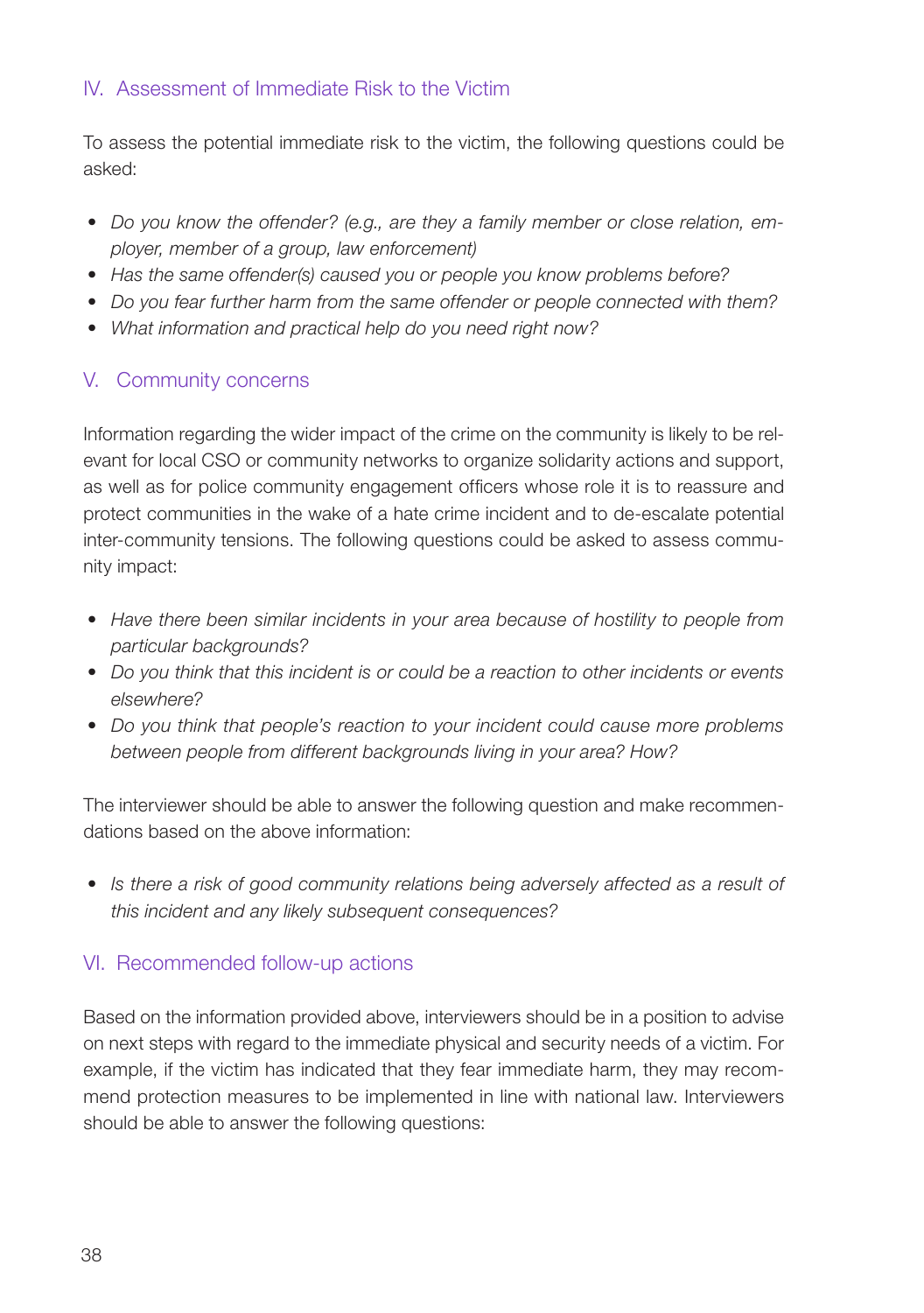- *As a result of the incident what is the risk of the victim (and those they are close to) suffering serious harm (including significant physical and emotional harm and any substantial adverse effect on their day-to-day activities caused by fear and alarm or distress)?*
- *What referrals are necessary? (For example, do they have immediate security concerns requiring referral to law enforcement, or the prosecutor's office? Do they have communication needs requiring engagement of a translator? Do they need to be referred for medical attention? Should they be referred to victim support services, social services, or specialist hate crime support providers?)*

### PART 2: IN-DEPTH ASSESSMENT

An in-depth INA is designed to assess, in more detail, the social and psychological needs of a victim following a hate crime and should only be completed by trained professionals. For example: victim support services, specialized victim support units within the police, or specialist CSO service providers who are well positioned to collect this information and in turn to recommend any support measures related to the social or psychological needs of the victim.

As noted previously, in some countries specialist units and support services may not be available, if this is the case it must be stressed that specialized training is required for the individuals who will conduct the in-depth INA assessment. And again, this assessment should not be undertaken unless there is a clear understanding and ability to follow-up on the information gathered and refer victims to other support programmes. It is essential the victim is not re-victimized during the INA process.

### I. Impact of the hate crime, desired protection and support

The views of the victim should be at the centre of all decisions on what support they require. Interviewers should not ask more questions than necessary and try to use open-ended questions, listen actively and speak sensitively and respectfully. Responses to the questions are the basis for determining how the victim has been impacted by the crime and guides the assessment of the type of support needed (e.g., social support, psychological support) and if a referral to a specialist professional should be considered (e.g., trauma therapist, social worker). The following questions can be asked:

• *Were you injured or were you hospitalized? Are you still suffering from pain? How are you today?*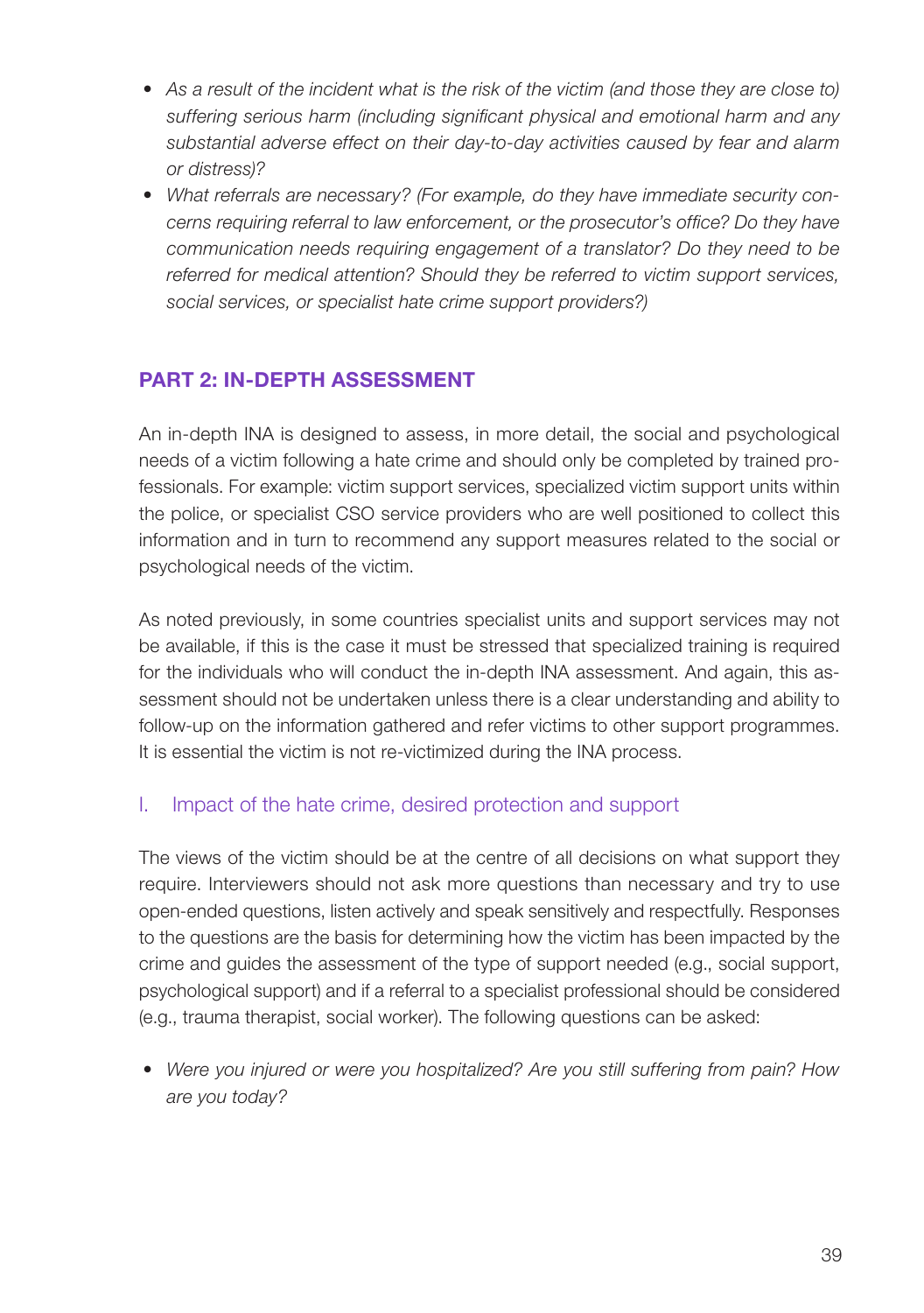These questions aim to determine whether the victim needs medical attention and whether they need to be referred to a specialist. Some victims wish to receive compensation for pain and suffering. For this purpose, it is necessary and important to document information about the degree of injury and, if necessary, ask for their perception on the motive of the crime. In some countries, documents that prove the degree of an injury and the hate motive are necessary in order to receive compensation payments from special Hate Crime Victim Compensation Funds.

• *How affected do you feel by what has happened?* 

This question is a starting point for assessing the various levels of impact the hate crime might have had on the victim (psycho-social, economic, etc.)

• *How do you feel about coping with your situation and carrying on? How concerned are you about what might happen in the future?* 

Keep in mind that reactions such as anxiety or sleeping problems are very normal. Try to find out more about the emotional and psychological stress of the victim. Pay attention to nonverbal signals as well. Evaluate the responses in the team and initiate further measures if necessary, for example referral to a psychologist. If you notice certain signals that suggest there may be suicidal tendencies, you may have to undertake a separate suicide assessment*.*

• *Do you think anyone else has been affected by what has happened? If yes, who?* 

The response can help to find out if more people need protection or professional support and if the support provider should reach out to them.

• *Have any of your relationships with people been affected by what has happened?* 

For example, have relationships with family, employers, friends or the community been affected.

• *Has your life been affected in any other way? How?* 

This question can help to learn more about whether the victim also needs support in other areas of life. Often, after a crime, different problems overlap and victims need support in sorting and prioritizing them.

• *Have you or your family, close relations changed what you do as part of your normal daily routine?*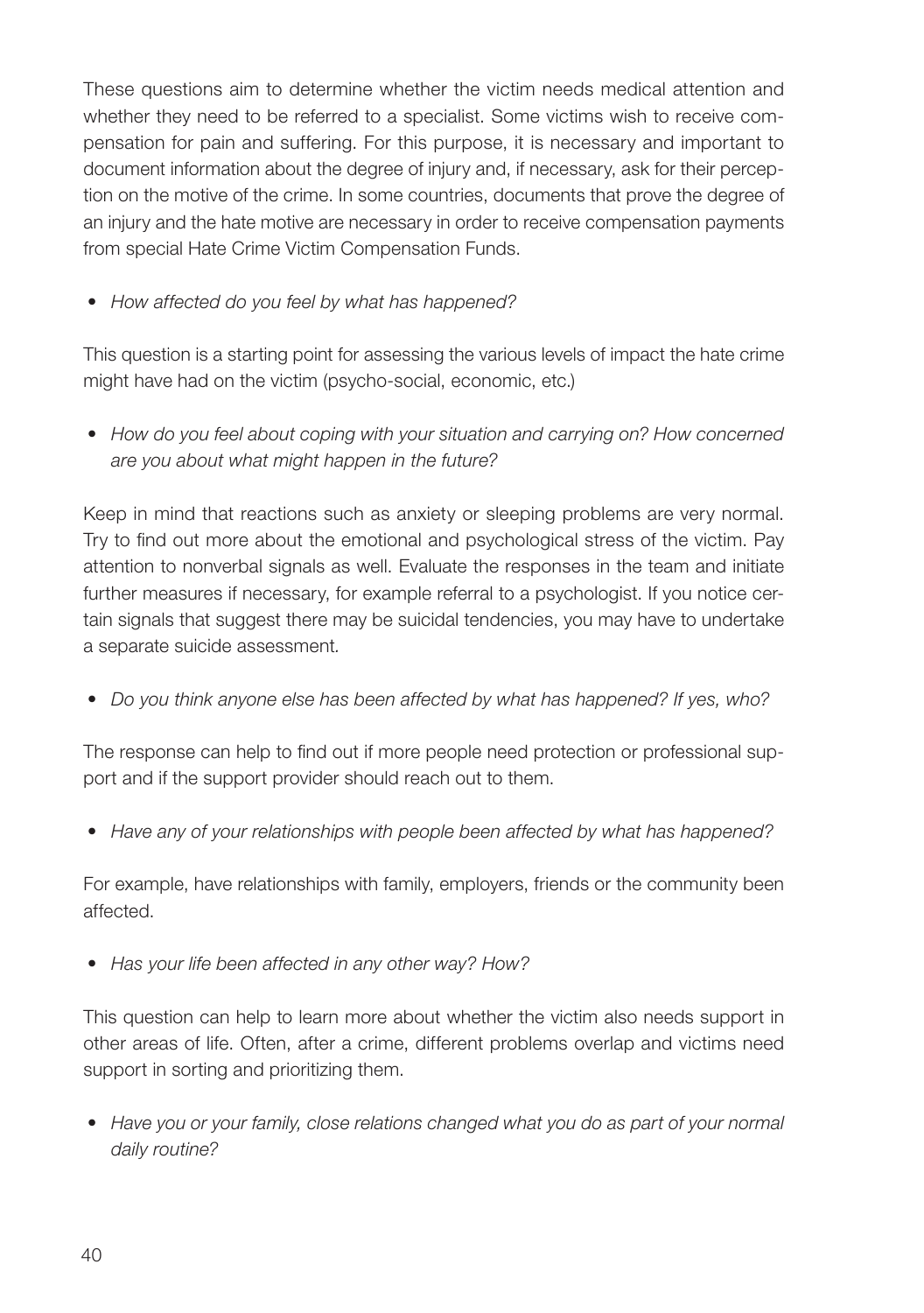For example, victims may change how they behave at home, school, when travelling, engaging in social activities or using social media. The answer can provide indications of (unintended) coping and avoidance strategies, which may need to be reflected upon and discussed.

• *Has the way you feel about your home, neighbourhood or community changed?* 

For example, does a victim not want to go out, are they avoiding home, or do they wish to move? The answer allows conclusions about whether the victim feels safe in their living environment, if not, measures should be discussed and initiated to increase their sense of security.

### II. History of hate crime victimization

Some victims have experienced victimization before. Marginalized social groups in particular have a long history of discrimination in some countries. To better understand the needs of a victim it is important to gather information on their history of victimization. This should be done in a most sensitive and respectful manner. The responses can help tailor support services. For example, by involving advocates from their respective community or psychologists who are specialized on certain victim groups. Possible questions to ask include:

- *Have you ever been the victim of any other hate incident?*
- *How often do you have problems with hate incidents?*
- *Please could you describe the most recent hate incident before this one?*
- *Please could you summarize previous hate incidents before that?*
- *Has social media/cyber bullying played any part in what has happened to you/to your close relations?*
- *Have you reported previous hate incidents to the police? If not, why not?*
- *Do you think the current incident is linked to previous incidents?*
- *Do you think incidents are happening more often? If so, are they getting worse?*

### III. Evaluation of required protection and support measures [to be completed by interviewer]

Based on the information provided above, interviewers should be in a position to advise on the immediate psychological and social needs of a victim. Interviewers should be able to answer the following questions: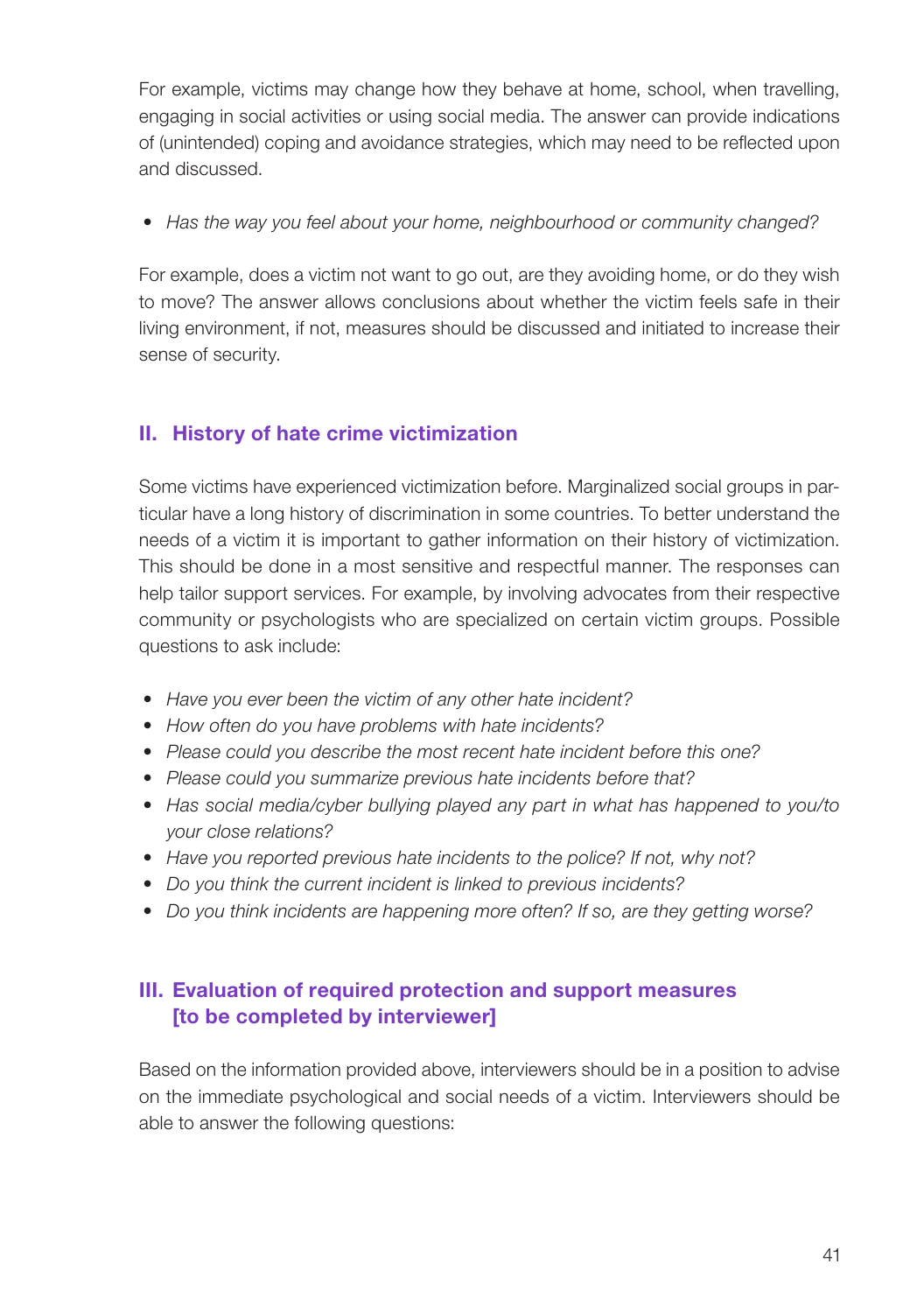- *As a result of the incident what is the risk of the victim (and close relations) suffering serious harm (including significant physical and emotional harm and any substantial adverse effect on their day-to-day activities caused by fear, alarm or distress)?*
- *What is the risk of the victim (and close relations) suffering serious harm (including significant physical and emotional harm and any substantial adverse effect on their*  day-to-day activities caused by fear, alarm or distress) in the future as a result of *repeated victimization and/or escalation in victimization?*
- *Have any further protection needs been identified that are different to those identified in the initial assessment?*
- *After the questions, the interviewer should be able to assess whether the victim needs medical assistance, legal support and whether there is a possibility of receiving compensation payments.*
- *What support needs have been identified (e.g., counselling, legal services, victim support services, social services)?*
- *What referrals are required (e.g., referral to law enforcement, psychological counselling, social services, legal services, community organizations or CSO specialist service providers)*?

### IV. Consent to share with relevant partner agencies

The information collected throughout the INA process will often be subjected to data protection laws and any collection or sharing of data will therefore require explicit consent or legal support. Thus, it is important to:

- Inform and explain the rights regarding protecting personal data and confidentiality;
- Explain that consent is necessary to enable the sharing of information;
- Explain the types of organizations that information will be shared with (e.g., victim services, specialist hate crime services and support groups, local authorities, housing providers, health services, criminal justice agencies);
- Obtain and record a victim's consent to the processing of their personal data (e.g., by asking them to sign the INA evaluation or the receipt of the necessary information);
- Explain that consent may be withdrawn at any time and explain the process for withdrawing consent;
- Explain that where there are legal safeguarding duties towards children and vulnerable adults, and in other instances where the law so dictates, protection measures and referrals will be made regardless of consent; and
- Determine, together with the victim, which data and information may be shared with third parties.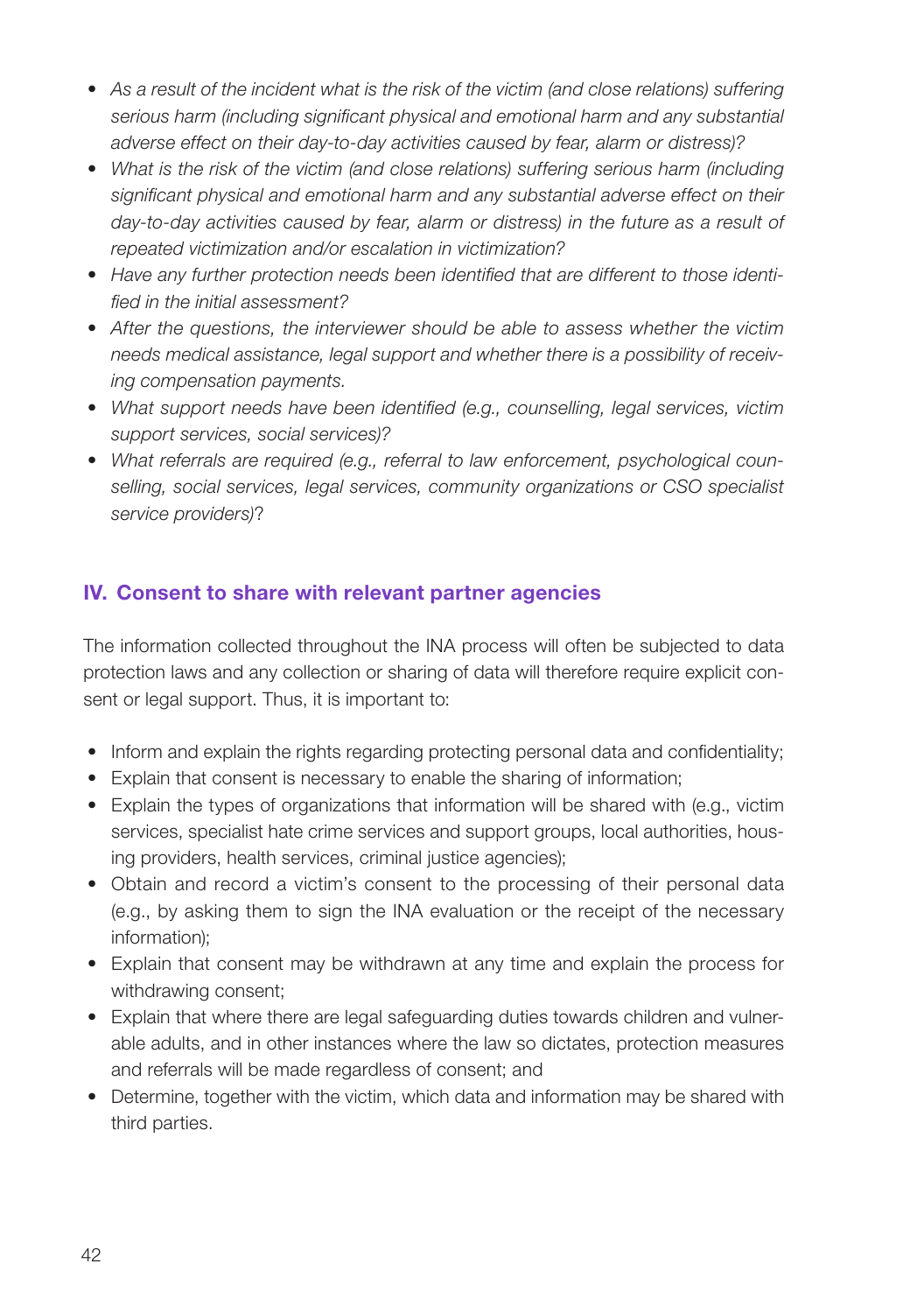# <span id="page-44-0"></span>Annex B: INA Essentials Checklist

#### CONDUCTING AN INITIAL INA:

Criminal Justice Agencies

- Law enforcement officers are prepared to conduct an initial INA, upon first contact with all victims of hate crime, focused on the physical and security needs of the victim.
- Law enforcement officers explain the rights and entitlements of the victim, making it clear to the victim what information is being collected and why before beginning any INA evaluation.
- Law enforcement officers are aware of the special needs of hate crime victims and are trained to identify specific physical and security needs resulting from this type of crime.
- Law enforcement officers and other criminal justice agencies treat victims in a sensitive and respectful manner without discrimination on any grounds at all times.
- Law enforcement officers and other criminal justice agencies ensure that the consent of the victim is sought before any protection or support measures are implemented. Decisions about actions to be taken for, and in partnership with, the victim must be decided by the person concerned once made aware about their rights and entitlements.
	- Law enforcement officers and other criminal justice agencies provide victims with one point of contact and make victims aware that they may contact them with any updates that may affect what support or protection measures are necessary.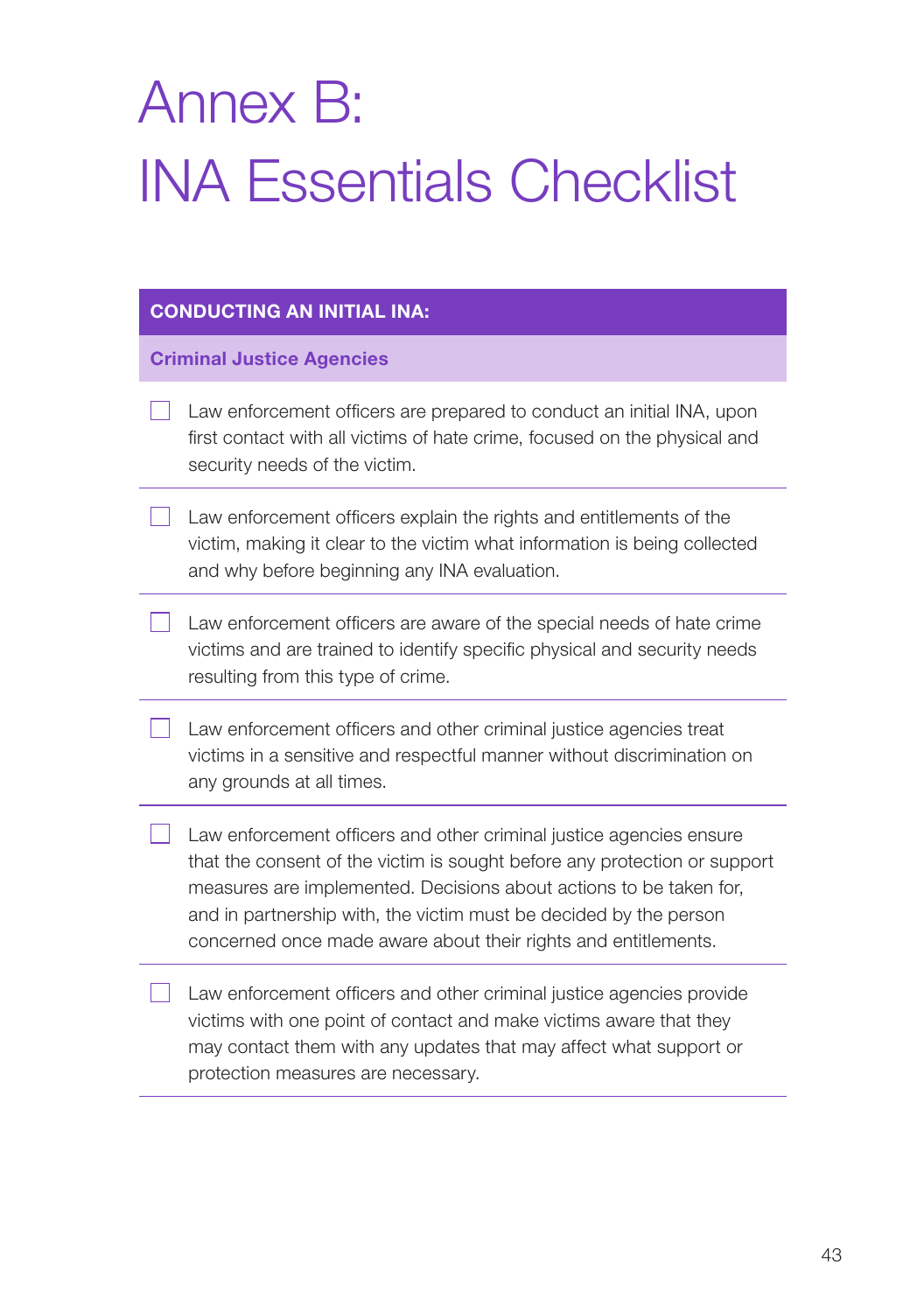| Mechanisms are in place to allow for the physical and security needs of      |
|------------------------------------------------------------------------------|
| a victim to be reviewed and updated throughout the life cycle of a case.     |
| Police officers are aware of relevant points of contact. If criminal justice |
| agencies decide not to grant certain measures, they should explain           |
| why.                                                                         |
|                                                                              |

Police stations and courts are equipped to provide specialized individual support to victims throughout this process. For example, at police stations a separate room designed to provide security and safety is available and victims are able to request they be interviewed by a police officer of their gender or from their community if feasible. Court rooms provide separate entrances and waiting rooms for victims and offenders.

#### CSO Specialist Service Providers

 CSO specialist support providers are prepared to conduct an in-depth INA upon first contact with all victims of hate crime, focused on the immediate and urgent needs of a victim.

 $\Box$  CSO specialist support providers explain the rights and entitlements of the victim, and make it clear to the victim what information is being collected, and why, before beginning any INA evaluation.

 CSO specialist support providers treat victims in a sensitive and respectful manner without discrimination on any grounds at all times.

CSO specialist support providers ensure that the consent of the victim is sought before any support referrals or interventions are taken.

 $\Box$  Decisions about actions to be taken for, and in partnership with, the victim must be decided by the person concerned once made aware about their rights and entitlements.

CSO specialist support providers, provide victims with one point of contact and make victims aware that they may contact them with any updates that may affect what support or protection measures are necessary.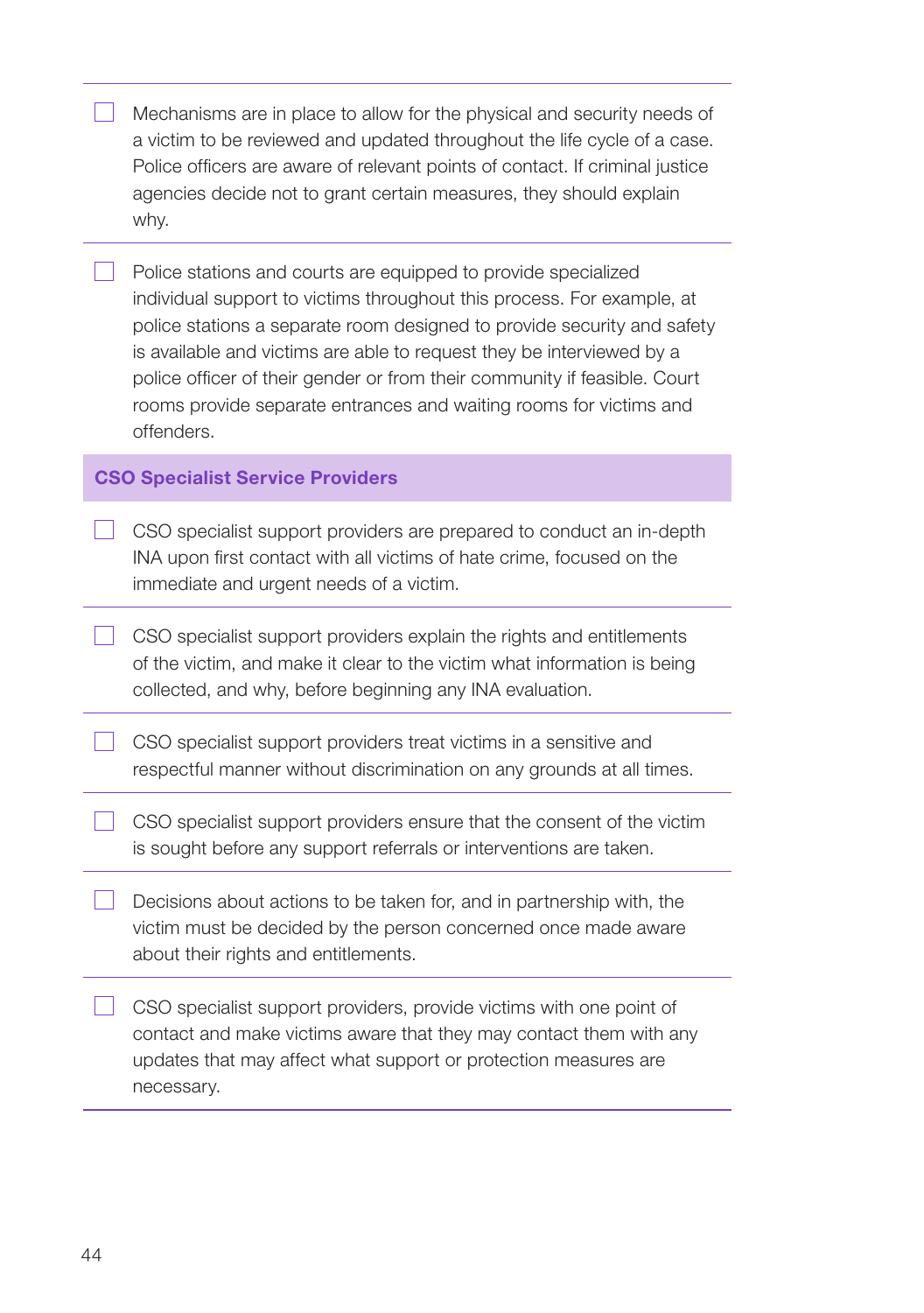|                                  | <b>ENSURING EFFECTIVE REFERRALS:</b>                                                                                                                                                                                                                                                                       |  |  |
|----------------------------------|------------------------------------------------------------------------------------------------------------------------------------------------------------------------------------------------------------------------------------------------------------------------------------------------------------|--|--|
| <b>Criminal Justice Agencies</b> |                                                                                                                                                                                                                                                                                                            |  |  |
|                                  | Law enforcement agencies are aware of all relevant support providers<br>working in the area to whom victims of hate crime could be referred. A<br>list of service providers should be available both to police officers and<br>victims in every police station, especially in interview rooms for victims. |  |  |
| $\mathbf{I}$                     | Effective communication channels are established to ensure that<br>law enforcement agencies are able to refer victims to the necessary<br>services quickly and efficiently.                                                                                                                                |  |  |
|                                  | Relevant data sharing agreements are set up with relevant victim<br>support providers allowing information to be shared easily and quickly.                                                                                                                                                                |  |  |
|                                  | When sharing information, the privacy of victims is respected and their<br>consent sought. Only necessary information is shared.                                                                                                                                                                           |  |  |
|                                  | <b>CSO Specialist Service Providers</b>                                                                                                                                                                                                                                                                    |  |  |
|                                  | CSO specialist support providers are aware of all relevant support<br>providers working in the area to whom victims of hate crime could be<br>referred for services that they cannot provide.                                                                                                              |  |  |
|                                  | Effective communication channels are established to ensure that CSO<br>specialist support providers are able to refer victims to the necessary<br>complementary services quickly and efficiently.                                                                                                          |  |  |
|                                  | Relevant data sharing agreements are set up with relevant law<br>enforcement authorities allowing information to be shared easily and<br>quickly.                                                                                                                                                          |  |  |
|                                  | When sharing information, the privacy of victims is considered and their<br>consent sought. Only necessary information is shared.                                                                                                                                                                          |  |  |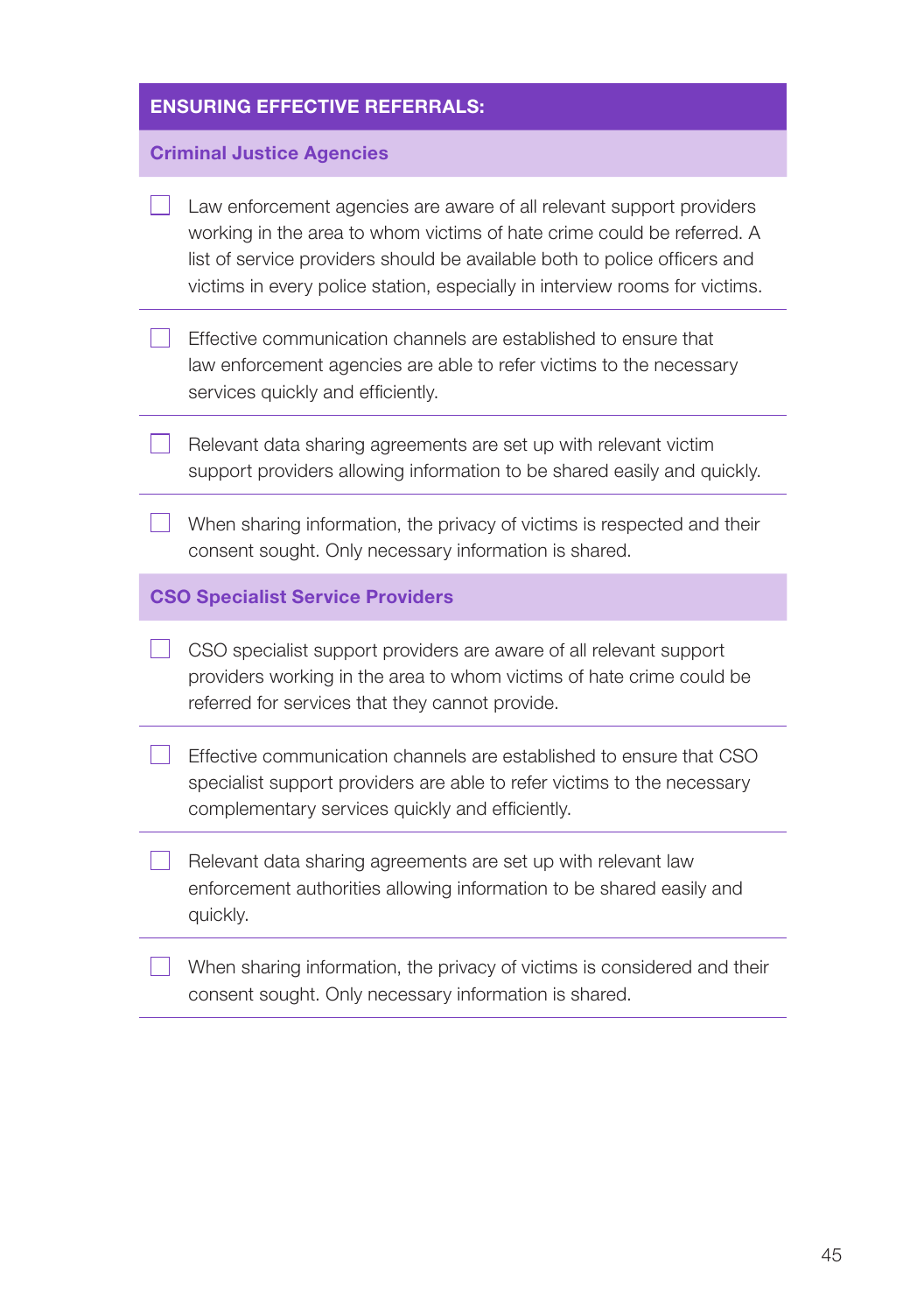| <b>IMPROVING THE CAPACITY OF CRIMINAL JUSTICE AGENCIES TO</b><br><b>RESPOND TO THE NEEDS OF HATE CRIME VICTIMS:</b> |                                                                                                                                                                                                 |  |  |
|---------------------------------------------------------------------------------------------------------------------|-------------------------------------------------------------------------------------------------------------------------------------------------------------------------------------------------|--|--|
|                                                                                                                     | Criminal justice representatives are trained in the sensitive and<br>respectful treatment of hate crime victims.                                                                                |  |  |
|                                                                                                                     | Criminal justice representatives are trained to recognize the special<br>needs of hate crime victims.                                                                                           |  |  |
|                                                                                                                     | Specialized hate crime and/or victim support units within law<br>enforcement agencies exist to provide tailored support to victims during<br>the investigation and prosecution of a hate crime. |  |  |
|                                                                                                                     | Criminal justice agencies actively recruit members of under-represented<br>minority groups and ensure they have equal opportunities for<br>progression in their careers.                        |  |  |
|                                                                                                                     | Law enforcement agencies are aware of all relevant support providers<br>working in the area to whom victims of hate crime could be referred for<br>services.                                    |  |  |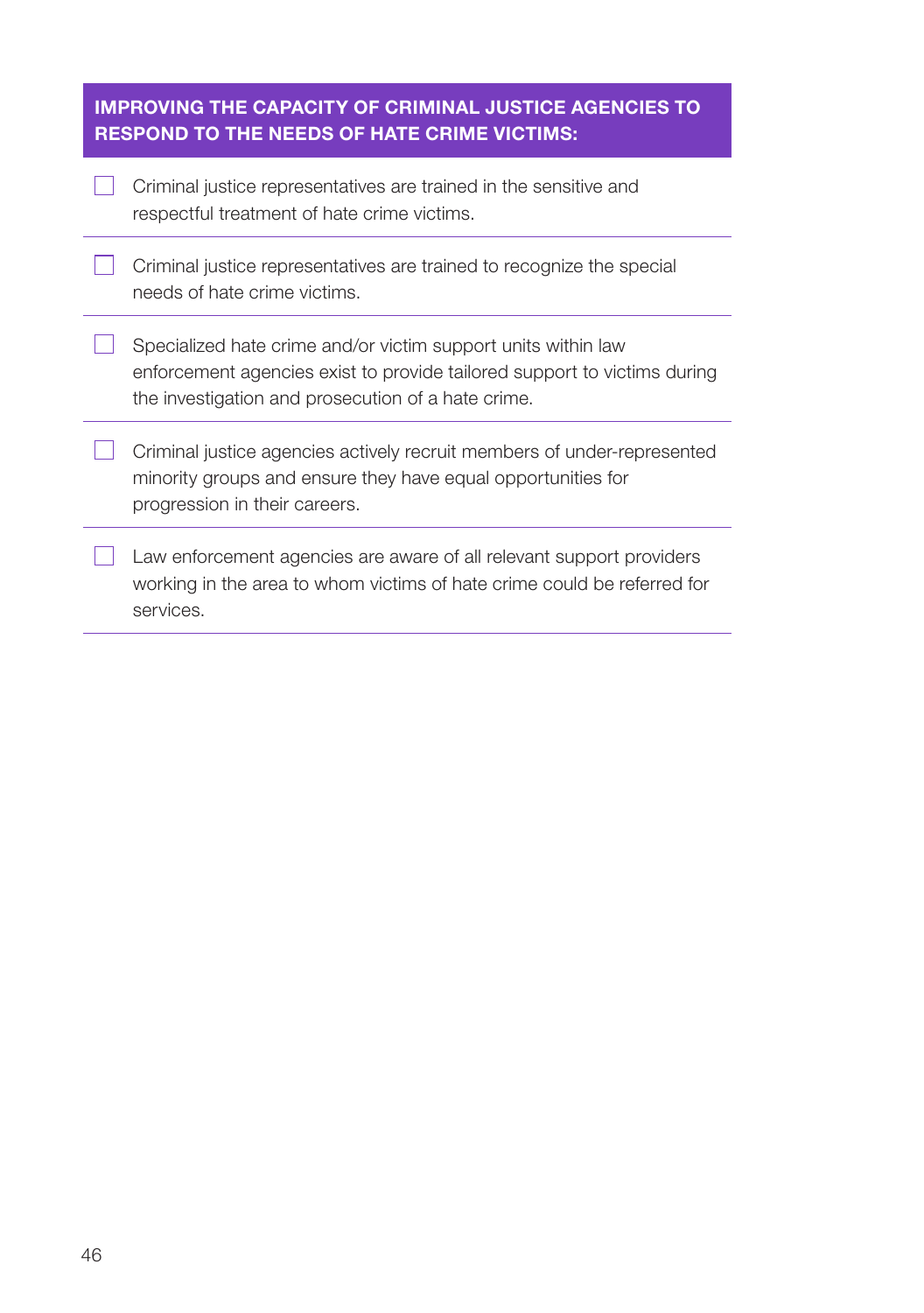# <span id="page-48-0"></span>Annex C: EStAR Expert Network **Members**

| <b>Country</b>    | <b>Government members</b>        | <b>CSO members</b>                  |
|-------------------|----------------------------------|-------------------------------------|
| <b>Albania</b>    | Directorate of Counter           | Institute for Activism and Social   |
|                   | Terrorism, Albanian State Police | Change                              |
| <b>Armenia</b>    | Department for Crimes            | Pink Armenia                        |
|                   | Against Public Security of the   |                                     |
|                   | Prosecutor General's Office of   |                                     |
|                   | Armenia                          |                                     |
| <b>Austria</b>    | Federal Agency for State         | ZARA - Civil courage and anti-      |
|                   | Protection and Counter           | racism work                         |
|                   | Terrorism, Federal Ministry of   |                                     |
|                   | Interior                         |                                     |
| <b>Belgium</b>    | Belgian Equality Body Unia       | Collective Against Islamophobia     |
|                   |                                  | in Belgium (CCIB)                   |
| <b>Bosnia and</b> | Cantonal Court Bihać             | <b>Association for Democratic</b>   |
| Herzegovina       |                                  | Initiatives (ADI)                   |
| <b>Bulgaria</b>   | Prosecutor's Office              | <b>Bulgarian Helsinki Committee</b> |
| Croatia           | Service for Victim and Witness   | <b>Victim and Witness Service</b>   |
|                   | Support, Ministry of Justice     | <b>Support Croatia (VWSSC)</b>      |
| <b>Cyprus</b>     | Office for Combating             | <b>Migrant Information</b>          |
|                   | Discrimination, Police           | Centre - MiHub                      |
| Czech             | Criminal Law Unit, Ministry of   | In IUSTITIA                         |
| <b>Republic</b>   | Justice                          |                                     |
| <b>Denmark</b>    | National Centre of Crime         |                                     |
|                   | Prevention, National Police      |                                     |
| <b>Estonia</b>    | Department of Victim Support     | Estonian Human Rights Centre        |
|                   | and Prevention Services,         |                                     |
|                   | National Social Insurance Board  |                                     |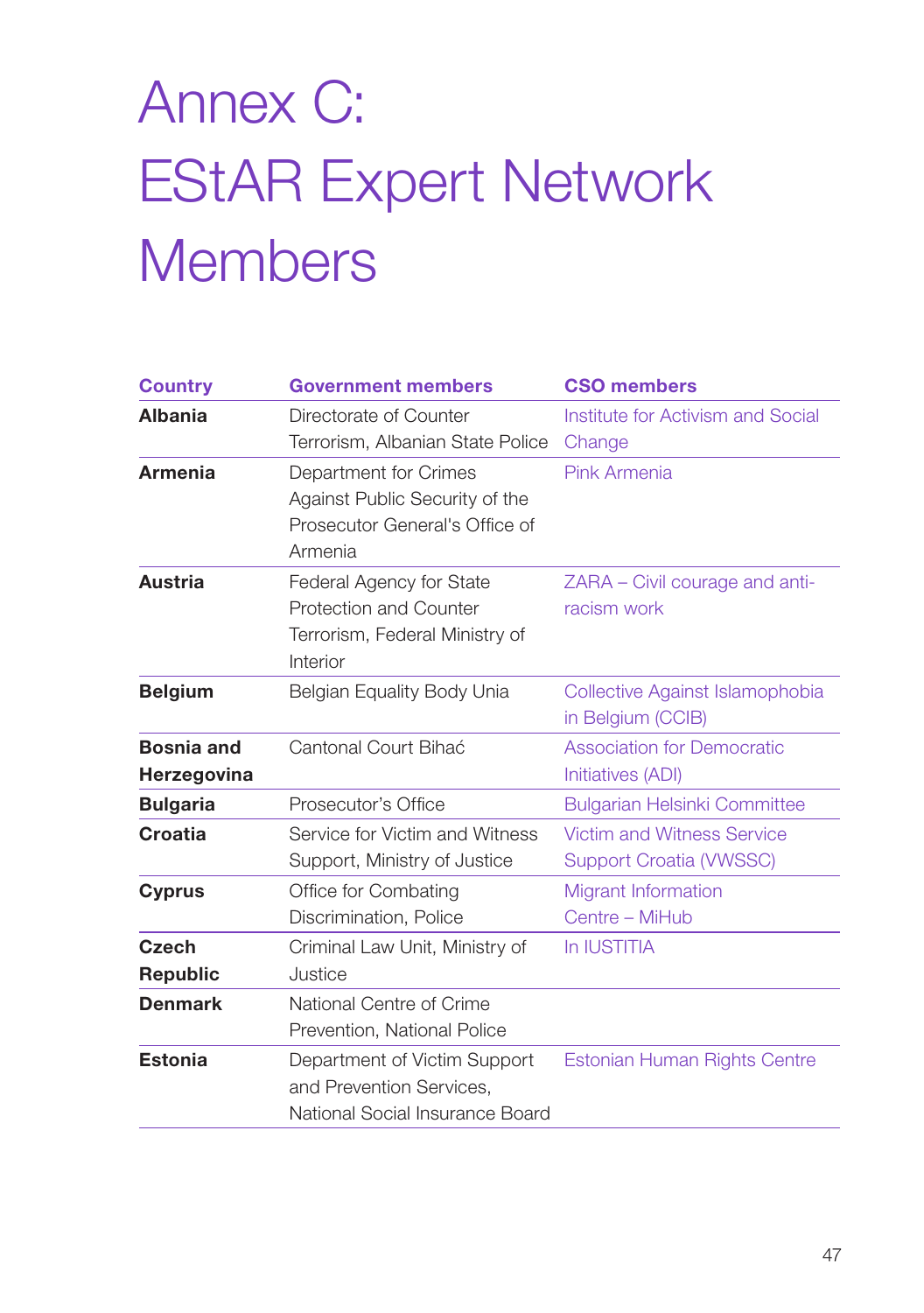| <b>Country</b>                   | <b>Government members</b>                                                                    | <b>CSO members</b>                                                                        |  |
|----------------------------------|----------------------------------------------------------------------------------------------|-------------------------------------------------------------------------------------------|--|
| <b>Finland</b>                   | Ministry of Justice                                                                          |                                                                                           |  |
| <b>France</b>                    |                                                                                              | The International League Against<br><b>Racism and Anti-Semitism</b><br>(LICRA)            |  |
| Georgia                          | Office of the Public Defender                                                                | <b>Tolerance and Diversity Institute</b>                                                  |  |
| Germany                          | Support for Victims of Crime<br>Unit, Federal Ministry of Justice<br>and Consumer Protection | ZEBRA - Centre for victims of<br>right-wing attacks                                       |  |
| Greece                           | Department on Combating<br>Racism, Hellenic Police                                           | <b>Racist Violence Recording</b><br>Network (RVRN)                                        |  |
| <b>Hungary</b>                   |                                                                                              | <b>Háttér Society</b>                                                                     |  |
| <b>Iceland</b>                   | Bjarkarhlid - Center for violence<br>survivors                                               | Throskahjalp - National<br>Association of People with<br><b>Intellectual Disabilities</b> |  |
| Ireland                          | Community Safety Policy,<br>Ministry of Justice                                              | European Centre for the Study<br>of Hate, University of Limerick                          |  |
| <b>Italy</b>                     | Gender Violence and Vulnerable<br>Victims Unit, Ministry of Interior                         | COSPE - Cooperation for the<br>Development of Emerging<br>Countries                       |  |
| Latvia                           | Ministry of Justice                                                                          | Latvian Centre for Human<br><b>Rights</b>                                                 |  |
| Lithuania                        | Public Security and Migration<br>Policy Department, Ministry of<br>Interior                  | Lithuanian Gay League (LGL)                                                               |  |
| Malta                            | Victims Support Unit, National<br>Security and Law Enforcement,<br>Ministry for Home Affairs |                                                                                           |  |
| <b>Moldova</b>                   | Office of the Prosecutor General<br>of the Republic of Moldova                               | The Information Centre<br>"GENDERDOC-M"                                                   |  |
| Montenegro                       | Division for International Judicial<br>Cooperation, Ministry of Justice                      | <b>LGBT Forum Progress</b>                                                                |  |
| <b>Netherlands</b>               | Ministry of Justice and Security                                                             | <b>Victim Support Netherlands</b>                                                         |  |
| <b>North</b><br><b>Macedonia</b> | <b>Basic Public Prosecution Office</b><br>Skopje                                             | Helsinki Committee for Human<br><b>Rights</b>                                             |  |
| <b>Norway</b>                    | Oslo District Police                                                                         | Romano Kher                                                                               |  |